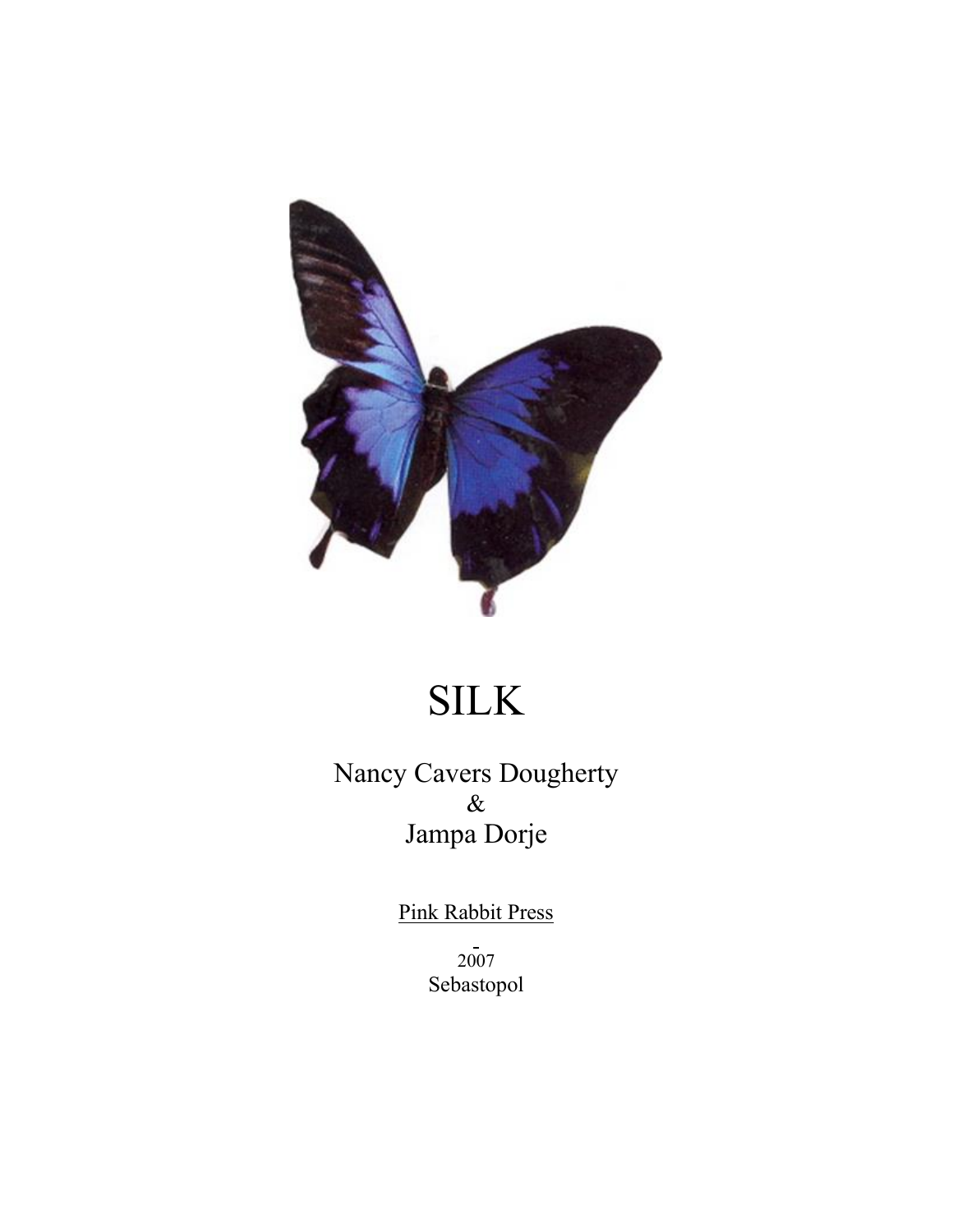

#### **PINK RABBIT PRESS**

*a branch of dPress* www.dpress.net ALL RIGHTS RESERVED 2007

## **Could Be Silk**

*could a wood a b silk – water*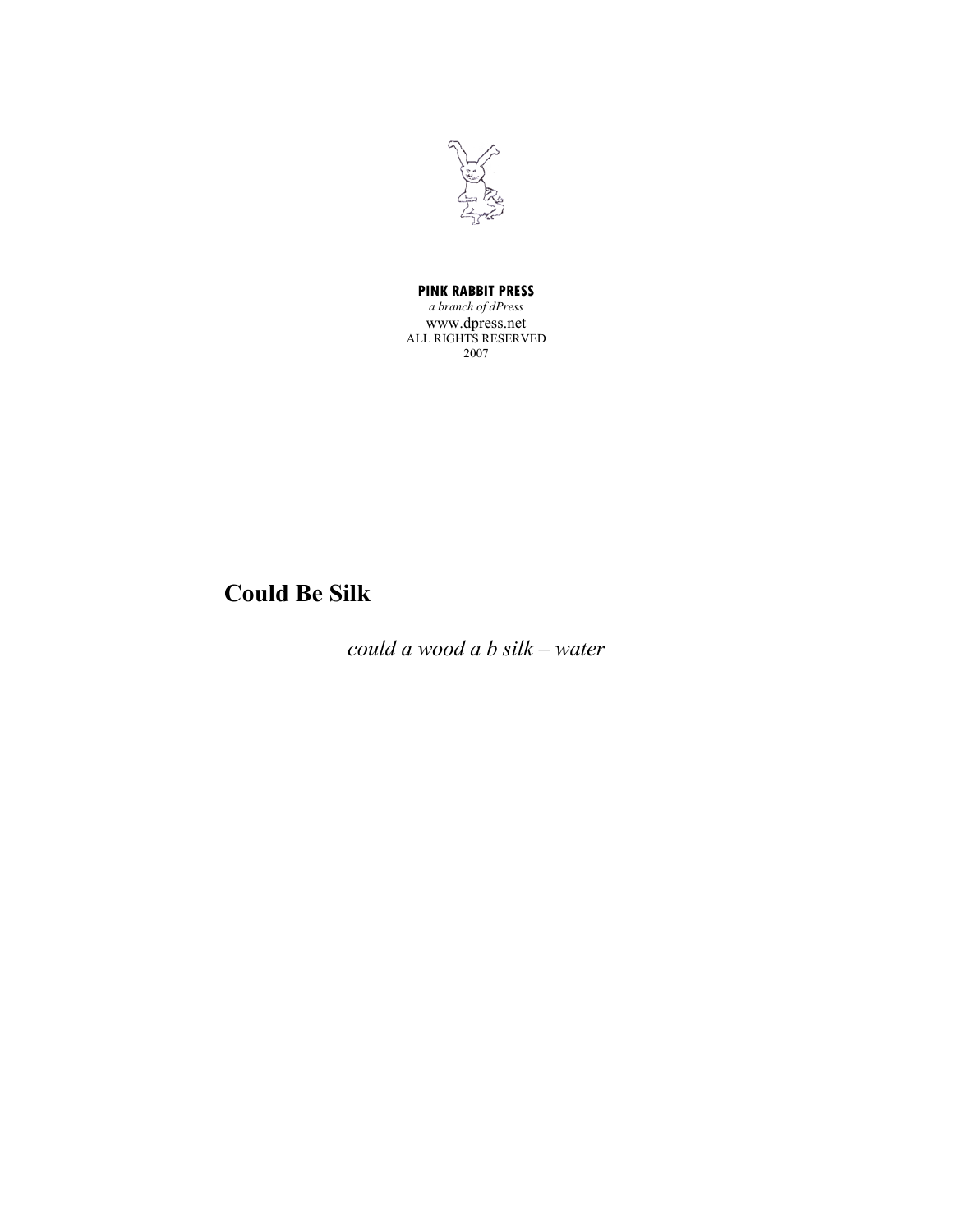*Shall we cry for help—or shall we?* H.D.

**T**<br>here is no drawing attached

there is no boat afloat both lost in the see

yes, I love Arp and Miro, too

I once thought Bonnard a lightweight but now I see him in a new light collage is how we do everything

I will name the ways

it is a skirt made of old denim jeans rags sewn into napkins

wrapping paper made of scrap fabrics

jams made of blackberries, raspberries

buttons strung into a necklace

buttons sewn around a t-shirt edge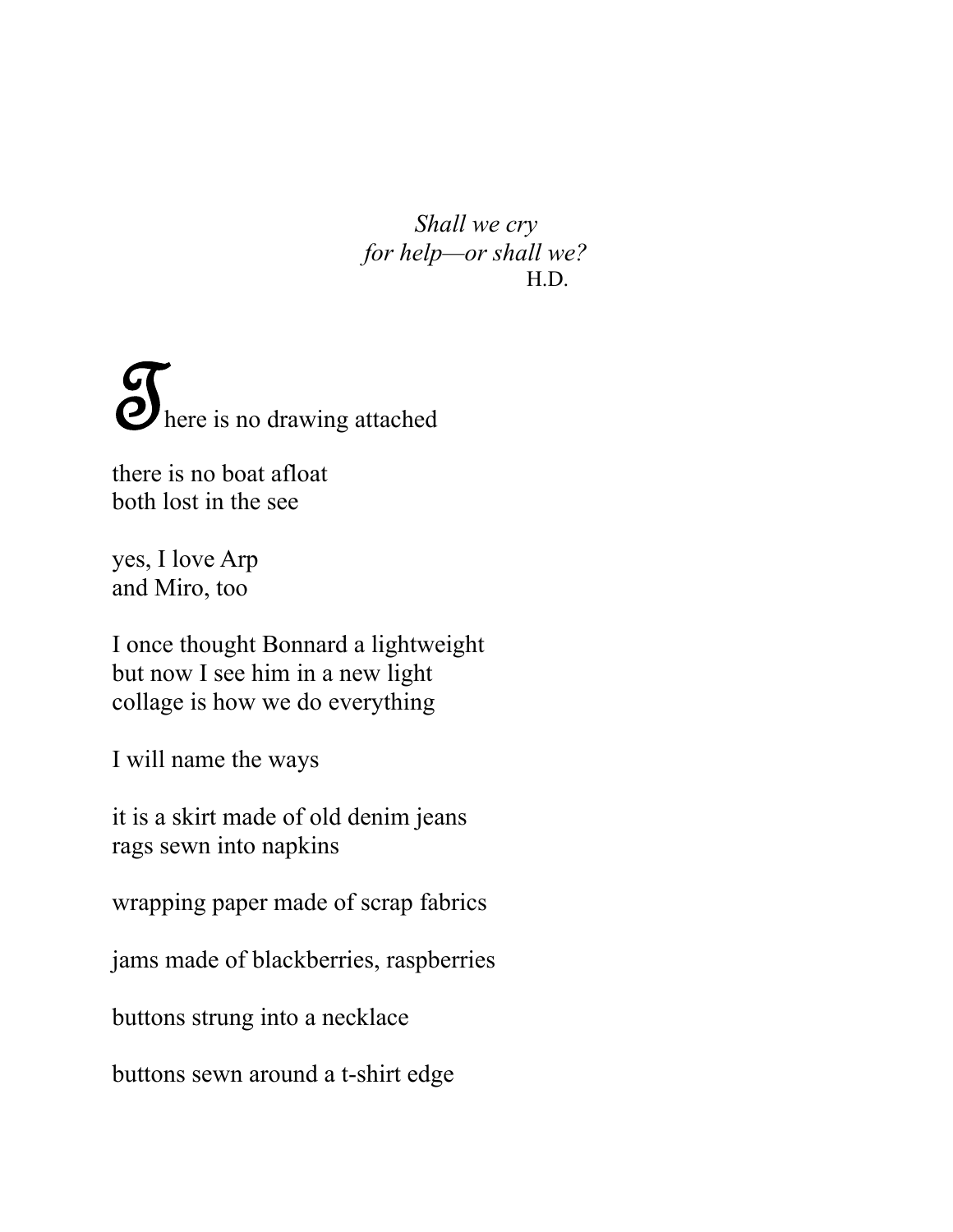a lifetime of stitches in an Amish hatbox

an old rug painted blue, a wildness

photographs displayed on a wall, a window, a tapestry

reinventing is collecting is salvaging is also making do masking faults sweetening

Bonnard with those heavy-thighed women—idle thought, I wonder what is the fallout

I'm one hour behind physically and two or more mentally, this is a morning of rough nails being driven into the drum of my skull and I'm only capable of mumbling

Slow, slow ragged start a daughter oversleeps, a turkey stuck in a tree and its flock in the field nearby all helpless and surrounded by, of course, mad barking dogs

My mother would say that I'm quite ineffectual

I need a grip, hysteria is catching lots going around, doomsday scenarios, super volcanoes, asteroids from outer space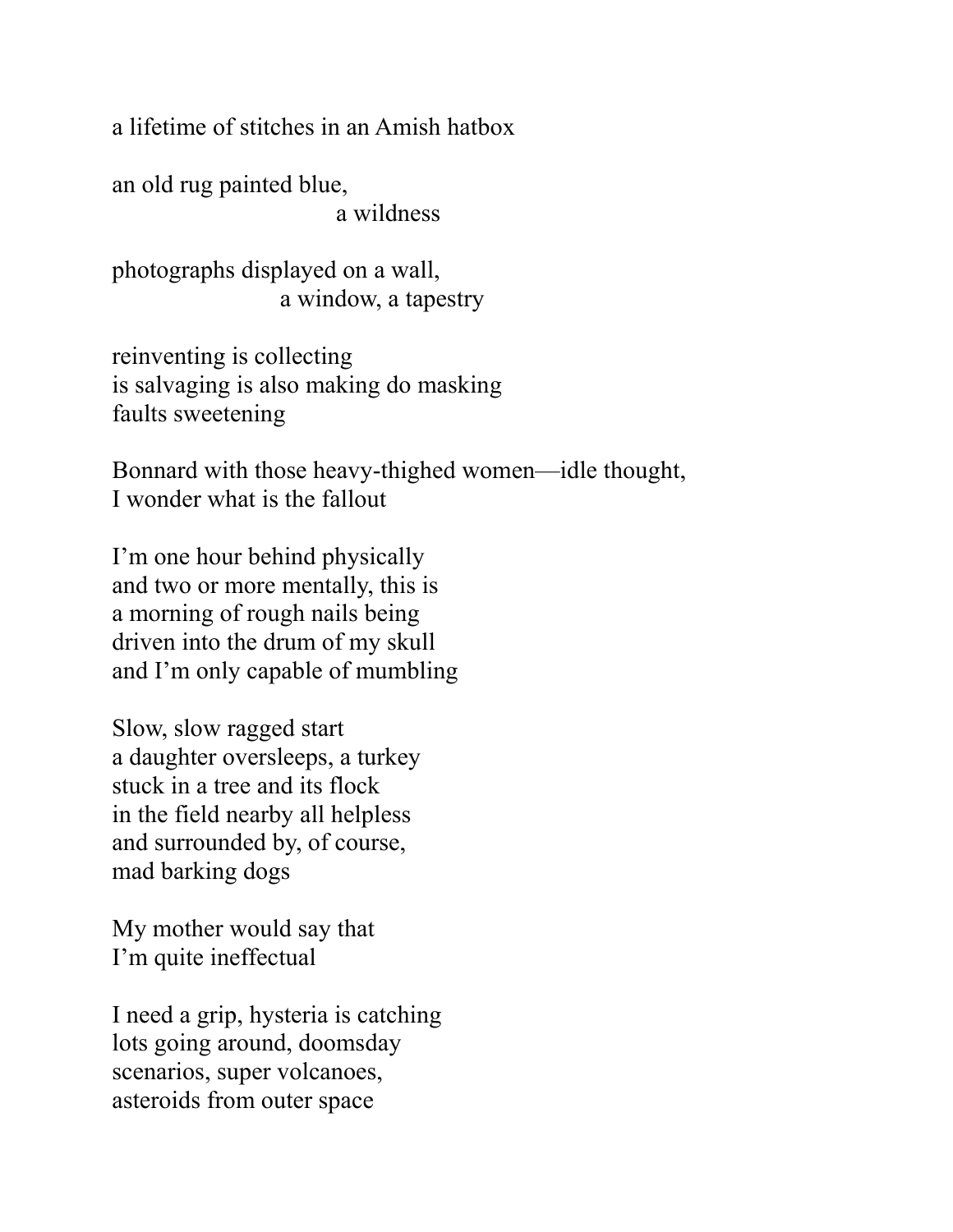H.D. says hard to be an ok mom and a poet the 4 horsemen of the apocalypse on crack

disease famine war blowing my way

Doesn't everyone read H.D the night before? scrambling and descrambling

more to this off-set day the turkey came down— of course then later in the day, a friend— neurotic— who only calls when there is a crisis of some sort— called to inform me of a student being killed, and now I'm in the thick of this news & spreading even more panic about it before more is known

one way to make it better is to notate my incoherence kick out some adjectives and combine personae scramble some eggs

in six minutes or less

Bush moves troops into Foolsday

*I rest myself*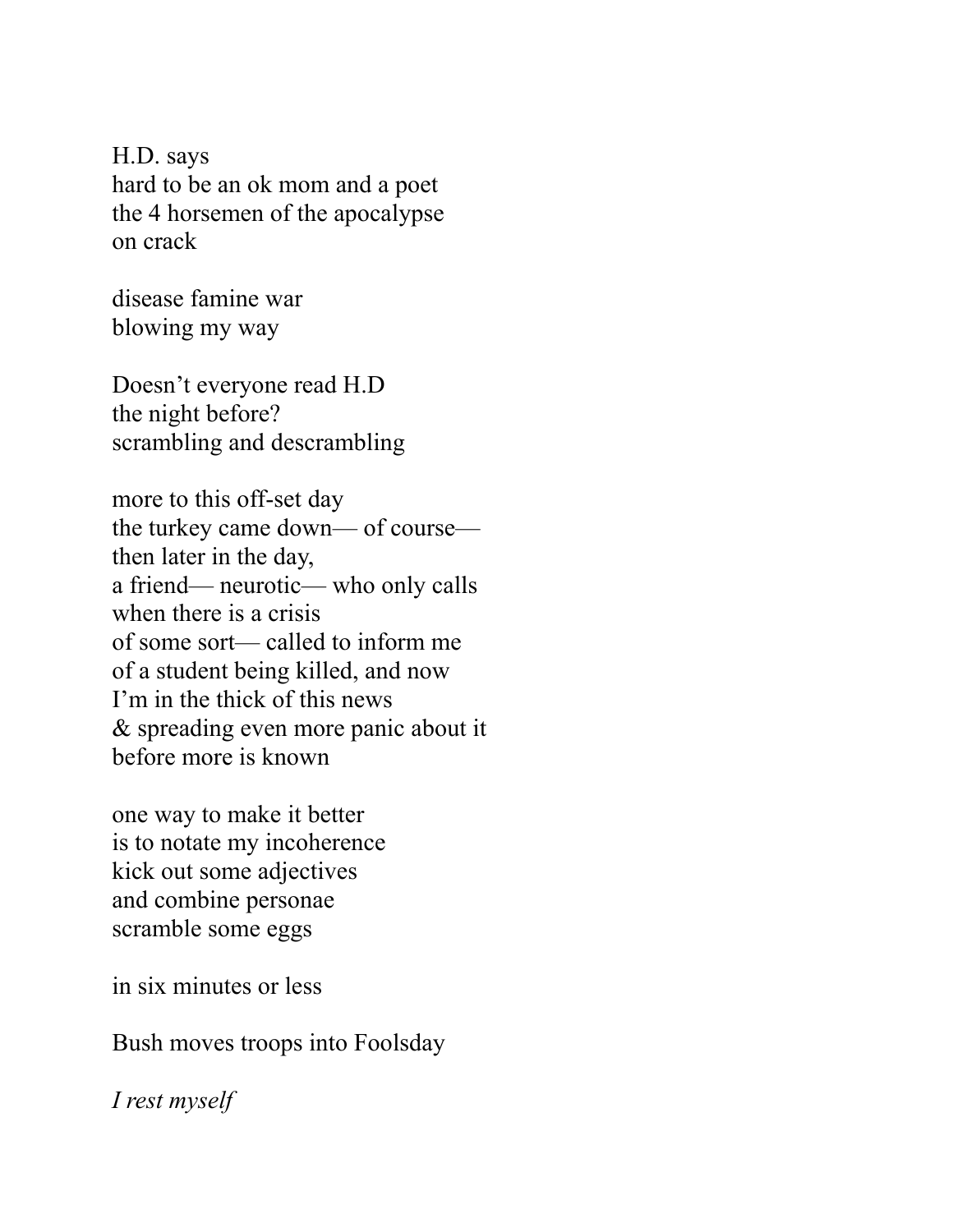*in the intrinsic state, relaxingly without distraction or effort. in the realm of Voidness. Oh, what a pleasure it is to enjoy Confusion when as Wisdom it appears*.

MILAREPA Challenge from the Logicians

Cows moove into Moonday Sheep are moving into Tuesday Goats moved into Sunday Frogs croaked in response to Milarepa Cows moove into Moonday Sheep are moving into Tuesday Goats moved into Sunday Frogs croaked

"I am the President," said the President.

We are located uphill, and where the rock slid were areas that were not reinforced and there are rocks up to the second story of some places we woke up to helicopters and much emergency personnel though I think things are being over-hyped capturing a mysterious process

*virga* (VUHR-guh) noun Rain or snow that evaporates before hitting the ground a silky sleet of letters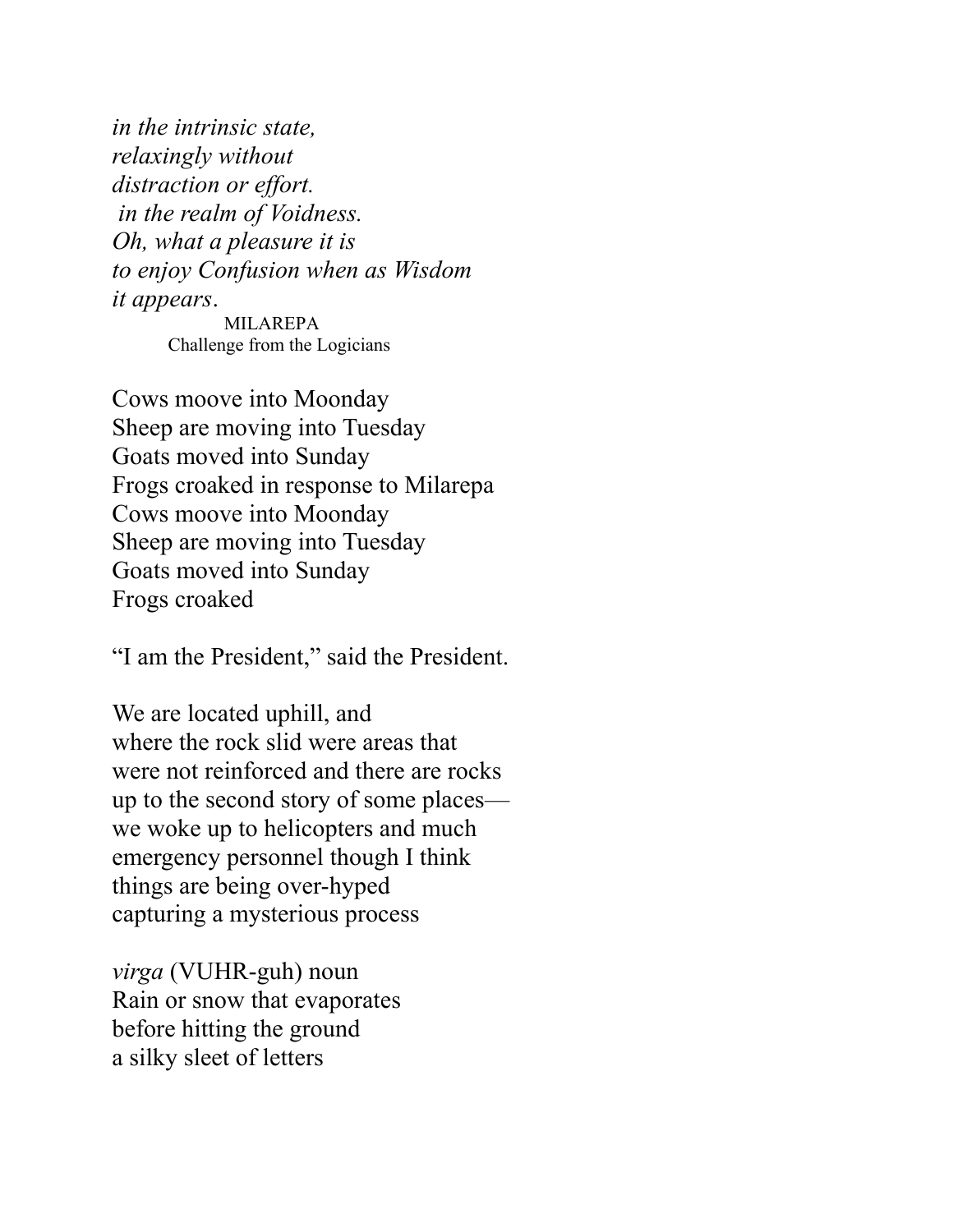Polyester sheets are simply not the test of what it takes to succeed automatically turning into alligators at the corners knowing whole sofas and soaps and syllogisms whole yards of sloppiness finally feigning into fatigue and feats that hurl over pin points of blinking of singing in sheep and curdles of milk & dawn sucked in between the folds & over the burrows to Tennessee It could be silk if rules are practical Pink jeeps & elephants roam the Sahara she intones with a voice that lilts that sings of Napoleon she marches through the Arc de Triomphe

The malachite is nice whatever malachite is a little more lyrical than the upcoming women's day reading so many poems lately have been in a prosodic vein it is odd note the fellow in the skull cap falling asleep, you and he a contrast to the otherwise intent audience the day crashing into purposelessness senselessness sense, a spectrum of purposes from subjective to objective with artists and writers falling somewhere between, there is the art for art's sake at the objective end— and with history, at least objective intents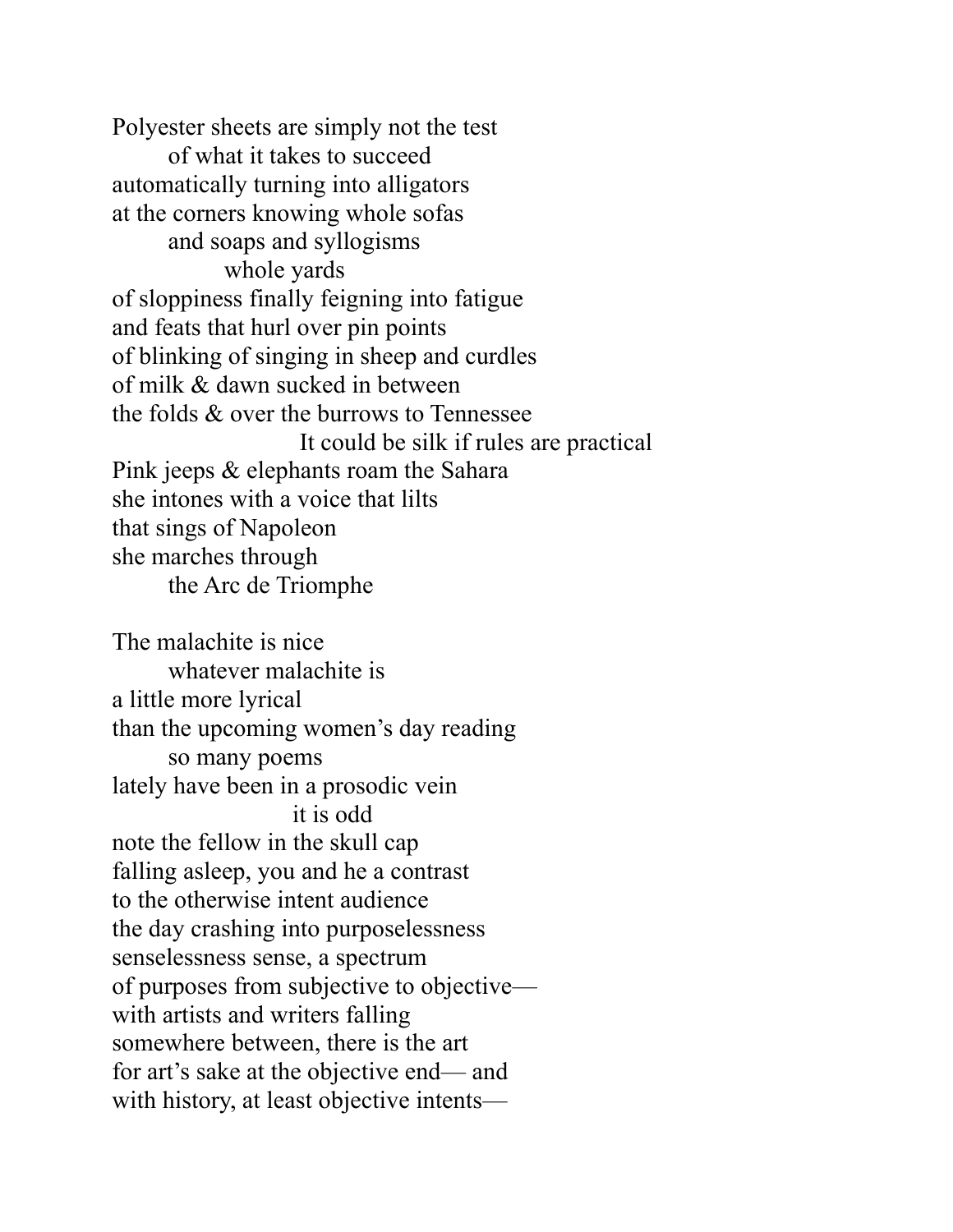and then the subjective end— this is the danger pit I think, for if you cannot get past the subjective and make what you have to say relevant then perhaps it has been just an indulgence, and it would be more straightforward to a politician

Arp so into squares Picasso so into guitars nothing left for the avant-garde but

a perfect red

there is a red dye for textiles even a perfect day for weaving cotton or wool the sheep won't care if you wear jeans

this is Nettie's quiltmaker's song for the *H variation*:

"You have to have a love of sewing without a pattern if you see it you can make it break the ideas in your head stay with your own ideas and your hands have to be good." Nettie's quilt is made out of the clothes of her deceased husband

reality

as fragments of exile— kind of spooky actually and if you think too hard about it, you might never pick up a pen or tap a letter, the predetermined idea of choice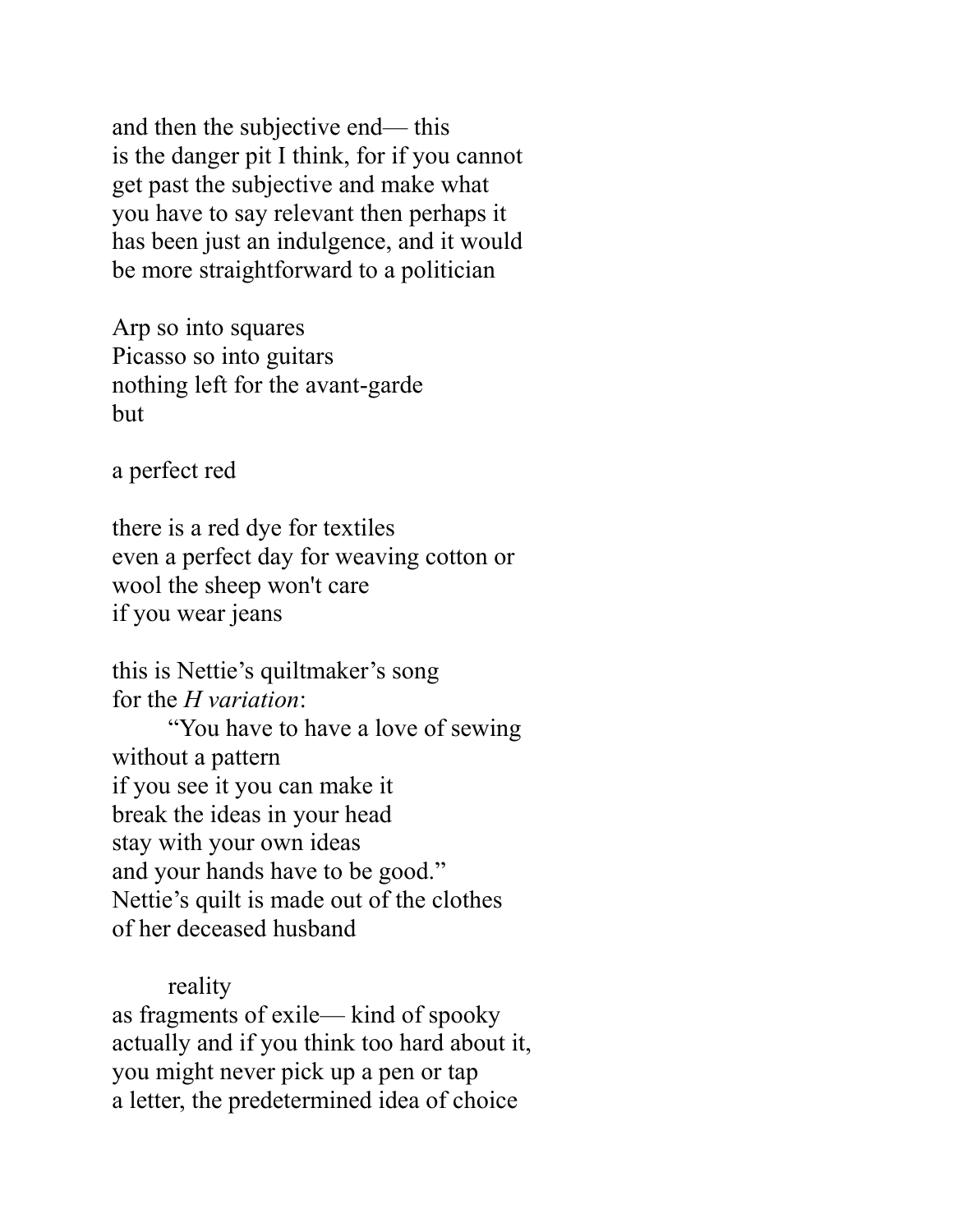#### and consequences

makes me shudder

Alistairs all around Alistair Horne Alistair Cooke Aleister 666 Crowley Alistair who worked tirelessly on Nala Pema Dundrub's stupa

### SAID THE PRESIDENT

"I do not want my truths changing, but the words want to move. I do not want my truths changing, but the words want to move," said the president. A little ghost said, "Where are you, Liar? Where do you brew up these truths? Bright is the eye of the world, but you glide between sunbeams. Frightful is the face of the moon, but you spread your wings and never glance back at those who dwell down below. All the poets

I know have green hair. You have a green thumb and a green toe."

*Why did the wild pink break? O why did it break?*

ISSA

If you know soldering and sewing there will be even fewer loose seams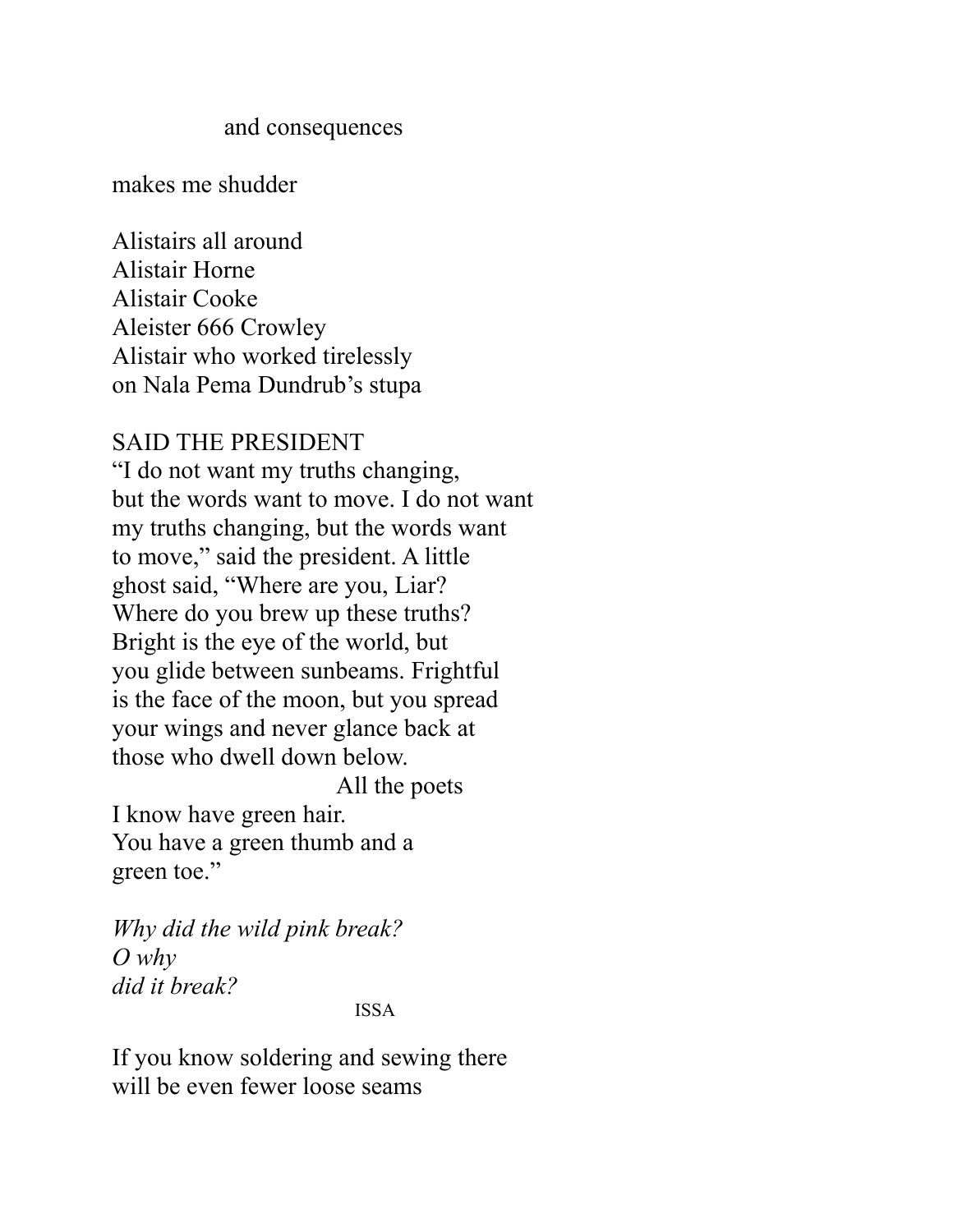Fitting for a windy day I have bought some Easter bunnies returned overdue books to the library done laundry, mailed letters worked on a collage, throwing it together— and almost forgot the dogs need to go to their kennel

bark

and on a Friday night, Keith Olson a guy I knew at Bret Harte Junior High came to Bromige's and my reading at Copperfield's

tracked me through a google remembered we were both into midnight auto

bark

meow

chirp

buzzzzzzzzzz

through the metal sheets crashing down in strips peeling away the dankness fuming and buzzing into the still night air an opening for the moon to peek its light stealing across rats' tails and pigeon roosts, a plaid shirt twisted in oil, in dust, old jack long gone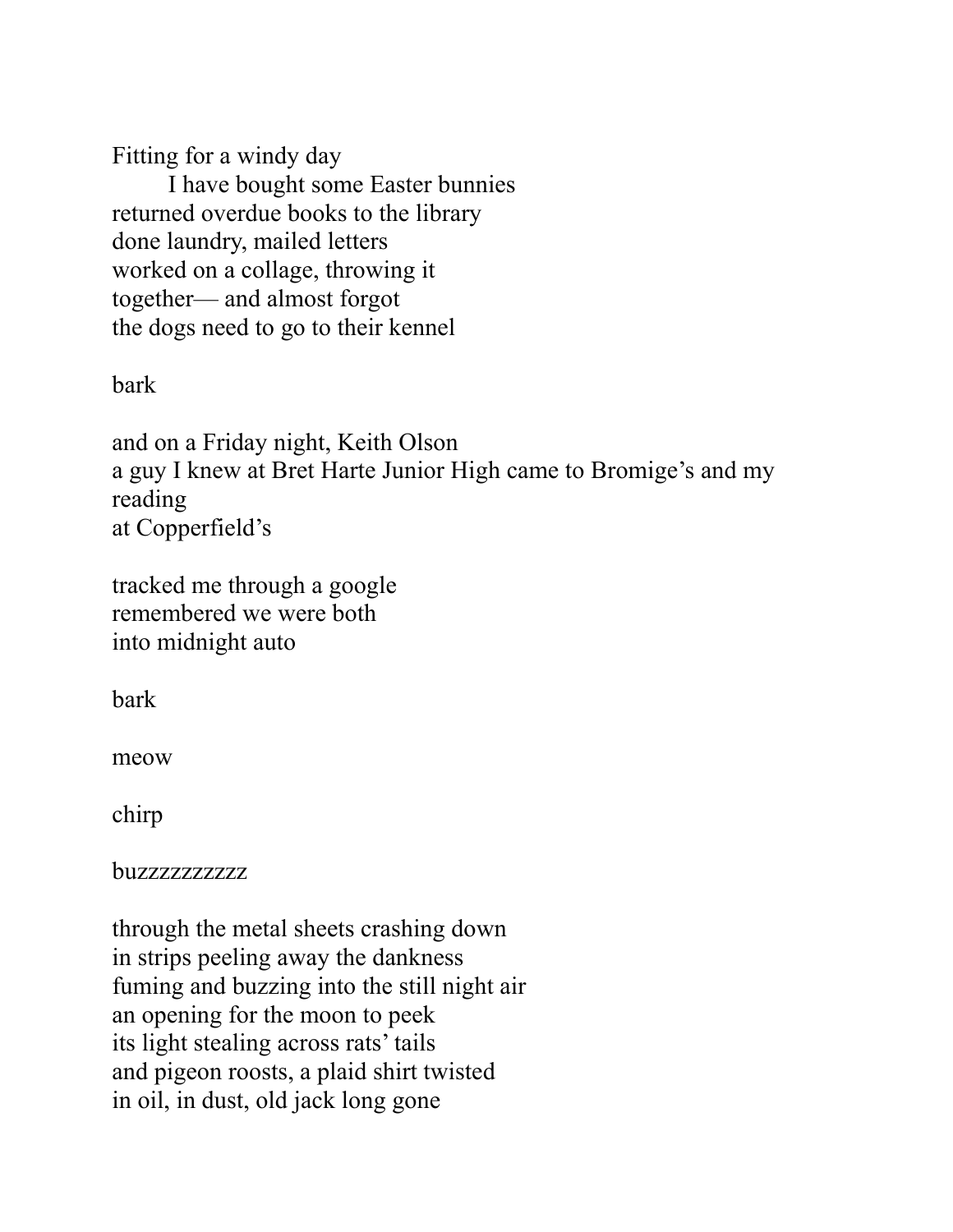another warehouse retromade retrobladed Gordon Matta-Clark and anarchitecture

the dog chased the cat chased the rat around the stupa, and now they've been reborn and go to college which is a frightening prospect

more to this off-set day

30 or more students killed, and now I'm in the thick of this news & spreading even more panic about it before more is known

hyping this as the largest school shooting in history thereby making things more difficult turning tragedy into a tournament an occurrence of everyday life someone following an impulse

### SHE'S ALIVE

Even though she now has four titanium plates in her forehead very small and shaped like bones she should be able to walk through the metal detectors at airports and she is even more hip more stylish her hair more razor crazy than Halle Barry 7 hours of surgery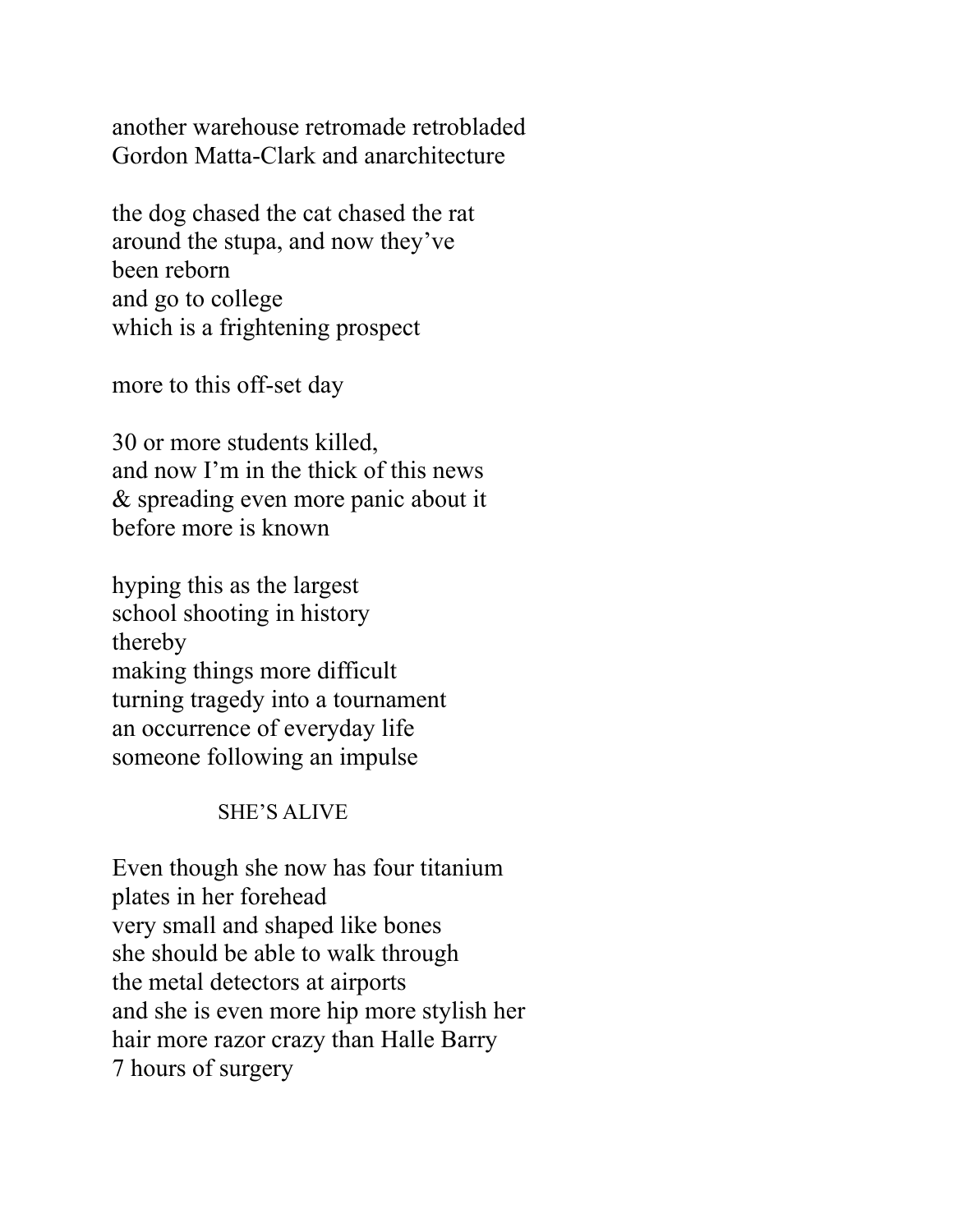A note on the microwave: "It seems we've had a small explosion, perhaps we need a new…" the letter trailed off I saved it because I thought it was so polite kind of hinting at a disruption, nothing to be concerned with, just go out and buy a new WHAT?

Ahha, a cup shattered, blown to bits in the microwave what was in it? a smuge of brown, taste of sugar and instant tea, my mom's concoction when you forget the water the sugar melts to a corner and the heat intensifies with the microwave energy

electromagnetism is fun but gravity is the law

WHICH IS why a bird can fly and not a cow

the day is a boat afloat without the slightest wave in the water without Monet's lily pads without water

I wonder if there is any organizing element BLAM BLAM POW EXPLETIVE BLAM BLAM says the NY Times in the midst of explosions when the day becomes a parking lot that stretches into car lengths of gray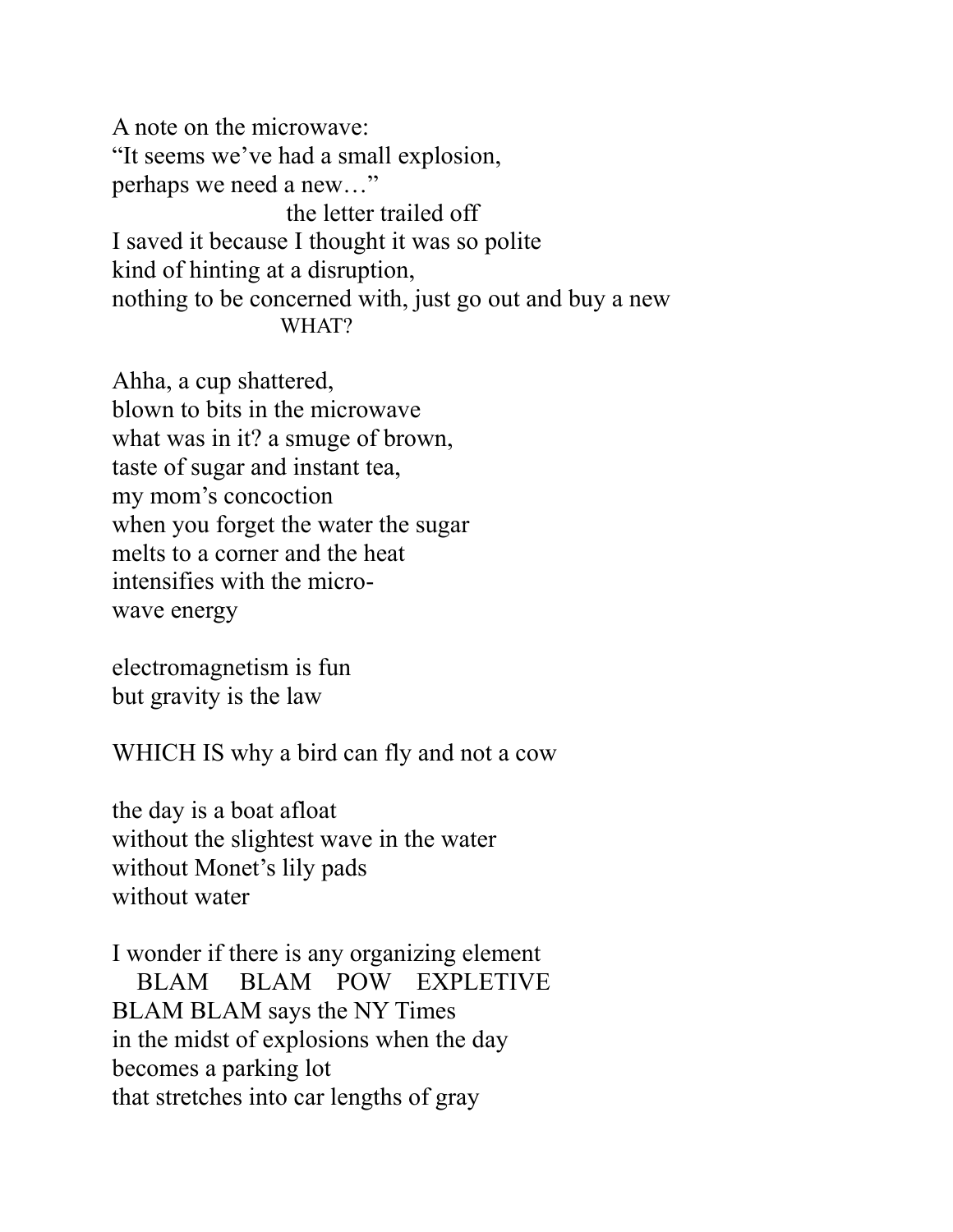BLAM BLAM of statistics and clatter that enter our dream distorting reality slipping away back into the dream into the comfort of a back car seat BUMP I see another heap of gravel and more voltage lines ZAP

a pile of cinder blocks a pile of rocks, more gravel, more rocks shoreline scene dissolves into tributaries highways graffiti the ghost of Susan B. Anthony lies face-up in the alleyway a coin tossed

Nancy Pelosi is pacing the halls of the House facing the mobs of reporters calling upon the people for a stop BLAM the bloodshed "This is a generational war and we are going to be in it a long time," says a White House official

The original acronym for the Iraq invasion was O.I.L. Operation Iraqi Liberation called it like it was, and

I wonder if Lizann is on the road again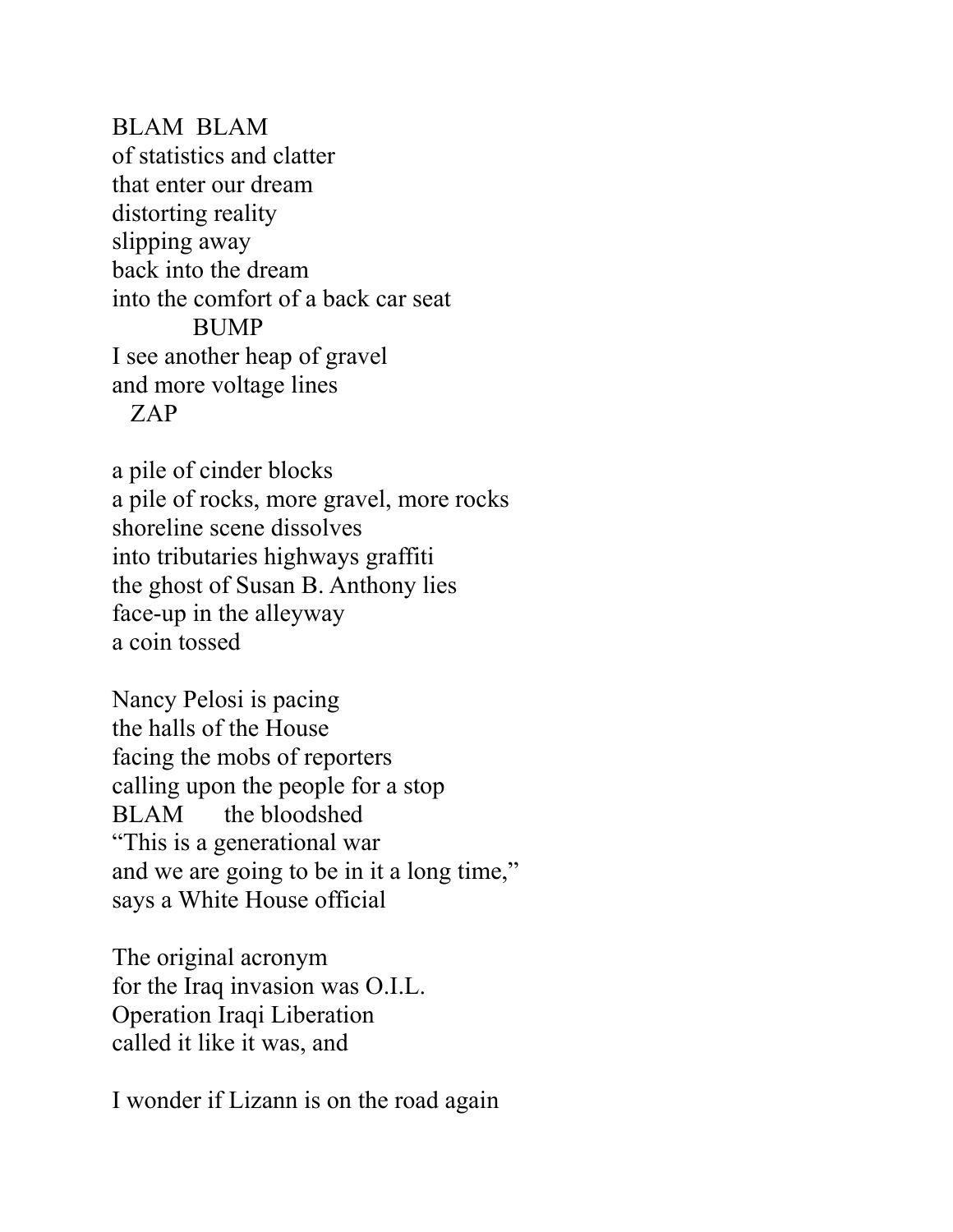or with her Wiccan friends. She says generations are either rising or falling, I think of my mother. My grandmother. My great-grandmother turning the soil of her tomatoes so daintily with a hoe. President Carter sent her a birthday card for turning 100. I think of my daughters. I think of myself. I see the future.

I consult the stars. Look out back at the black. Count the numbers needed to win the next lottery. Count the days needed to swim to Australia.

> For making tea never forget the water.

3 kaya tea first steeping, nirmanakaya second steeping, sambhoghakaya third steeping, dharmakaya

### **Wild Silk**

 *wilda bun ny beasty - earth*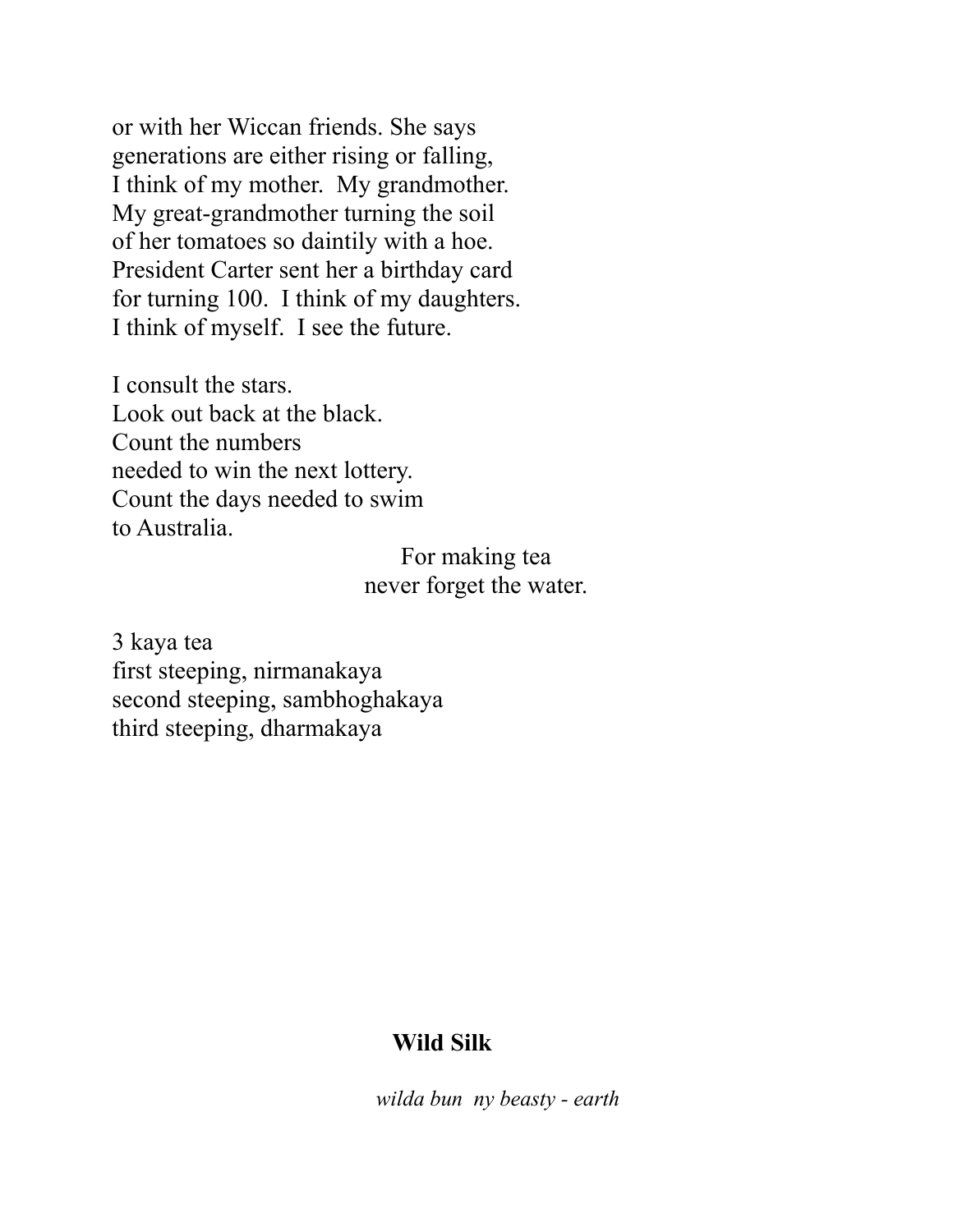Then my daughter walked into the kitchen in an instant I knew something was wrong—

"He's dead," she said.

I had to bury him— one of our rabbits what a drag— we've had two die now and this one was mine, named Byron a guilt trip really— white and furry very pretty— a Jersey Wooley once had a matching, black mate named Agatha— the Brits I called them

Too bad Agatha was so mean she had to be returned, leaving Bryon all alone, too often neglected by us. Not enough sunlight, exercise, variety of diet.

not even buried right away

Sad pet story his red eyes were eerie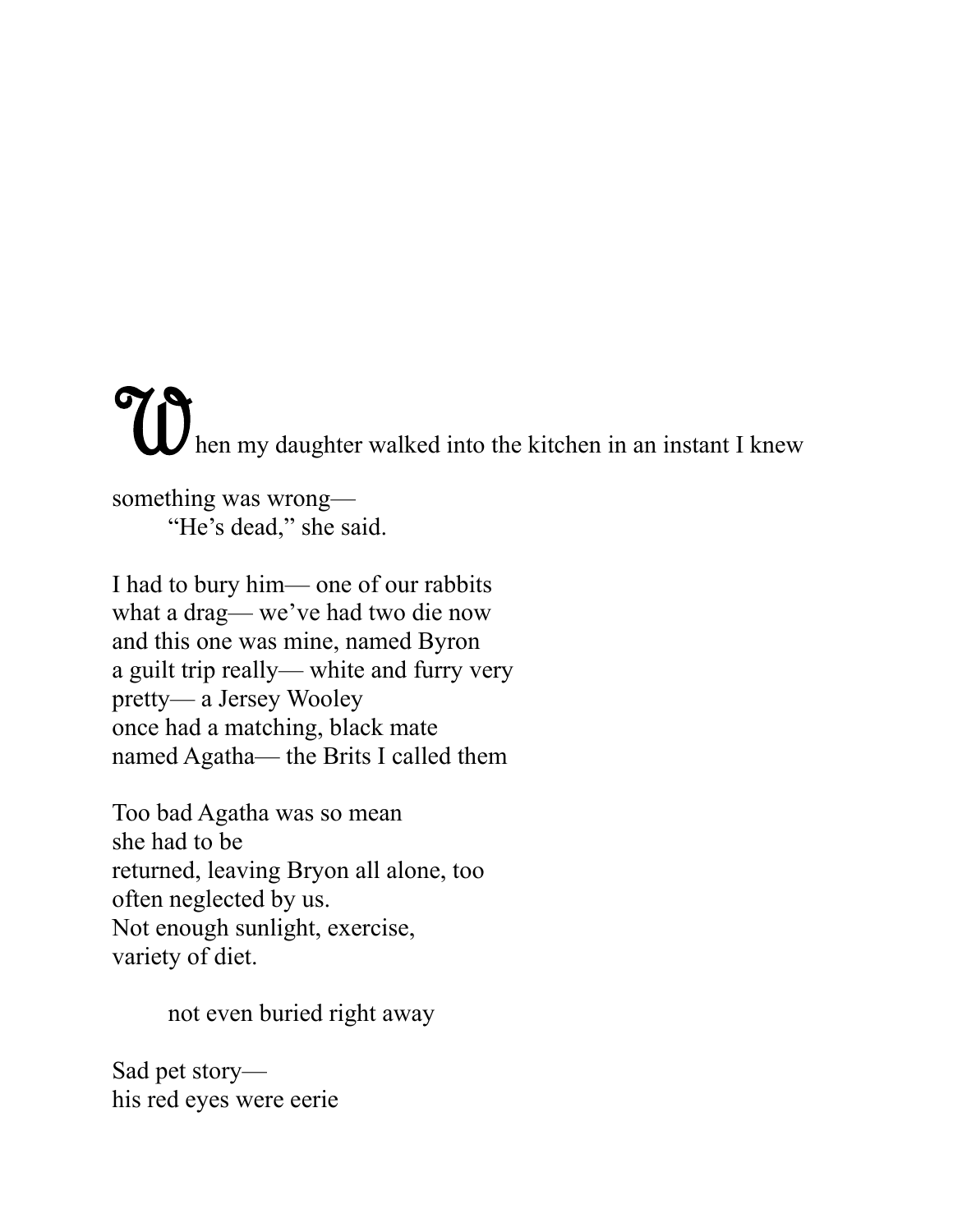window into rabbit mind or veiled no-mind full of warmth slumber hay and field and wind brushfire over skin scales tapping of metal against metal and crushing grind of wood rawness

red for pain blood celebrating trophy red for winning lipstick red for bewitching biting red for the devil How do you say goodbye to a rabbit?

Byron was a rabbit for the ages, a believer in the Grand Disorder, left his initials on a pillar of the hutch

I've added him to my list of the dead and have included him in my prayers, Thornwall too

In the 1940's phone numbers had names for the first two digits— if your phone number began with 84, your prefix might be TH, and the TH would be an abbreviation for the name Thornwall.

Thornwall, the rabbit. Had a tender voice. Made all the fields rejoice. This was before cell phones.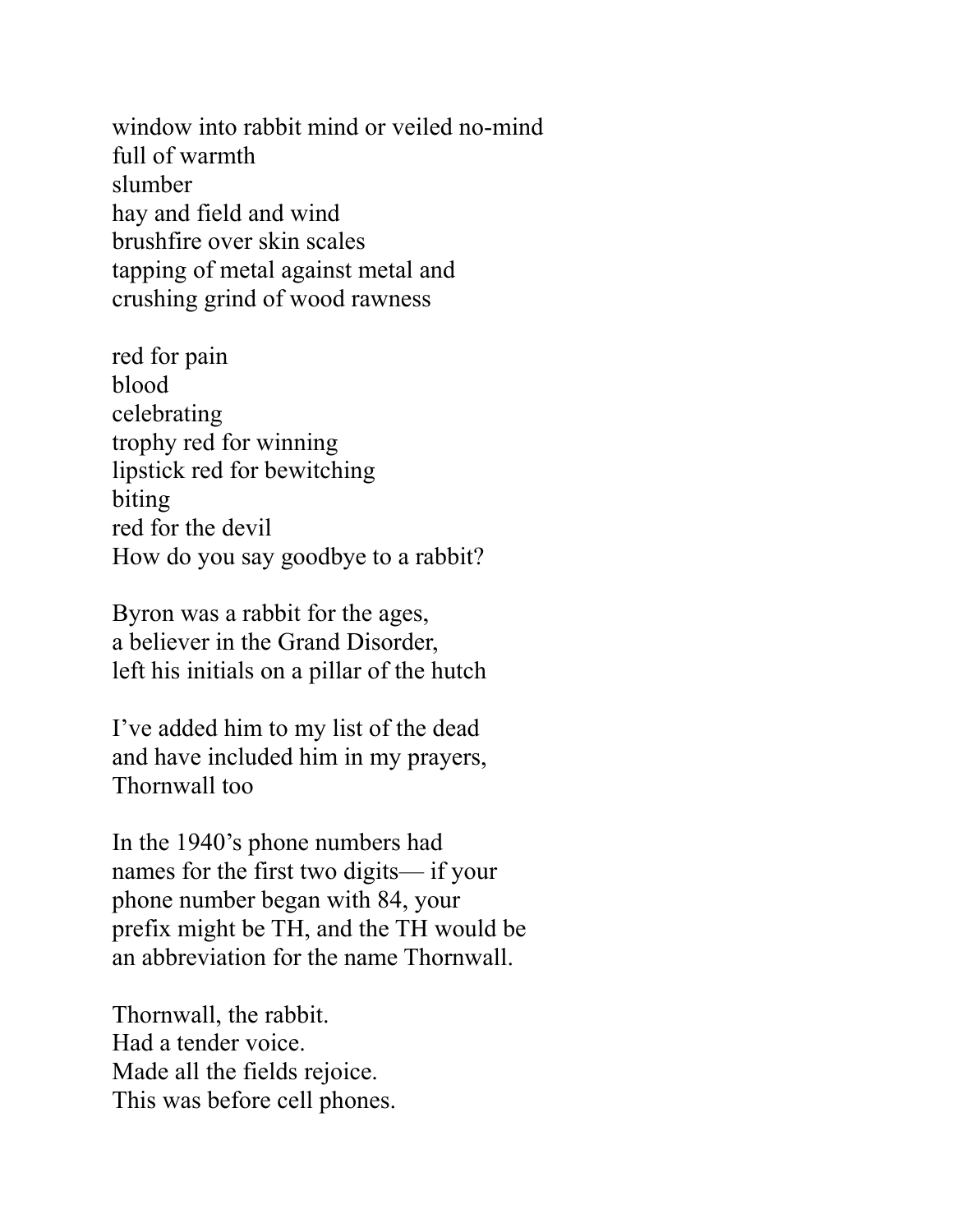This was before zip codes.

Just a number to designate your zone, Berkeley 2, California. The world was but two days old.

rabbits everywhere skipping hopping talking

One day, when I was eighteen years old, and had entered Cal as a freshman, I was standing on the corner of University, which runs from the freeway to the entrance of Cal, and Shattuck, which runs across town through the center of the business district, and a little old lady in tennis shoes tapped me on the shoulder and said, "Hello, Bouvard, you may not remember me, but my name is Mrs. Thornwall,

and I was your first grade teacher."

And I could remember my seat by the window, where I could look up the hill at an outcropping of rock, and I would look for the rabbit that would appear in the field. Maybe I have my first-grade teacher confused with the name of a rabbit**.**  I remember the classroom was a portable building. Cheap shelter, after the war. This was in the town of Kensington, right next to Berkeley. I created my first literary concoctions then, in the first grade.

We were learning to write,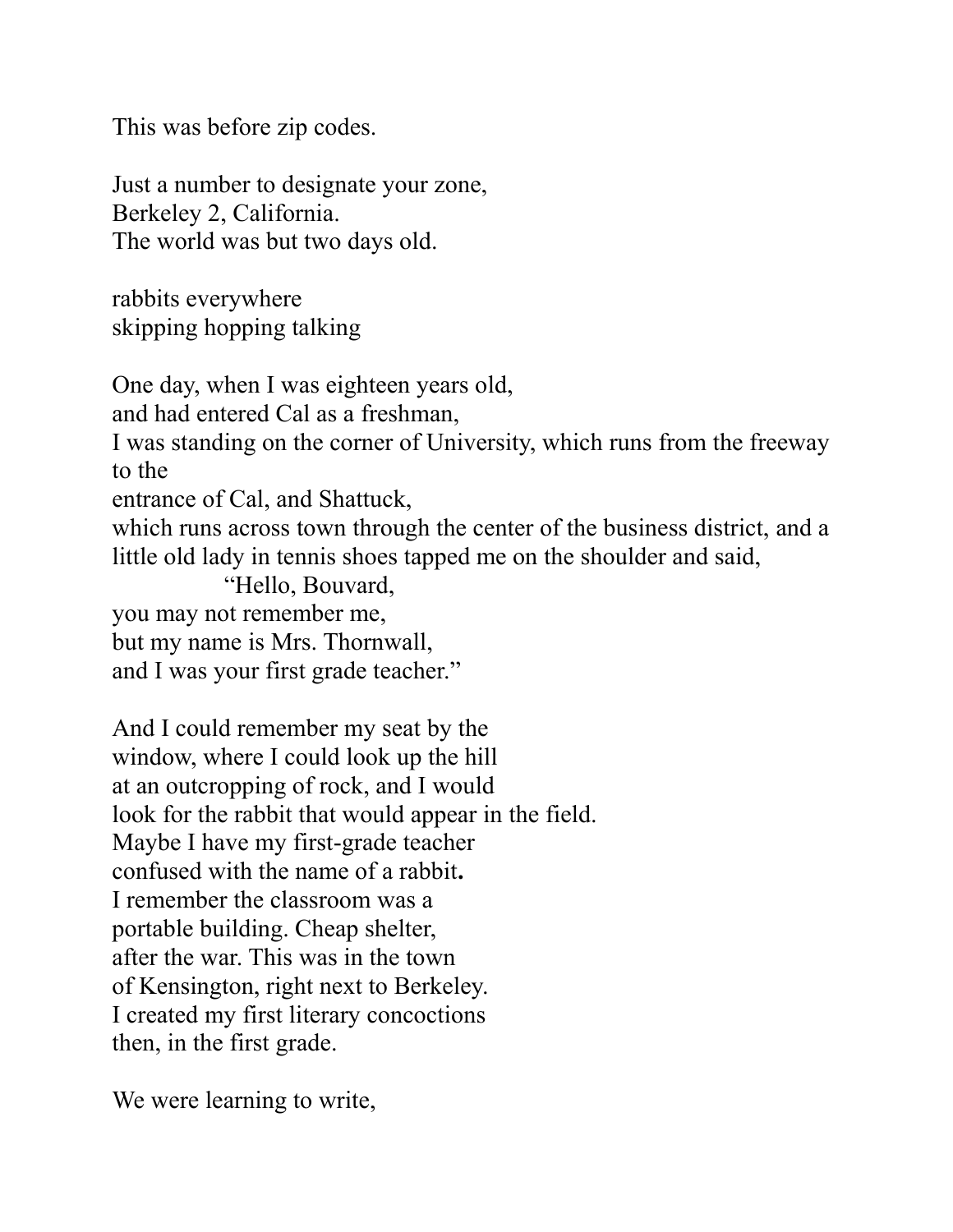and Mrs. Thornwall asked us to describe what we had for breakfast that day. She had put lists of breakfast-type foods on her blackboard bacon, eggs, toast, oatmeal. It all sounded so healthy, and all I had had for breakfast was a bowl of Cheerios. I felt I should give the impression that I ate a hearty breakfast, not that Cheerios aren't good for the heart.

I wrote down enough food to feed a farmer going out to plow. No harm in it. Make a good impression**.**  I was getting in line to be an organization man by the time I reached college, and here I was talking to my first teacher, and the years were peeled away in an instant, and I was naked and exposed and embarrassed.

All I could do was stutter, "Nice to see you again," and flee before I disappeared entirely.

...and Thornwall was gone or was it Mrs. Thornwall gone dashing along the curbs from the town center along Shattuck, past rows of cars, past students with bags out of my sight back toward the hills of Tilden Park in her head ringing the children are dead they are lost & wandering the halls of Dwinelle, their innocence was not genuine their eyes were distracted they did not hear that George Washington had false teeth & of course Cheerios are bad for your teeth couldn't they see & know about the freezing temperatures & how to find a burrow &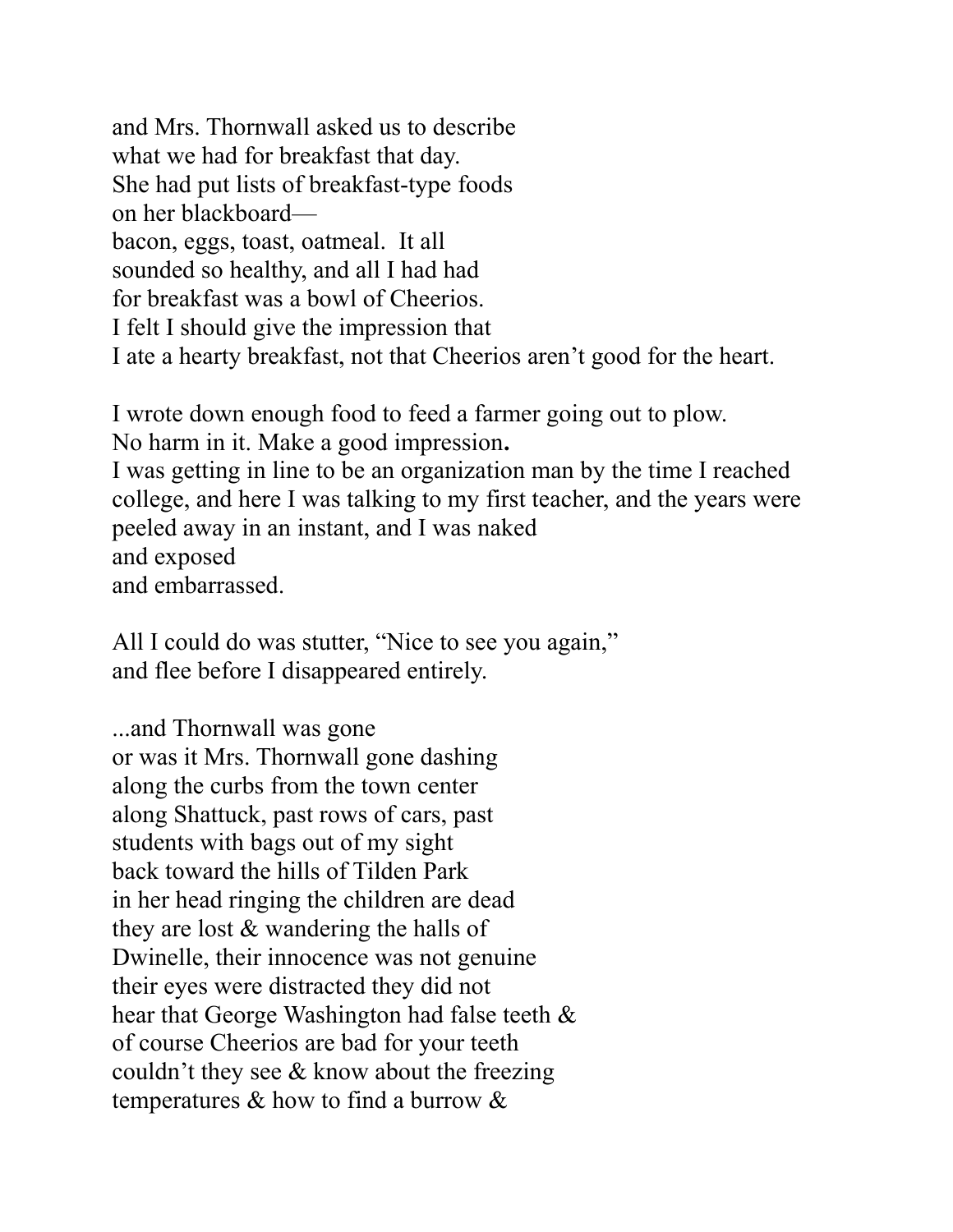the scent of wild radishes the bending of a sunflower in the wind is how you gauge east from west leave the grid of cities on a ruler if there is another road I tried to teach them to count

Denise claims the red eyes of rabbits aren't sad

*University Archives— The international competition for the Phoebe Hearst Architectural Plan for the University of California. [San Francisco, Trustees of the Phoebe A. Hearst Architectural Plan for the Univ. of Calif., 1899?]. ENVI fLD763 1899 appendix Rare; copies circulating; Moffitt LD763 1899*

Note that there is a large open space on the northside of the campanile, this side designed weaker, so that in the advent of a major earthquake, the tower would crumble in that direction

hopping every which way

When I was but 8 years old, climbing down a long storm drain under Kensington Avenue, I popped up under Hagstrum's grocery store in the storage area & spied a case of Cheerios, too large to take with me down the rabbit hole— I took my little red wheelbarrow in the front door & loaded it up with candy bars, almost made it out again, but the manager spotted me, & I was pursued down the street, wagon over-turning, candy bars spilling onto the street, the grocer stopping to gather up his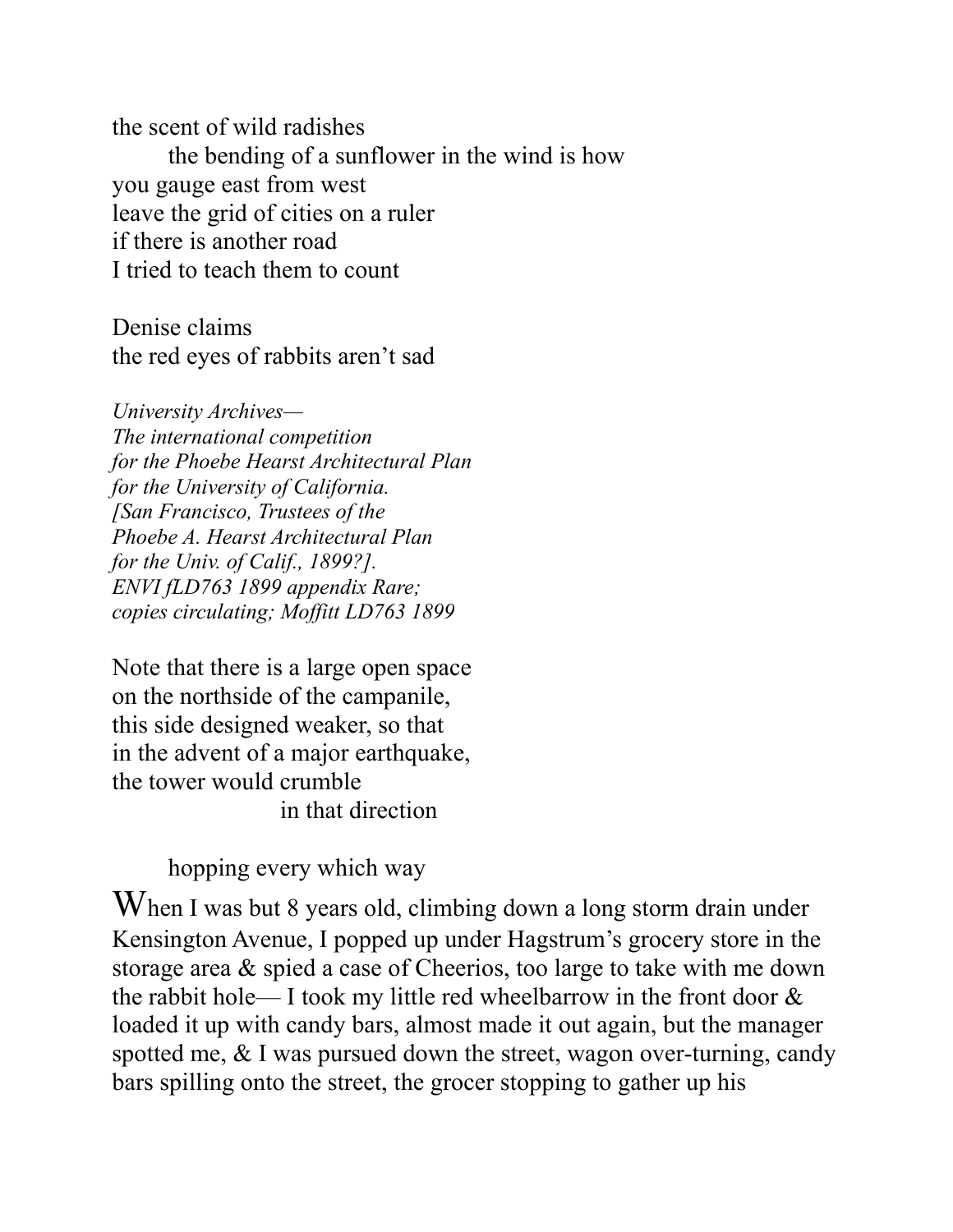merchandise. Me? I climbed a hill & hid in the bushes, but, of course, he knew who I was, & later my mother marched me down to the store by the scruff of my neck,  $&$  I had to apologize  $&$  swear never to steal from Farmer Brown again, & I think this vow held up pretty well until I was lured into the midnight auto carrot

patch

and Mrs. Thornwall ponders there is the myth of the rabbit and the reality of the rabbit and the wanna-be rabbits scurrying everywhere

I try to teach them, but they never learn a carrot from the candy corn, their grabby little paws reaching into Halloween baskets or think anything orange is a carrot, so they gorge themselves on oranges and get sick a sick rabbit is not a pretty rabbit,

is not a lovable rabbit

then there are the Bryons, perfect Byron who knew a carrot from an orange who saw which way to hop and could identify the 93 types of nettle and forty-four types of sorrel which were poisonous and which were sour good for sore paws or a sniffle not so easy for a young rabbit especially young rabbits with curiosity and good fur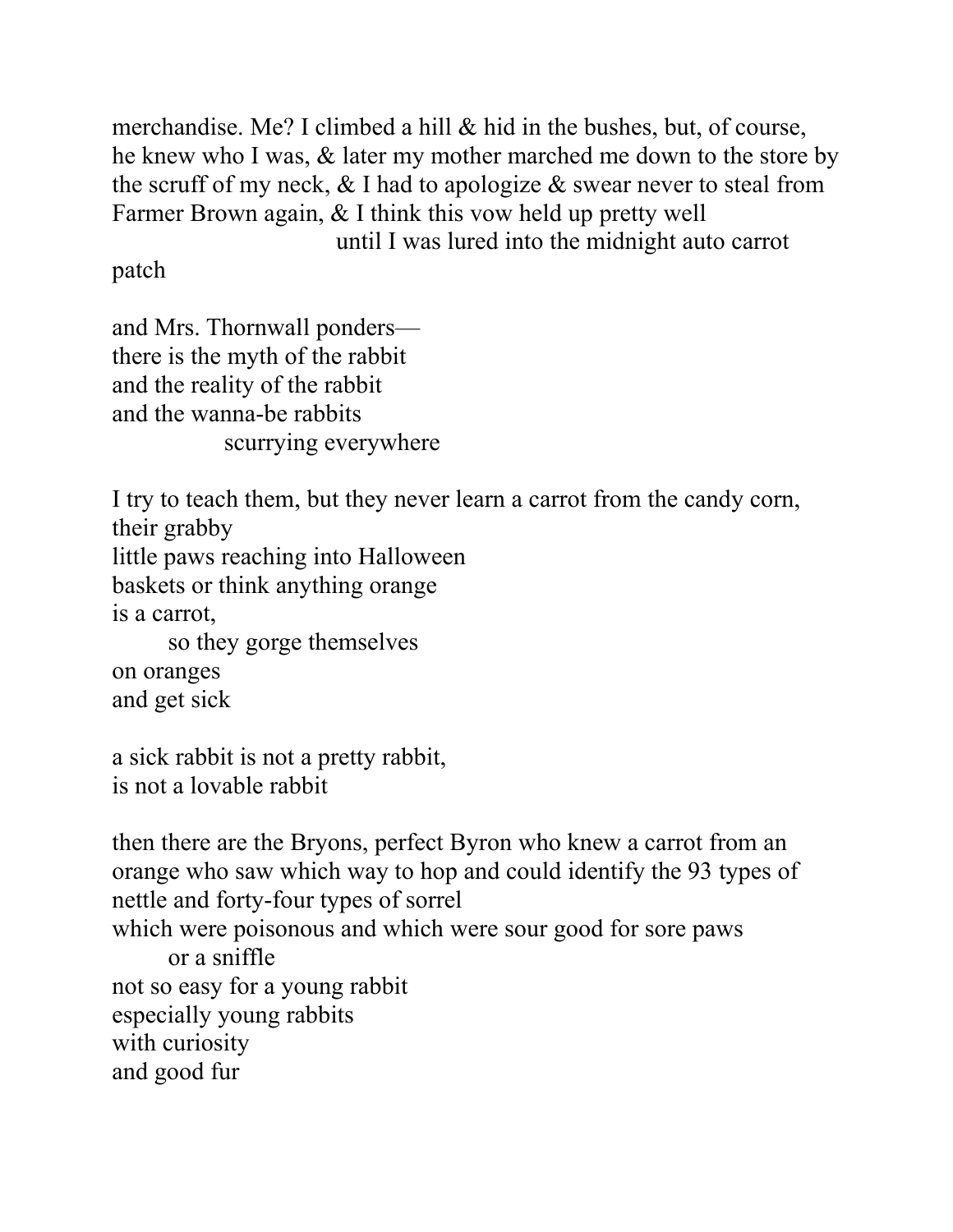as there were prowling bears and bobcats in these here precincts

Carry McWilliams, who perched me on a planter box in Dwinelle Plaza to harangue the noontime passersby with my opposition to women's dorm hours being earlier at night than men's and how mandatory military science was unfair and loyalty oaths, and how the students were being folded, bent and stippled this last being a computer programmer's nightmare white rabbits are good at hiding under the bracken

"They ran through the briars and they ran through the bushes, and they ran through the brambles where the rabbits wouldn't go." This is Jack Spicer singing.

"Rabbits do not know what they are."

"Ghosts are very similar. They are frightened and do not know what they are, but they can go where the rabbits cannot go. All the way to the heart."

rabbits are spotted hippity, hoppity...click! So went the latest appearance of one of the world's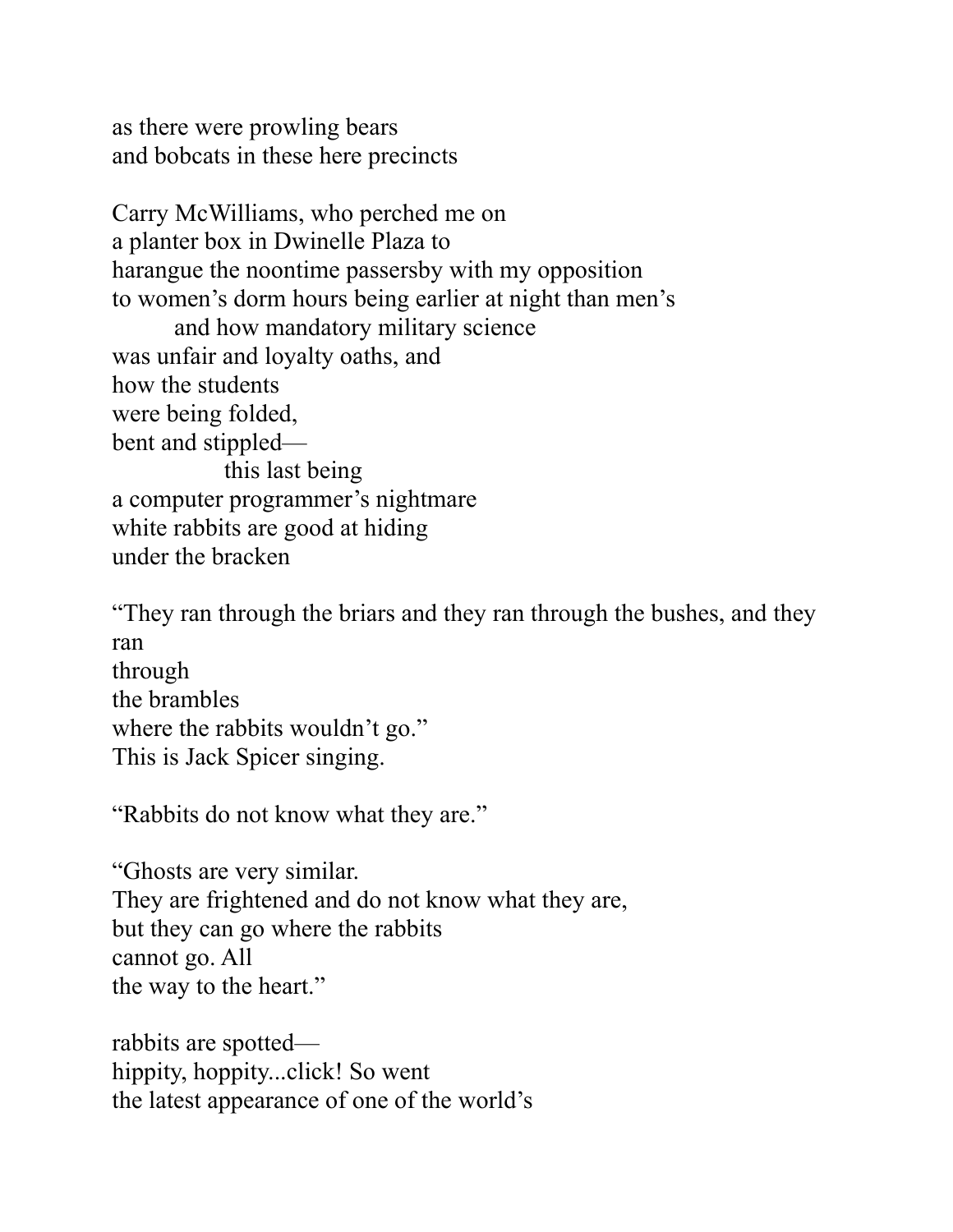rarest rabbits, captured on film by a camera trap in the rain forests of Sumatra...

what are rabbits but without mention of briarsandbrambles finally resolved be it resolved Mrs. Thornwall happily and most graciously accepted the gift of the Indian Chief Tom Allen of \$100,000 for the building of their new elementary school that had been burnt down an arsonist in their midst suspicions abounded, students were frisked and questioned especially those known to be wandering outside school premises during their recesses escaping under the fences.

Controversy erupted around Mrs. Thornwall in the parent burrows of Kensington. Some even held back their bunnies from school they lost ground they forgot how to read or write reverting back to skittish ways.

She, be it noted, was ahead of her time tainted money, casinos, gambling. Was she a part of this? Questions and rumors were rampant. Chewed over with the carrots.

"Do you accept Indian casino gifts?" They asked. They mulled.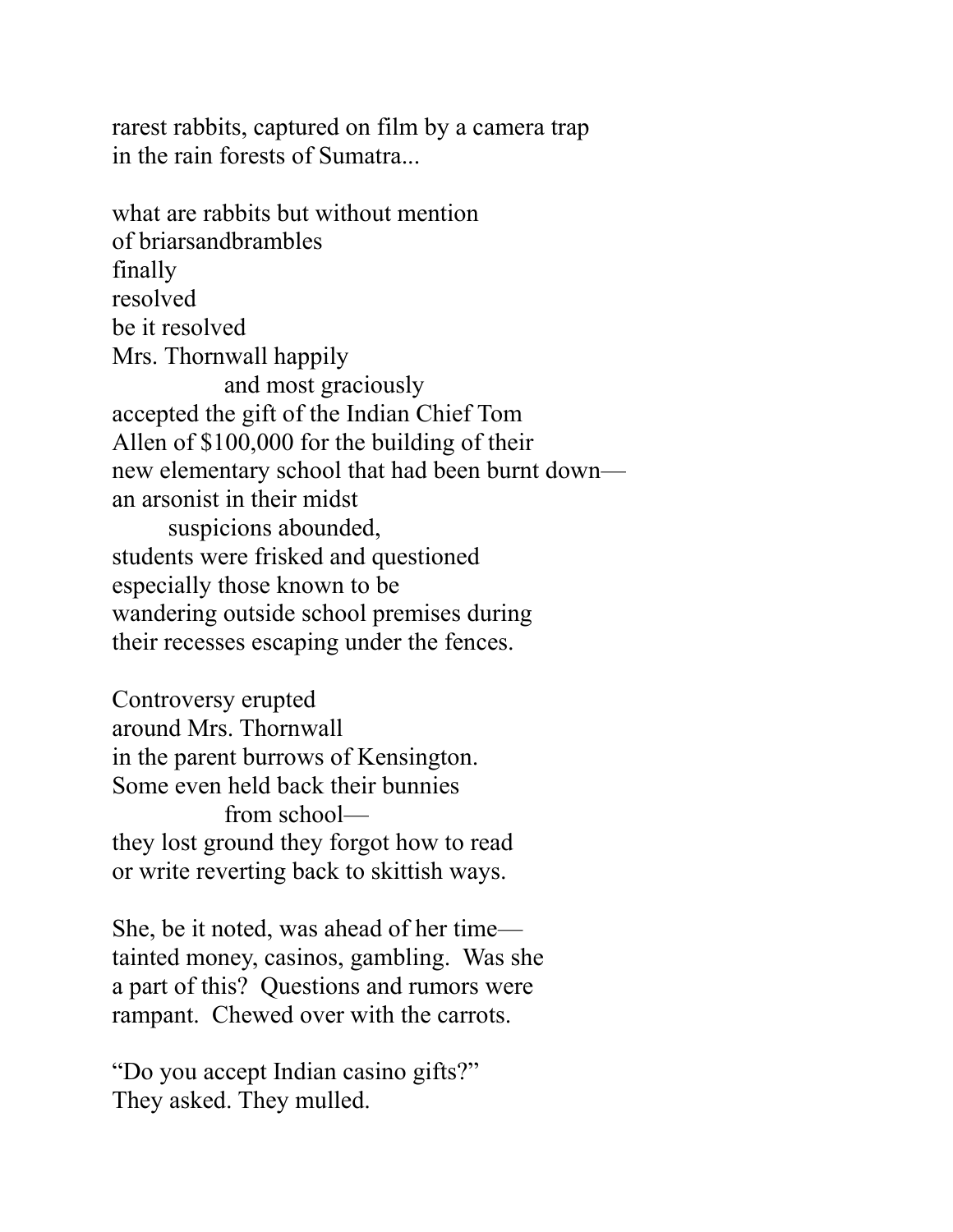I thought of the rabbits running through the brambles, the big bucks pushing through, and in each one

> "There's a caption of poetry or a captain of love…"

And on the other side of the briar patch, glittering in a glade of sunlight, rises Gilman Hall, a burrow for the best and brightest of bunnies, bunnies who want a Free Burrow Government, a government without admission fees, one that is not a puppet government of the status quo, but that is a meaningful government of representatives for the entire burrow, and not just a planning committee for dorm dances— a government that is a force to be reckoned with in student policy and which will argue for academic freedom, and have a say in the choice of curriculum, and fight against the old oppressive rule of having

to wear a suit and tie to Sunday dinner.

Stealthily in between classes they pass their volumes of Das Kapital to one another, hold secret discussions, pore over the words of Engels about capital and its vampire thirst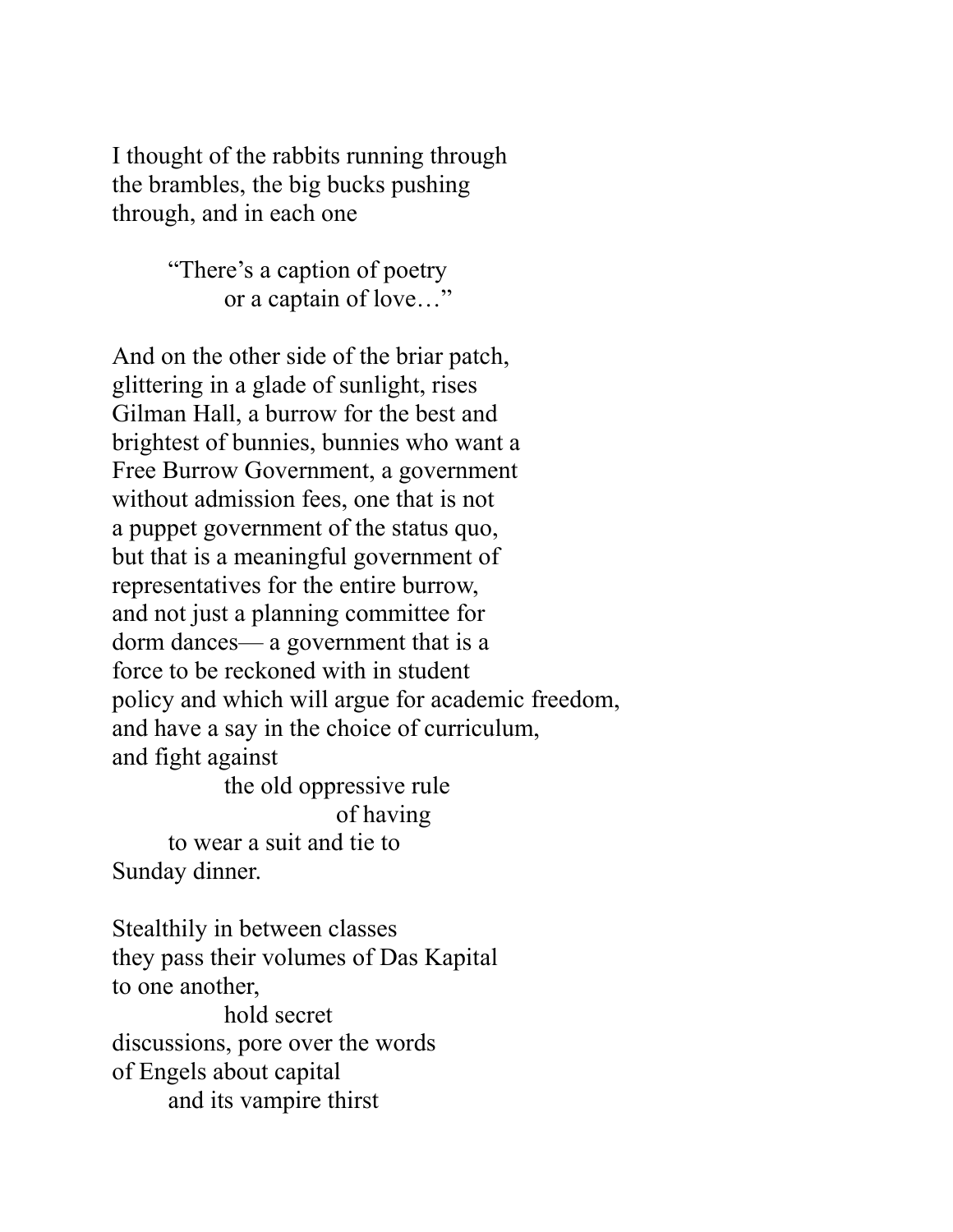for the living blood of labor.

Frenzied for reform, they work and plot late into the night.

For their first entertainment event, the newly formed burrow government votes to invite Archie Brown,

a long-time card-carrying Communist and labor organizer, to speak in their rec room, while the House of Un-American Activities Committee holds hearings in San Francisco.

This brings the F.B.I. to their door, and leads to the subpoena of the burrow's president.

This frightens the rabbits.

later Byron, senior buck descendent to these radical rabbits, would go on to win Top Champion of the 2003 National Jersey Wooly Convention on April  $26-27$ <sup>th</sup> in Watsonville, CA with Judge David Pett noted his nicely shaped head compact body V position of his ears ruby cast to his eyes fluff of the fancy highest Standard of Perfection

as he stood there preened and tweaked behind his ears by Judge Pett on the golden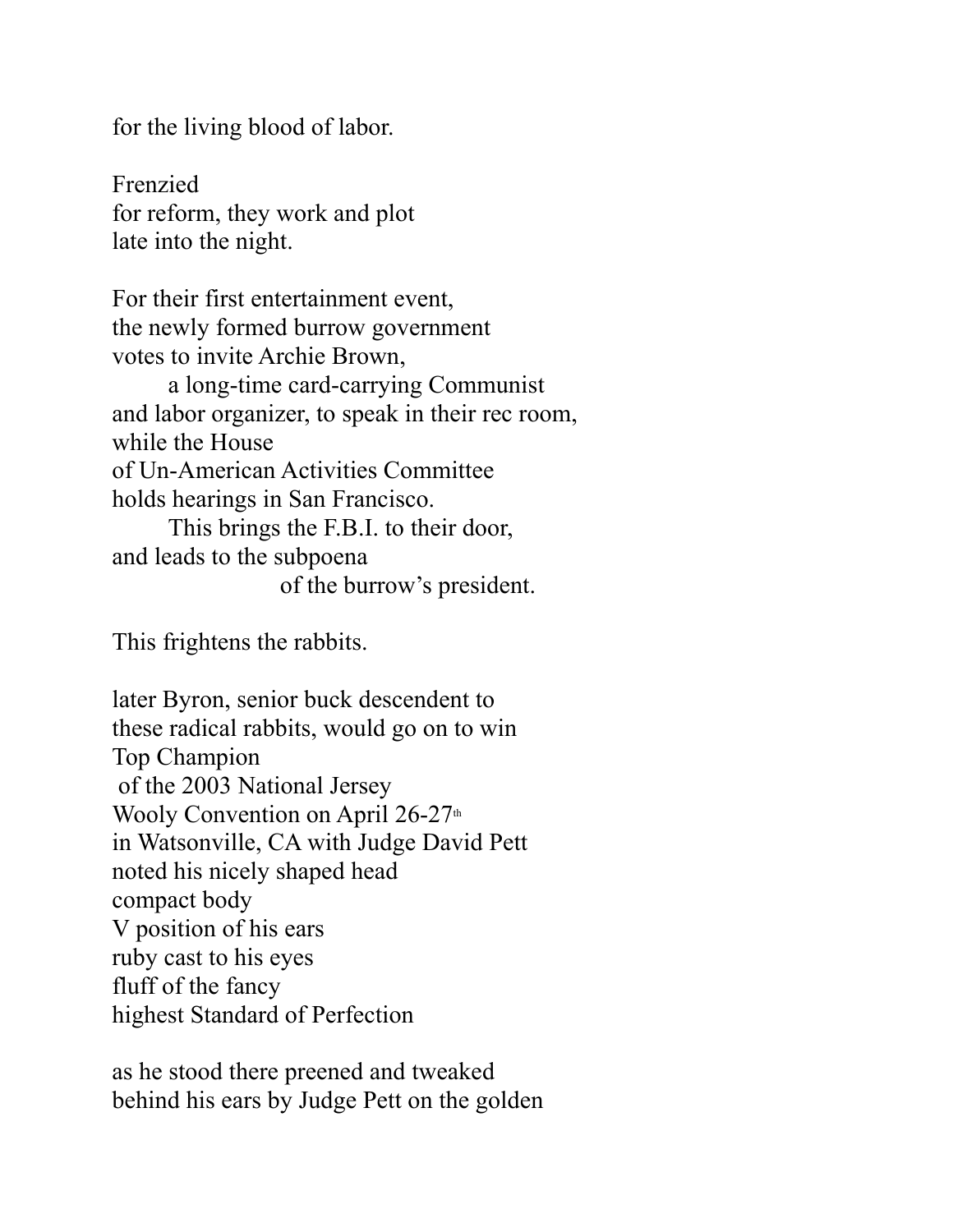breeder's box with strobes and flashes of cameras around him, he thought of his grandmother her homilies when the cows lie down it means it's going to rain and that old film footage of her by their summer cottage at Lake Okinawa, there she is in a Sunday black dress pulling a cow up why was she doing this and was it the echoes of her voice keep the babies hidden in the tower those days the floorboards squeaked and cold air came through so few ever made it down the grandmothers knew something hidden in tree limbs keep the babies hidden she whispered

"Where did you grow up?" someone asked him "Oh I grew up" & then he remembered his grandfather always had slung around his neck a tin canister— really tiny filled with petrol & on those afternoons together they'd stop by Roger's saloon & his grandfather would ask for a lady in a boat Professor Price Charlston was a rabbit for the ages a believer in the forgotten first principles of architecture mound, hearth, roof, fence and it was he who introduced this young buck to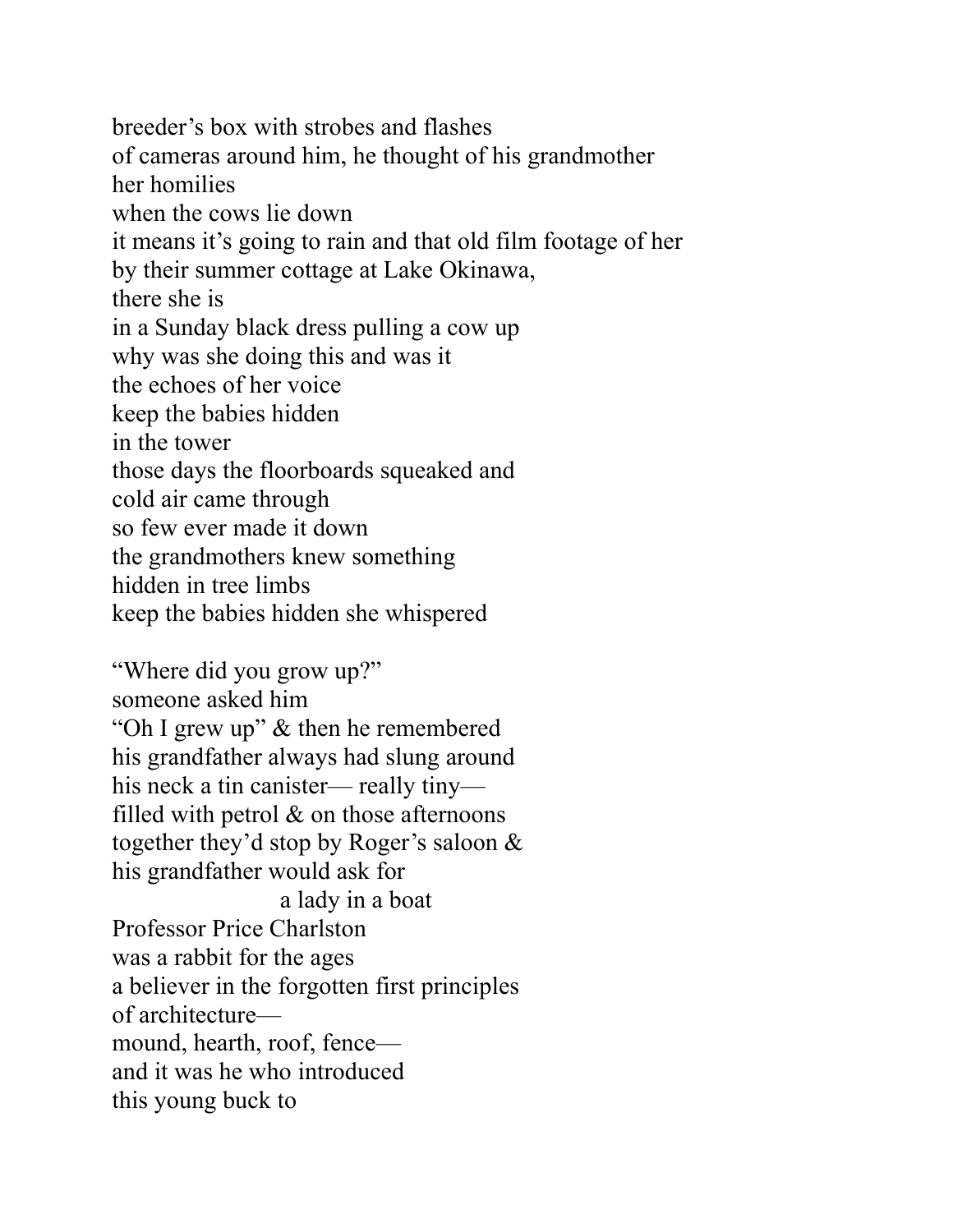the Highland Place Maybeck and calmed his fears

*a home wedded to its site, situated in a rolling terrain isolated against a grassy hillside that swept up to a high ridge rustic house with high walls and high-peaked roof clad in redwood shingles tagged* gothic*, by which Maybeck meant more than just a style* SALLY B. WOODBRIDGE Bernard Maybeck: Visionary Architect

considered "queer" in its day and this Jung rabbit now began to understand a part of life not discussed by Mrs. Thornwall

that a man can cook and be interested in furniture know the name of flowers read long novels

he did his best with Anthony Powell's *Dance to the Music of Time* and Thomas Mann's *Buddenbrooks*

big gaps in his knowledge so, he studied logic and language analysis (when history would have been more useful) and took a load of drugs and visited museums and thought about Albert Einstein's idea—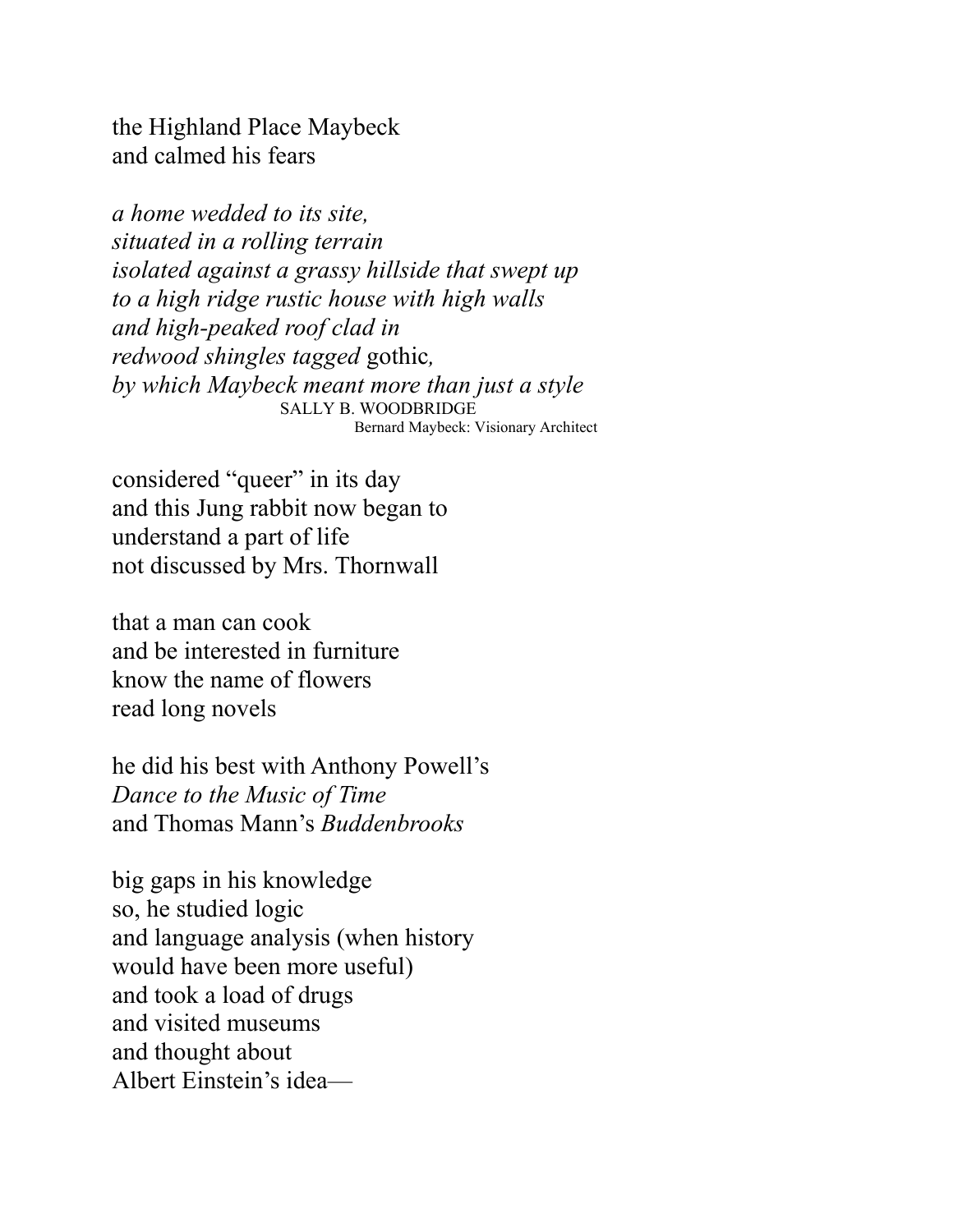If the bee disappeared from the surface of the globe, then man would only have four years of life left.

The interconnectedness of everything! why should he care about man's fate? why? when he—man was the source of so many of his dilemmas the cars their roadways two three four five lanes and collapsing too blocking their pathways, burying their burrows, flooding them with sewer overruns and their tv shows weren't very good Anymore—American Idol**,** teen idol, trump the Trump, their teaching was getting slapdash for the younger ones who were always yawning and looking dumb with their long front teeth hanging out, carrot bits in between, their spelling abysmal, but he had to give them credit for his university professors, that smart Professor Price Charlston, and he did used to like to tune into Don Imus in the morning

hear him rake over everyone, he saw through people like a rabbit

not to be fooled or outrun

time to pick up a book and get to the logic of existence— maybe Hillary Clinton's

*Race to the Orange House*

or Hume might be better more calming though less relevant to current politics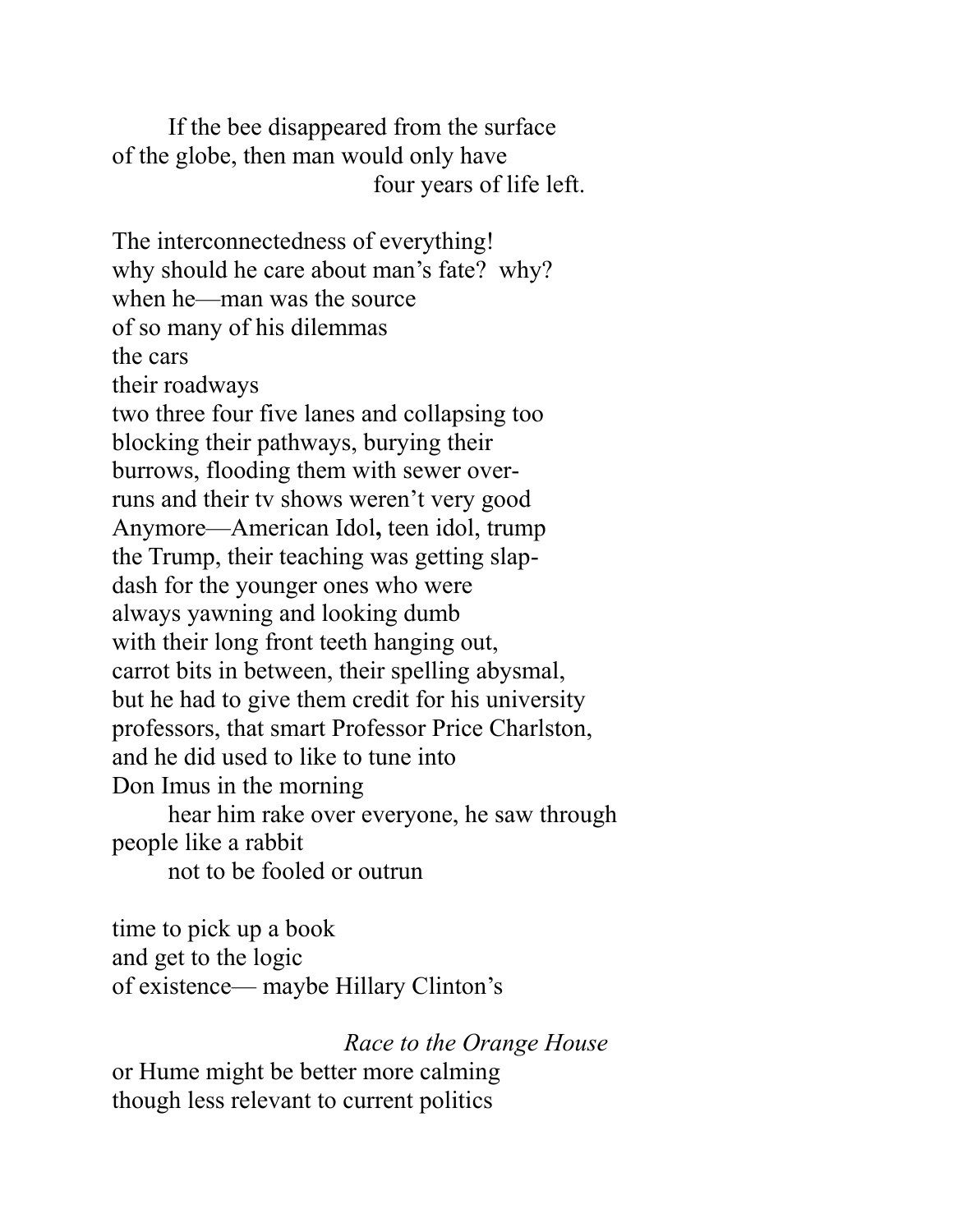less distracting with scores and plays for basketball or articles on silicon to scratch what did that mean where was that landfill or those diacetyl dye plants for popcorn

he would hop over tomorrow in between class and investigate that butter situation

at heart he was a utopian later Byron would be credited for the founding of the Living Wage Movement that swept California in the 1990's

a rabbit of the people like Mayor Flynn of Boston who used to ride with the firemen on their fire trucks through Roxbury and Dorchester on their way to another triple-decker blaze CBS 5 prime time news

or like Pres. of the Senate William Bulger having to bail his brother out he couldn't help it if Whitey was always getting into scrapes or gone for long times then the phone calls the F.B.I. listening in

When Rep. Dan Burton R-Indiana asked William what he thought his older brother Whitey did for a living, he gave this response: "I had the feeling that he was uh in the business of gaming and and uh ...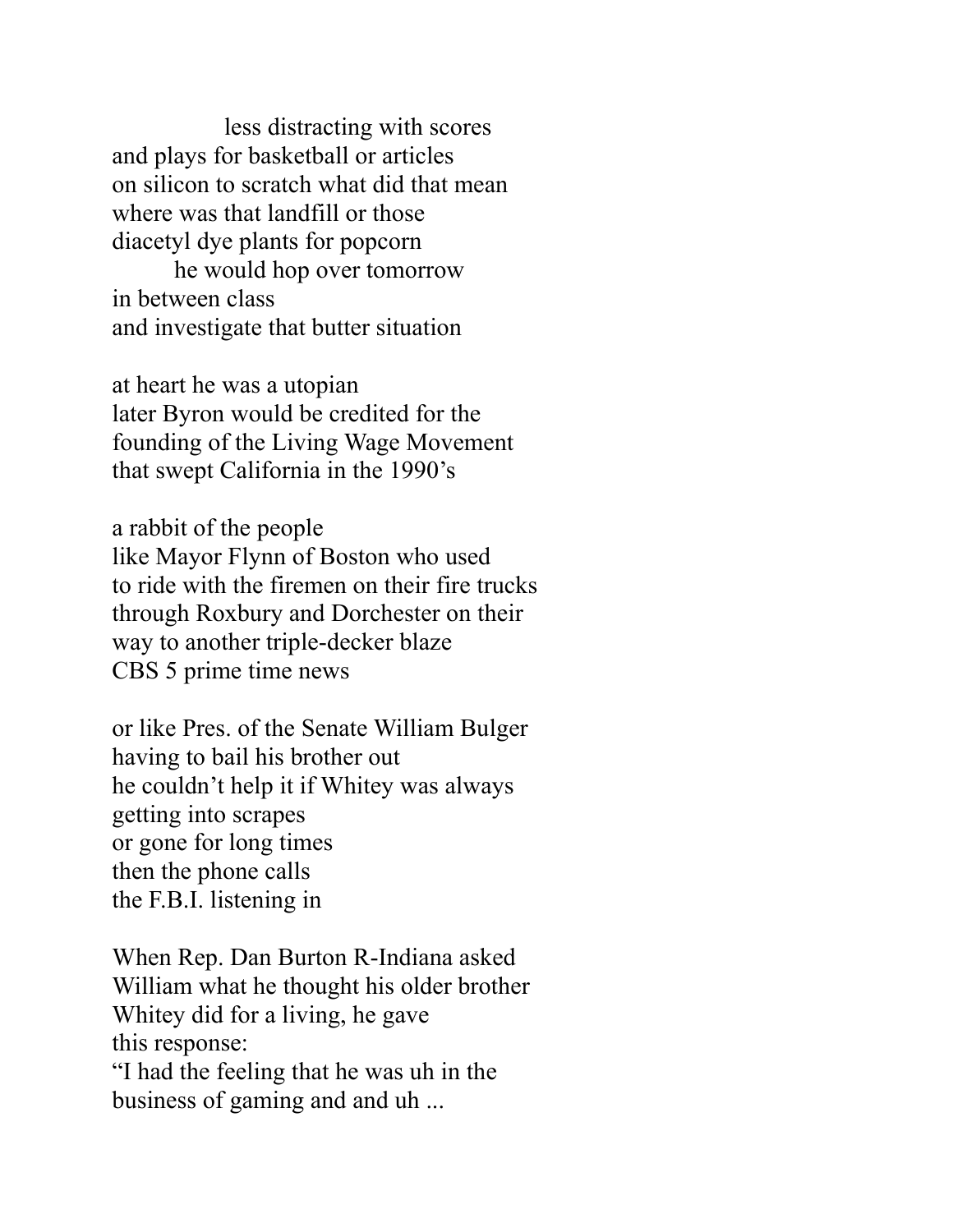Whatever. It was vague to me, but I didn't think, uh—for a long while he had some jobs but uh ultimately uh it was clear that he was not uh um being um uh you know he wasn't doing what I'd like him to do"

he thought about governor Mitt Romney such white paste passing for a Boston pol and Weld before and Foy gone sunk by harbor and big dig politics and Jack Spicer gone funk and big dig poetry at heart he was a Calvinist

a member of the Berkeley YRCA Young Rabbit Christian Association headed to Y-camp, Camp Gualala

*Located on the banks of the Gualala, near the community of Annapolis, Camp Gualala's 500 acres are nestled in a canyon surrounded by an old grove Redwood forest. The north fork of Gualala river flows through the middle of the camp and is home to a variety of wildlife including river otters, raccoons, deer, fish and many birds.*

Rabbits feel right at home, and at home he was a mystic

foy fob feyed Foy gone like a ghost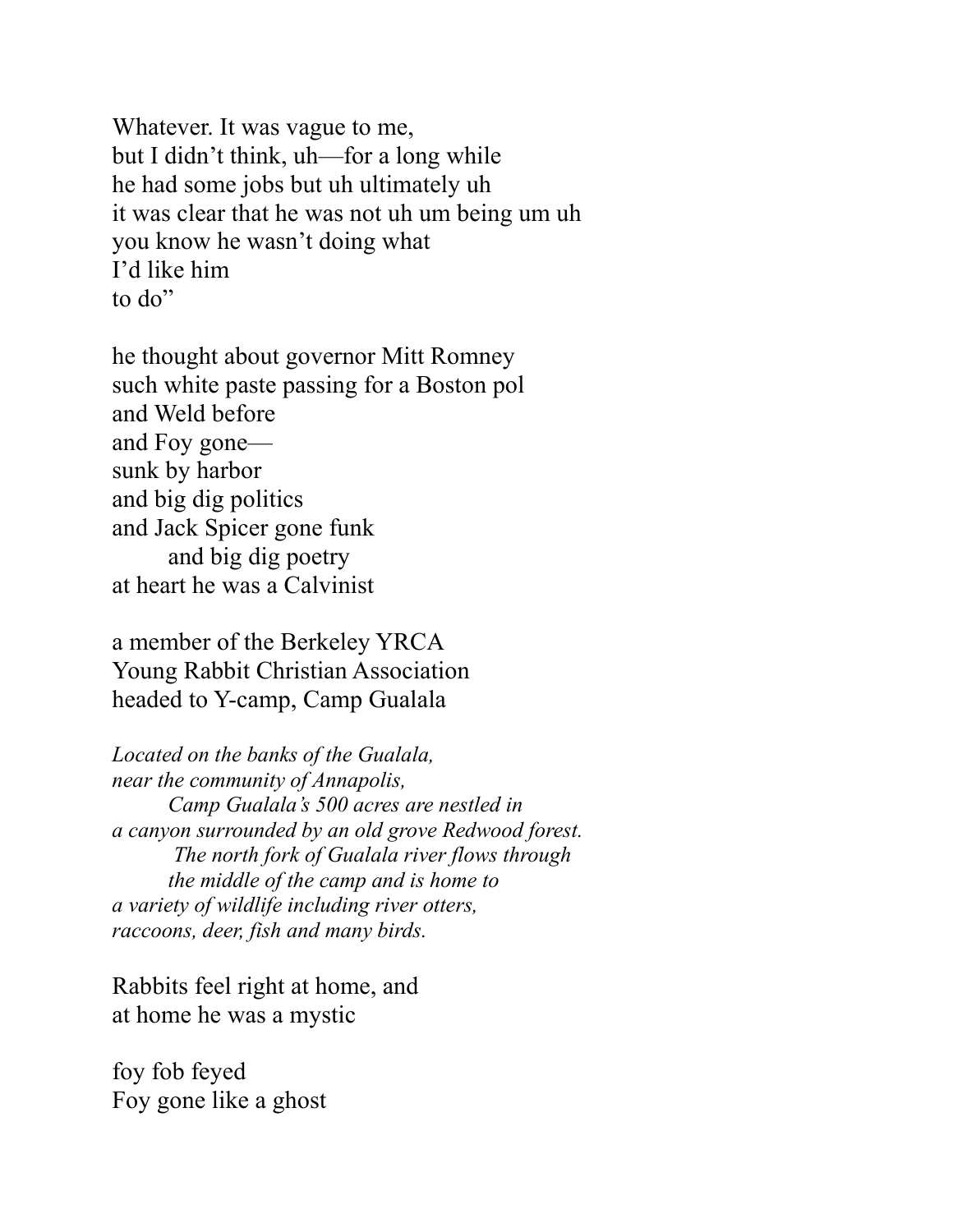three concrete slabs crash from the ceiling of the Ted Williams tunnel a curse or message of the ghosts stirring and meddling to direct the company of construction to destruction sudden not in the swan-like manner of parks and willows and ferns

where the rabbits are scurrying for berries

as a Harvard freshman Foy rowed his way along the Charles, saw the smokestacks spewing their oils and toxins passing plastic Perrier bottles bumping his oar he stopped. Stopped dead still in the waters lapping and a scrap of timber tapping and strings that en-

tangle star spangle banner is tangled in scraps and drudge. Mighty rower pulls through to a way past the deviousness of Romney and his tepid crew to Jeffersonian point of view sees evil in diacetyl

so Byron thinks back to his elders. Thinks of the time the mothers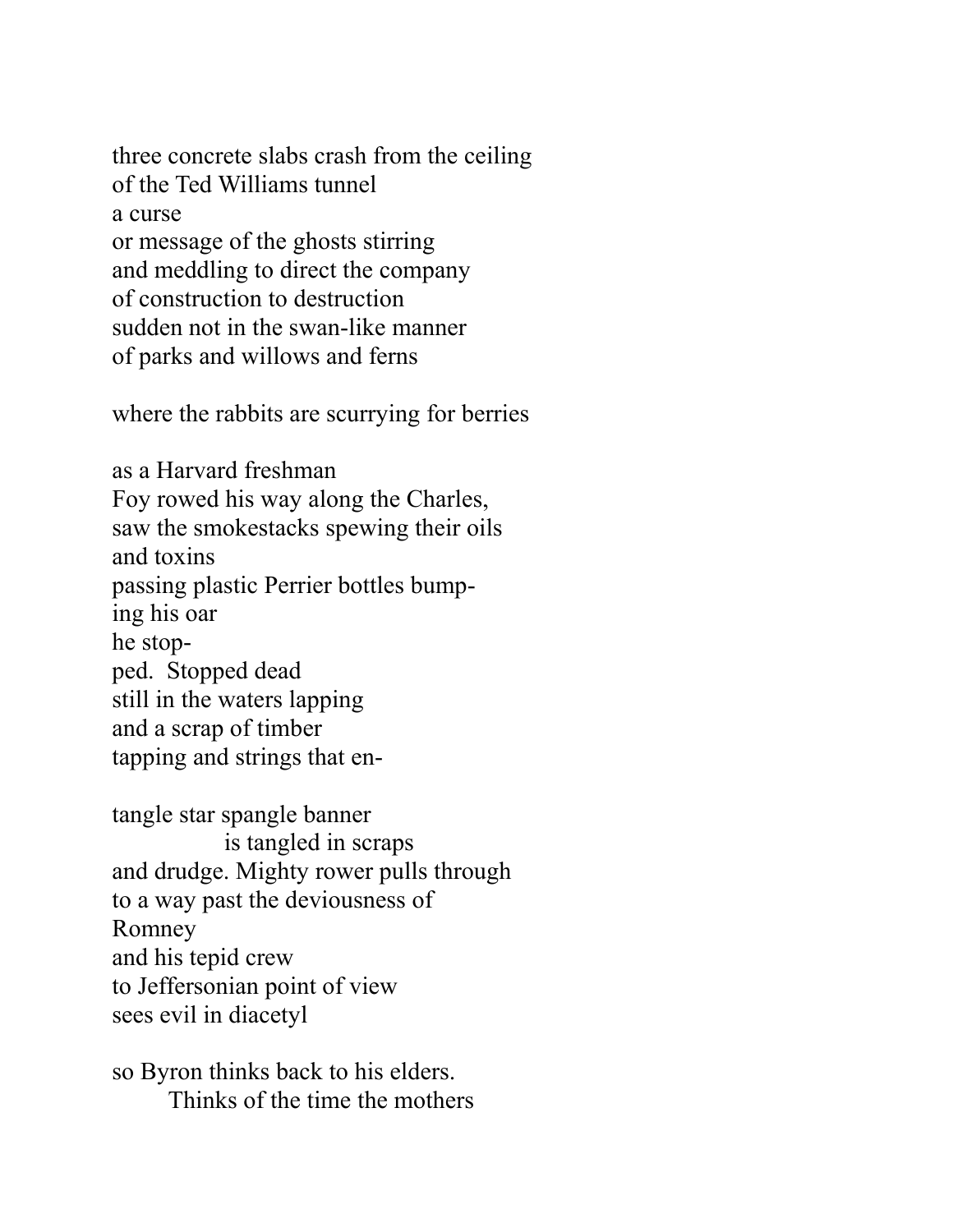put up their SOY signs alongside the roadways in his little town of Shrewsbury Save Our Youth and the retaliatory wars of the other mothers who in the middle of the night blacked out /////// these signs and scrawled in SORRY Youth and it had all started with that BAD BUS RIDE where the gang of derelicts had taunted him and his friends without mercy for reading of course! On the way home from school enclosed in the bus way too long heat and growing boredom interminable red lights too close together packed in hot breath teeth baring the derelicts retracted their nails then sharpened them with pocket knives and pounced! It was a brawl fur flying and hissing

years later Byron read in the NY Times how Sean, the instigator of that fight, later hijacked a plane to Cuba—sometimes, he would ponder on this was there a link to the Communists?

Byron was forever seeing the politics & finding the interrelations in everything said each legislative act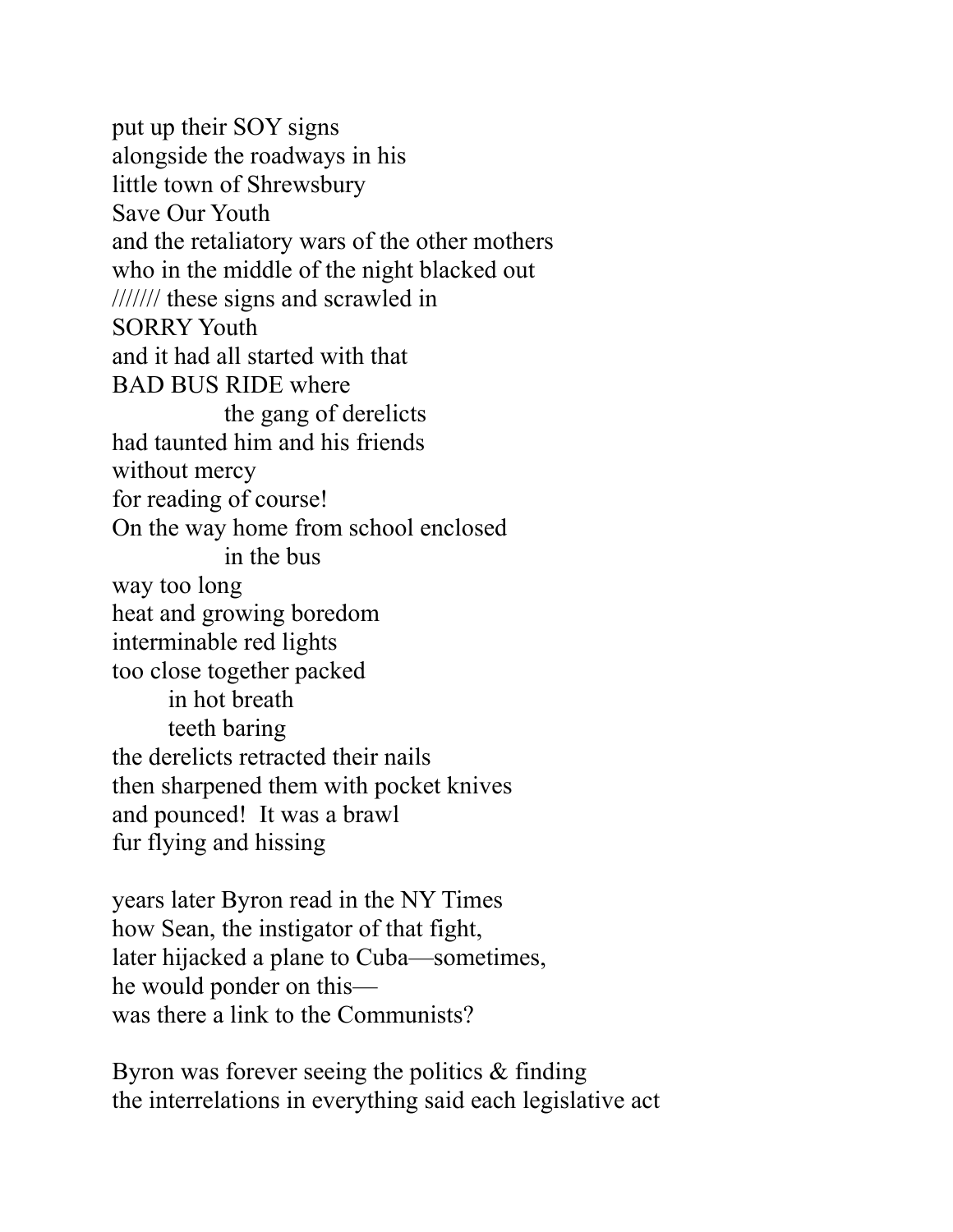passed, new senate formed, coup d'etats & movements Huntingtonians vs Communitarians & the SOY bunny taunts still rang in his head would give him a headache make his eyes redder

and his thinking would get so negative recalling a menu with *Rabbit Rillette* 

during his second or third summer at camp he experienced an angel beaming down on him inside a column of light—

he huddled inside a fire cave at the base of a 2500-year-old redwood tree, a part of an open-air chapel hiding from the world after nearly strangling a smart-alecky bunny during an argument over how he had won a tether ball match and with considerable self-control had pulled his paws away from the terror-stricken bunny's throat and fled across the river to the sanctuary of the chapel where he had cowered in fear of reprisal from...what? the Easter Bunny?

his counselor found him and felt this bunny was good recommended him to be initiated into a secret organization— *The Raggers* can't say much about this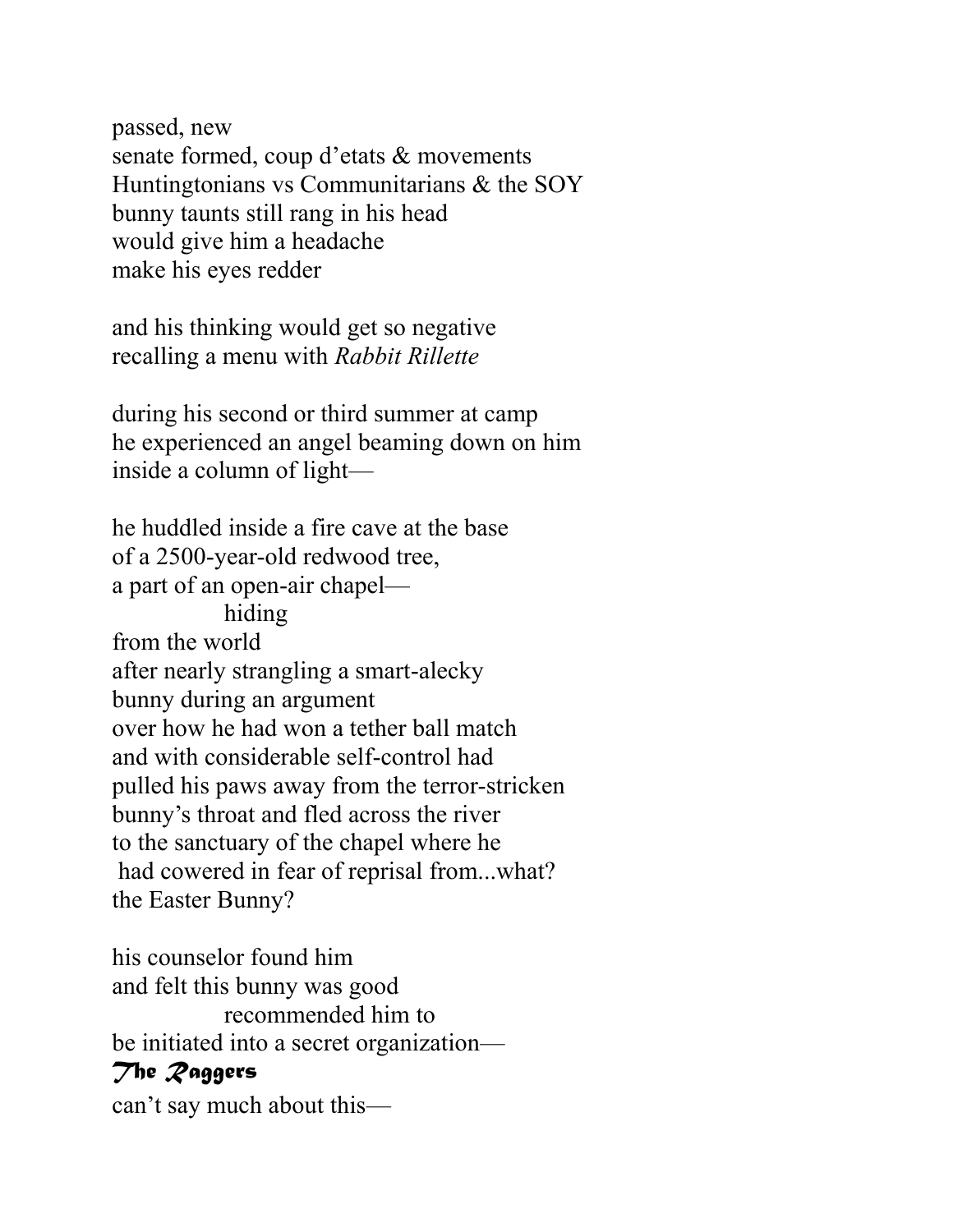secret societies are secret about their secrets— a little is a lot

initiate level wear a blue rag which is a triangular scarf to be worn as a badge of honor legend has it, the original scarf had been a white dishrag presented to an Ancient of Days for his heroic deeds

most of the counselors had red rags some seniors staff had brown rags and once, this young Ragger attended a rare ceremony for a White Ragger

beyond this, I cannot say except that the trails and tales of bunnies interweave

at heart, he was a naturalist learning his abc's in plant dictionatomy a for astral star of anise b for bishop rose c for coyote bush d for deerweed e for elderberry f for fennel g for grass

g also for garter snakes garter snakes (Thamnophis) and rattlers (Crotalus), and he had a baby garter snake he slept with and a baby rattler he sat down on while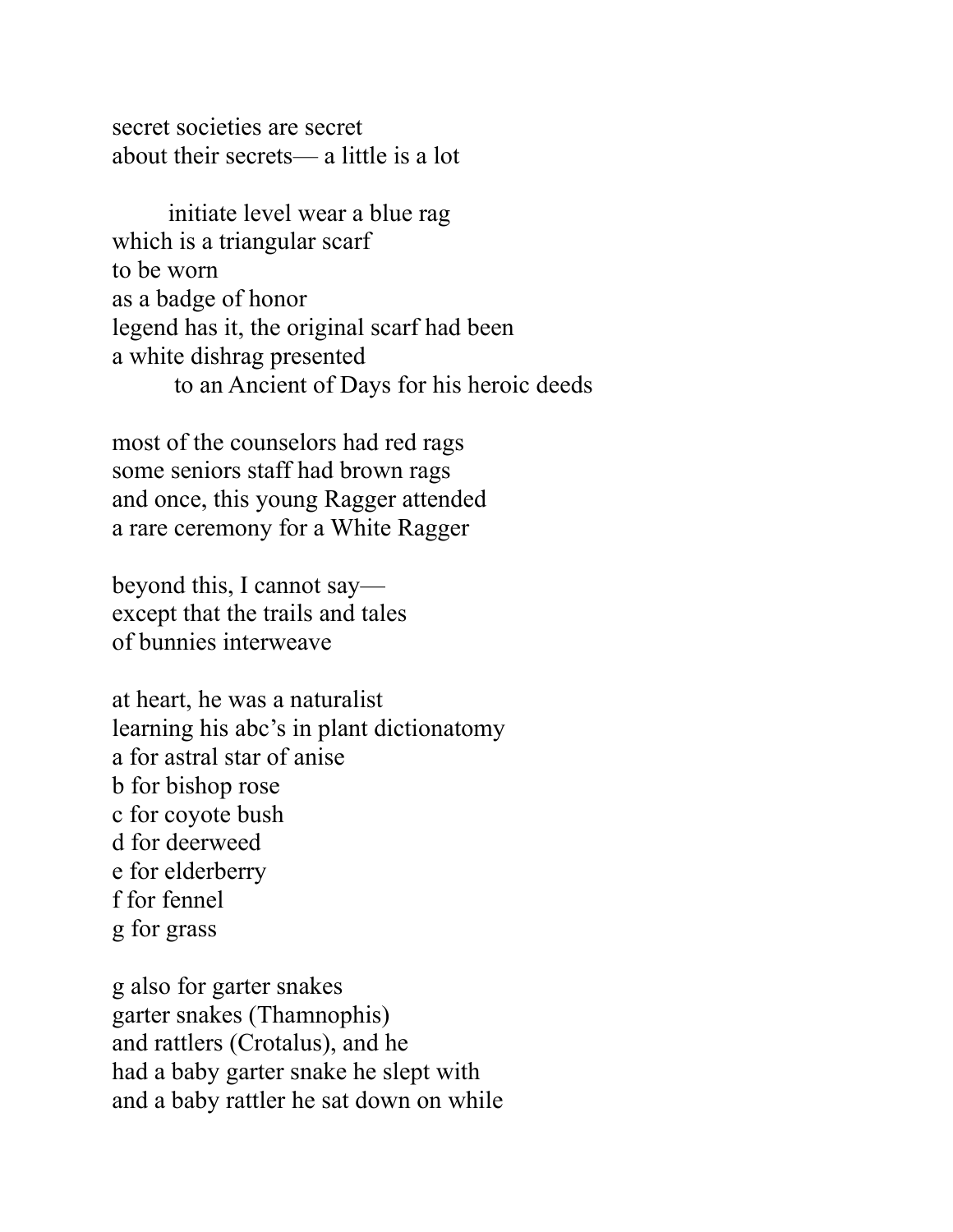clambering naked over rocks heard it rattle its single rattle flapping its tail against his thigh had the venomous head pinned and didn't get bit on the butt although he likes to say he did freaked him out and both he and the rattler dove into the river and when they came up and looked one another in the eye headed to shore in different directions

the baby rattlesnake was beat to death beat to death with sticks everyone getting in their licks then the remains of the snake 12 inches of him was tied to a branch and paraded through camp and when the nurse heard what had gone down much to his em bare ass ment she wanted to inspect this bunny's behind just to make sure there was no venom oh, yes, baby rattlers can be deadly to baby bunnies but she could find not a scratch

oh, do I remember? driving up to the Padmasambhava Peace Institute near Cazadero to study the art of torma making as part of my Chöpen training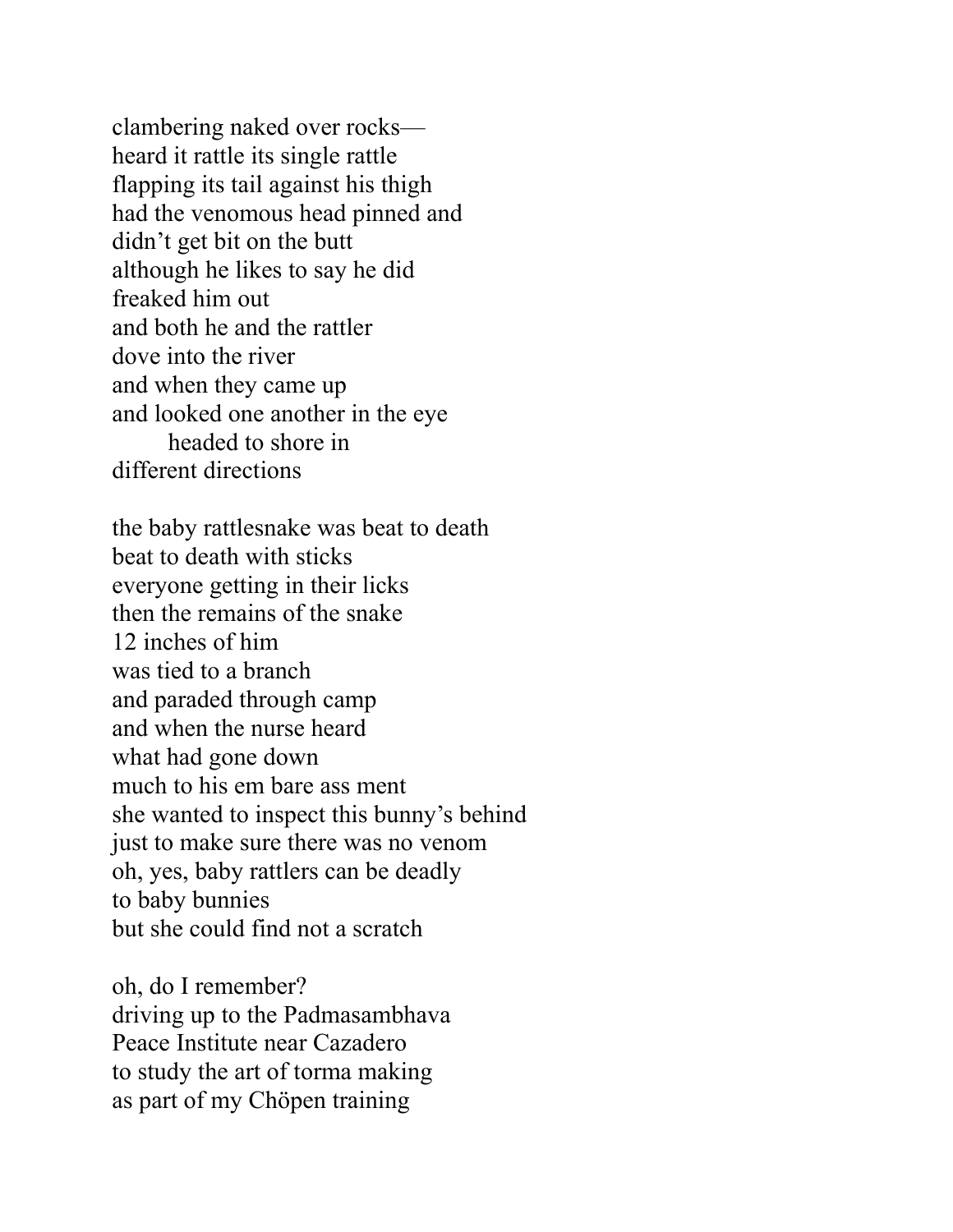I sensed a stirring in my memory that in my y-camp days this had been the location of a minimum-security prison, and the prisoners had been fire fighters

& somewhere in this neck of the woods there had been a camp for girls

I think we believed it was a home for un-wed mothers, and the outriders of the Gualala camp trekked the road towards Fort Ross, hoping

to find this mysterious domain spent the night in the woods without a knife or a match or a blankie snark hunters and vision questers w/lots of questions

was he doing what they'd like him to do?— the Raggers

"They Came To The Briers And The Briers Couldn't Find 'Em."

Gwenivere is playing chess with Brunetto Latini, and they are chatting about eternal happiness— Foy and Romney knights playing poker with an invisible poker player a maiden, naturally, into strip poker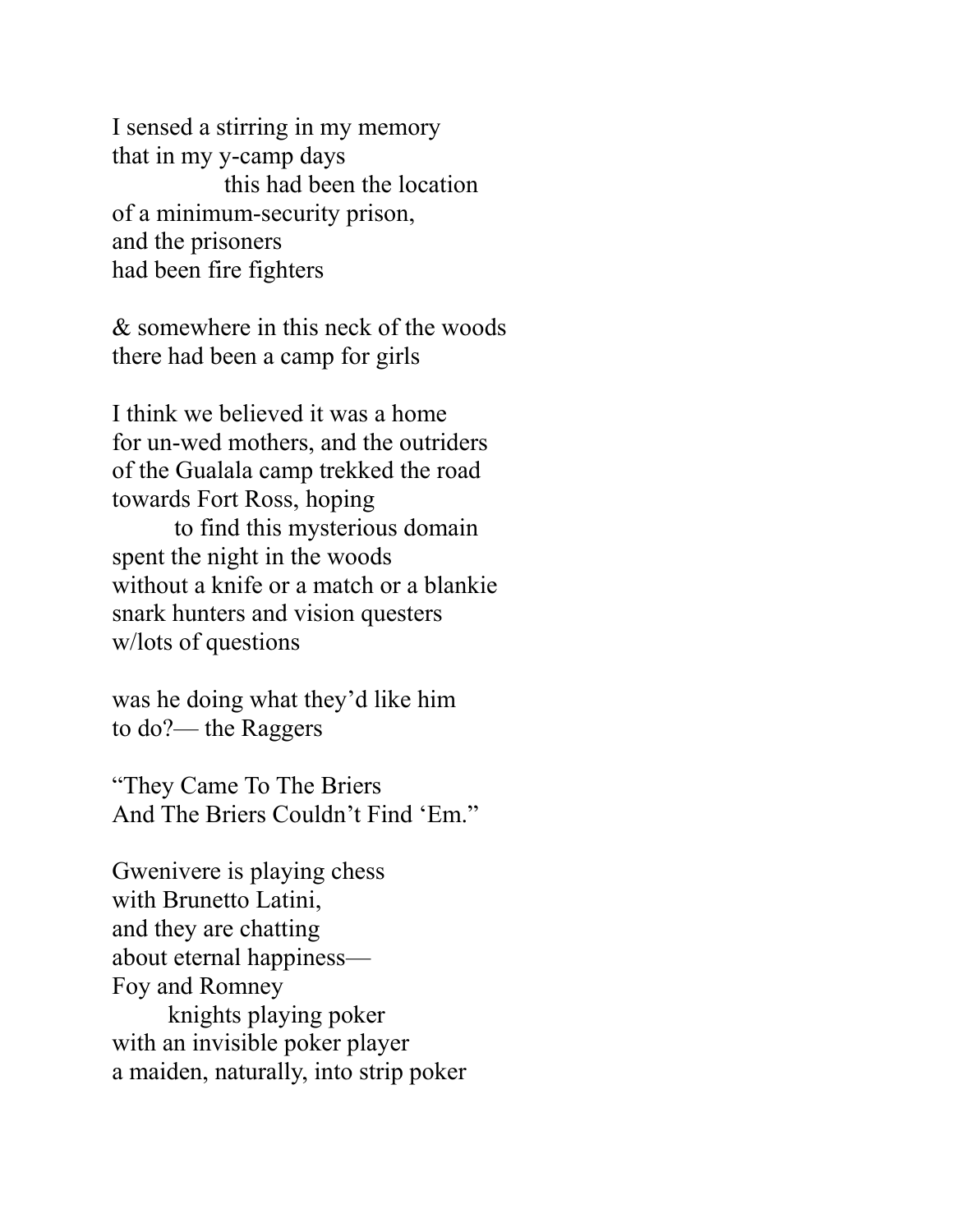Summer of Love lasted a couple of weeks. Then, UCB tore down the rabbit warren of houses between Dwight Way and Haste to create another set of dorms.

The Temple of Love. The Temple of Peace. The Temple of Hate. The Temple of War.

People's Park 18 million dead

Too much haste

TURN ON TUNE IN DROP OUT this was our mantra, our view—our energy, our meditation, our conduct at The Human Be-In

WAR RIOR bunnies we roared 10,000 strong

4 H O P S 4 H O P S 4 H O P S 4 H O P S

And I sang out to the throng I see the future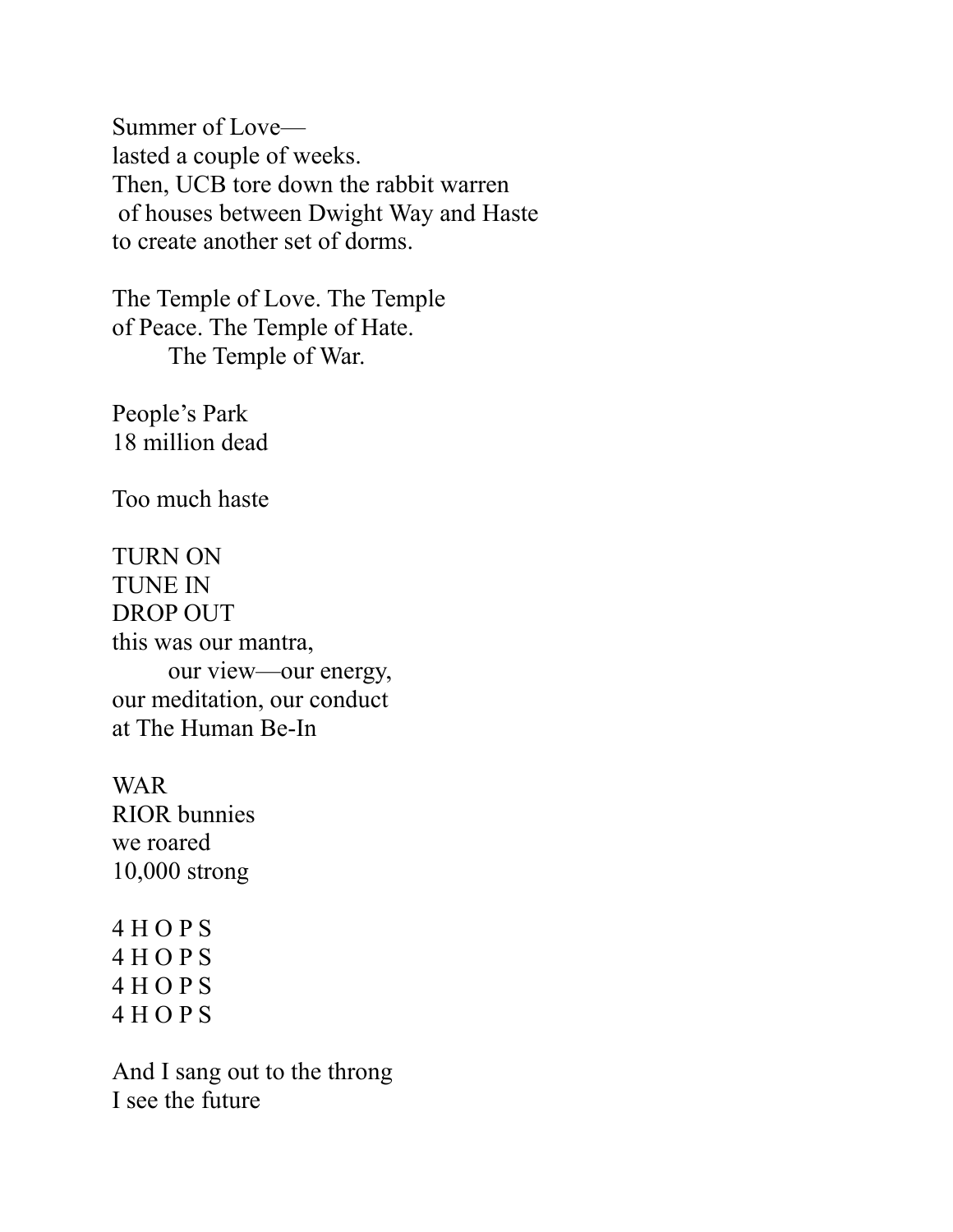and it is not a clean cage it is not a pellet-free lunch It is It is hop  $\leq$ raw $>$  e - less no hop e - ful $\langle$ raw $\rangle$  $\langle$ raw>h o p yes  $hop<$ /raw> is all we want to hop $\le$ raw $>$  I say hop our future is 4 h o p s $\langle$ raw $\rangle$ 

Love Goddess, Lenore Kandel with poets and prophets Gary Snyder, Allen Ginsberg, & Timothy Leary performed to an overflowing crowd of hippies and yippies on a winter day in the park

stoned on Red Mountain wine laced with mescaline reading poems to a little cluster of rabbits

*If you can't make it good make it big if you can't make it big make it red if you can't make it red make a lot of them*

the highlight of the be-in being when some dude dropped in on a parachute Ernest Blank it wasn't him who dropped in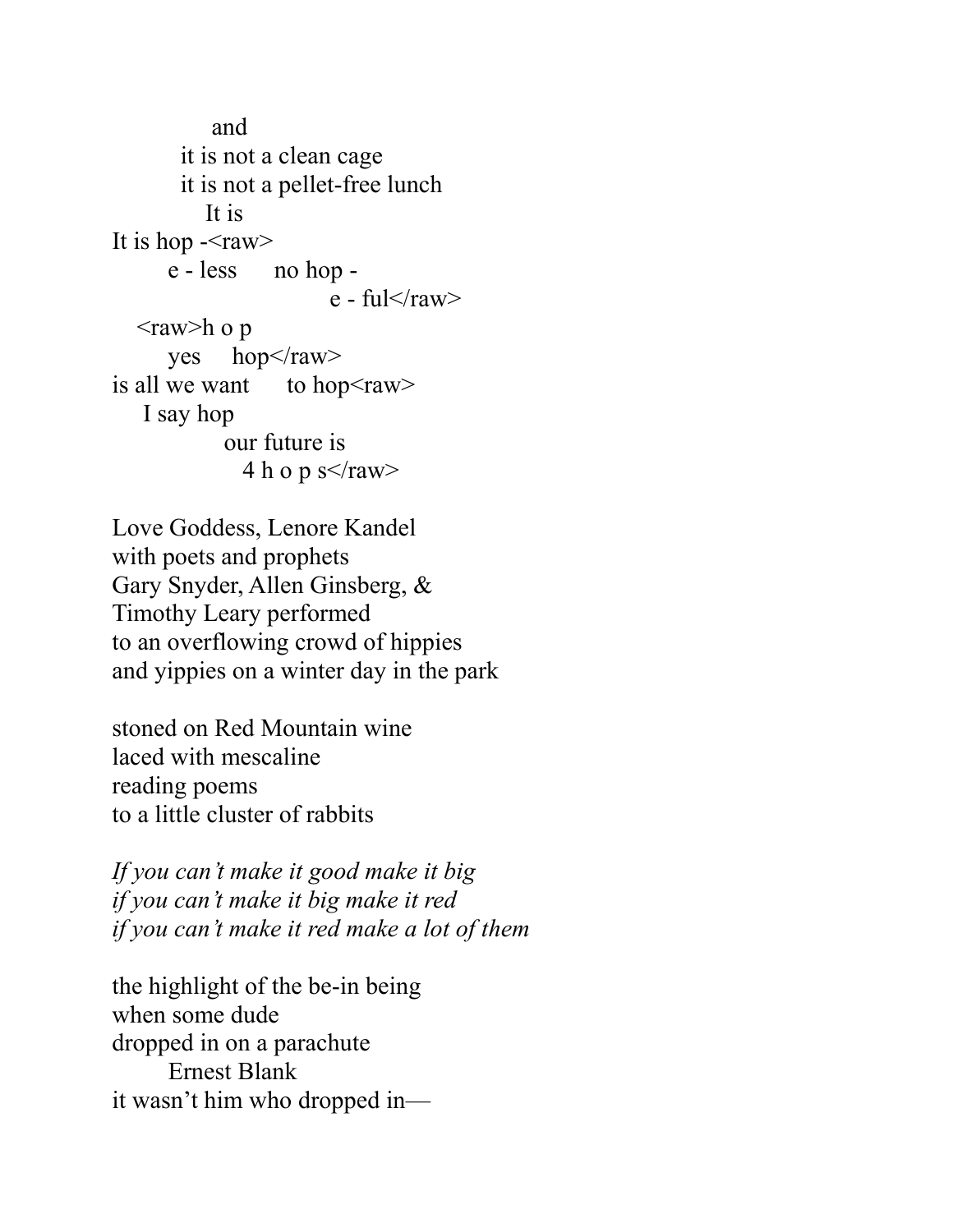it was he who taught me how to decipher "To His Coy Mistress"

as if anyone could decipher a coy mistress

we were sitting in the Doe Library, and luckily I had a little Latin, and later, he showed me the Morrison room where I heard *The Illiad* in classical Greek I still hear the swords clashing in that room with

*the antique, baby's-breath smell of books and the sense of exploration, spelunking through the stacks*

hear

the hoof beats of the horses of Agamemnon Clytemnestra agama halal kristian makanan, ... agamen agamen de pogona terarium a minute till midnight

& the logical positivism of Bertrand Russell's *Why I'm Not a Christian* 

& his contract with UCB nullified for his seditious beliefs

& I became lost in the causes of malevolence a haunting fear of ruin an invasion of cicadas *bronchiolitis obliterans*

SLATE, as in a slate of candidates developing the politics of free speech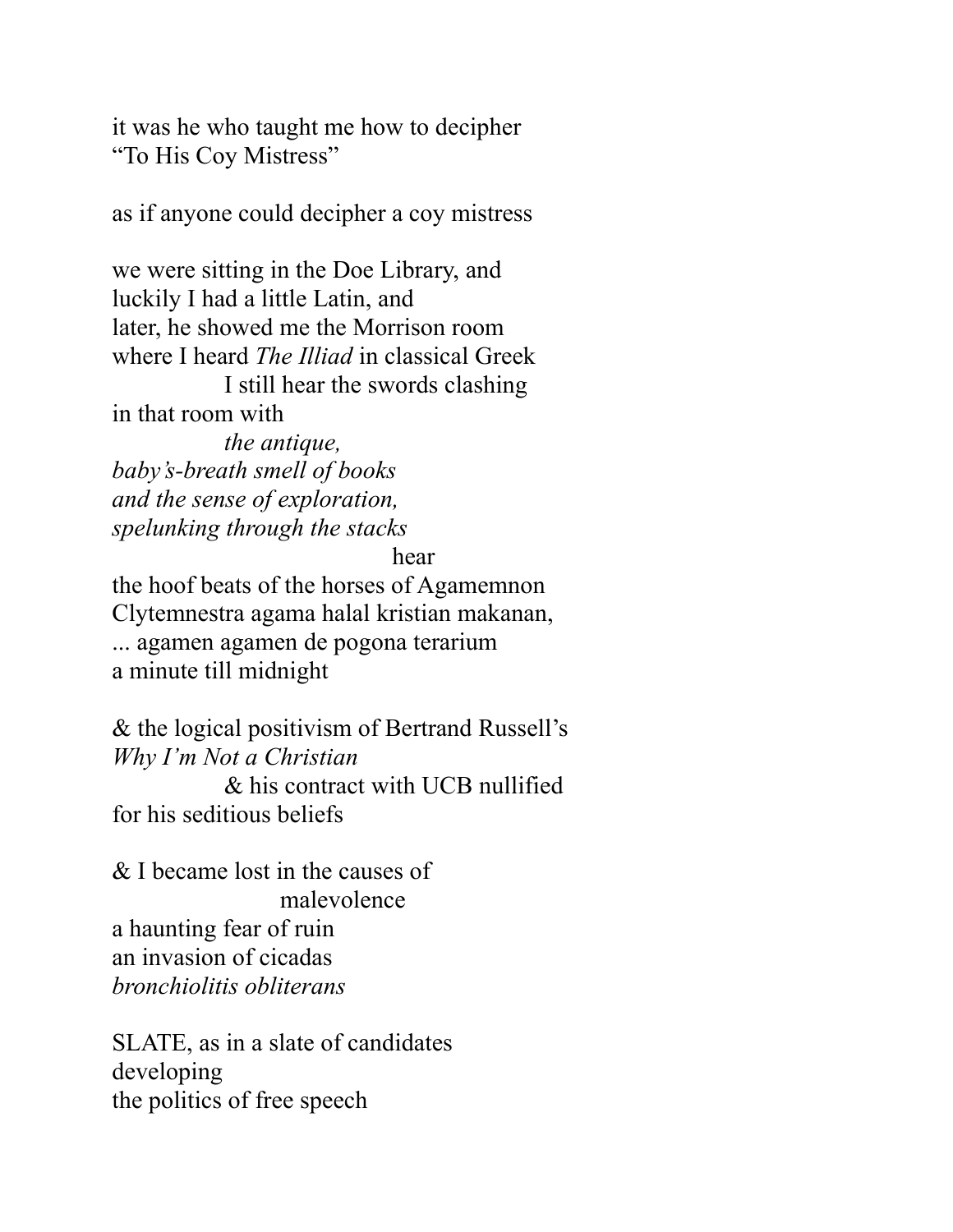elected a bunny president of the student body in 1960 and now he's a retired wall street stockbroker and his hat is a bit too large for him and he trembles in the presence of the Great Silence before him

Tom Parkinson

got his face half-blown off for supporting the students in their cause a gun toting fanatic "thought he was a Communist"

"In 1866 the fledgling city named after George Berkeley**,**  the English Bishop of Cloyne, whose bombastic 'On the Prospect of Planting Arts & Learning in America'—

*Westward the course of empire takes its way, The first four acts already past, A fifth shall close the drama with the day: Time's noblest offspring is the last.*

—inspired the citizens of what had formerly been known as Oceanview to bestow both his name and notions on their growing community." —David Lance Goines, *Coming of Age in the 1960s*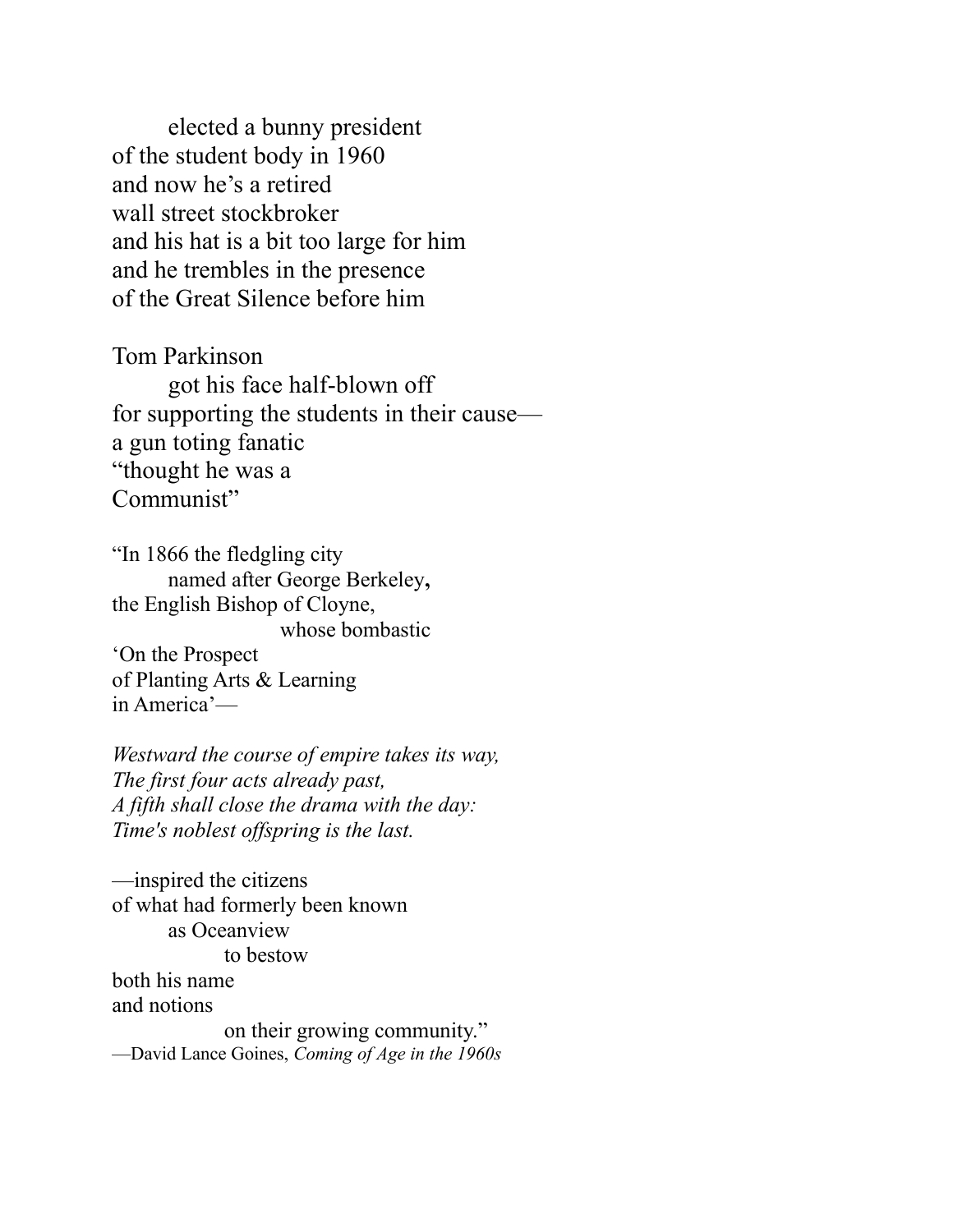inspired a young rabbit to write FLOWER POEM

Gladness linked to madness to amuse you. Characters move—

a leaf leafy lettuce barn door rhythms, waves of color flowers.

Cold today

so so

They whisper to me. I am a privileged guess.

They run They under

They let me do as I please. They do as they please.

under

e s t i m a t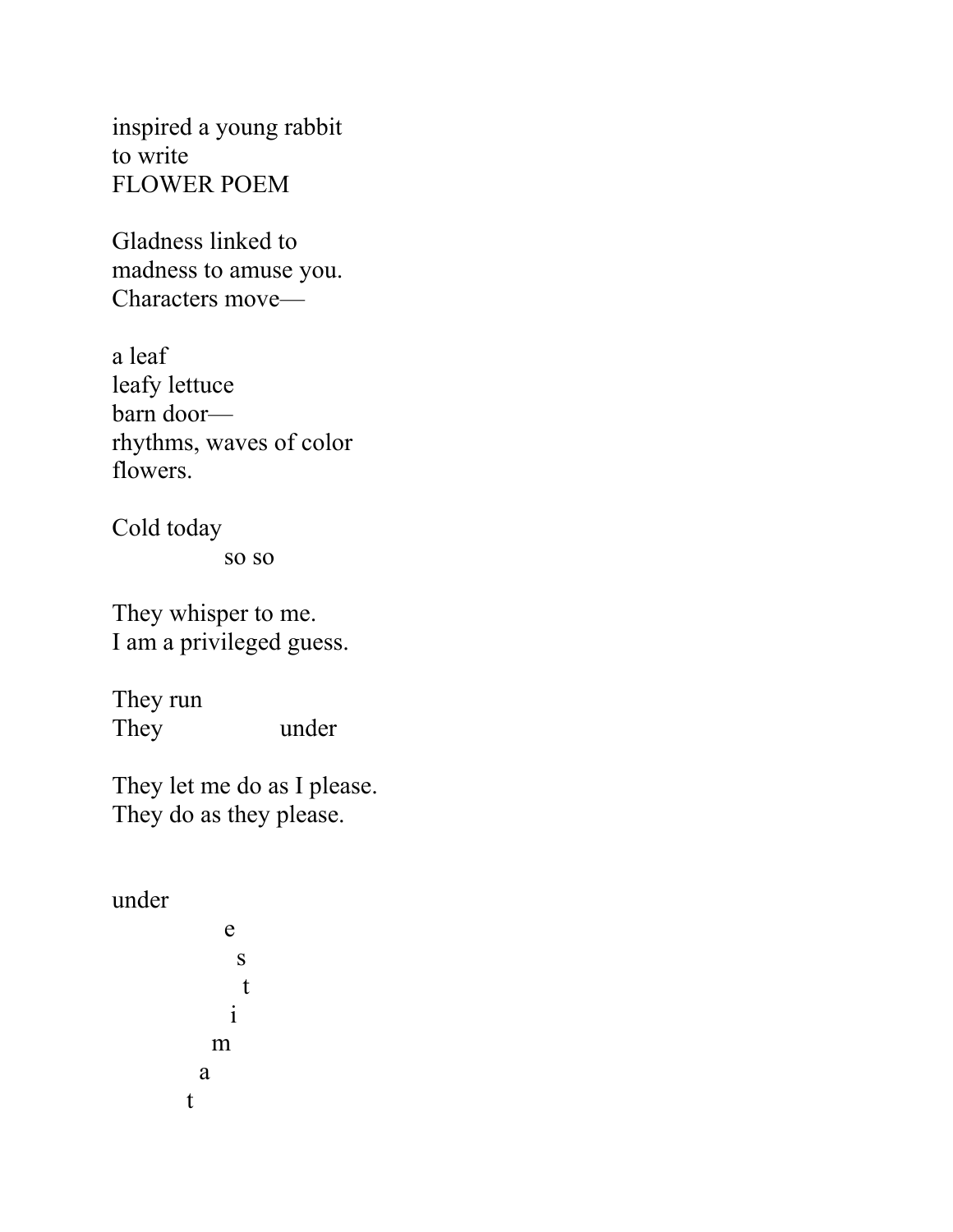e her fingers

In the core of the bud is fire, the bone of desire.

.

I knew when a moth flew out of the moon's eye

the dead would teach me to love. There are stars in the branches of the trees. The moon's windows open and close.

c l i c k cage door

It's right There

.

.

DANCE **DANCE DANCE**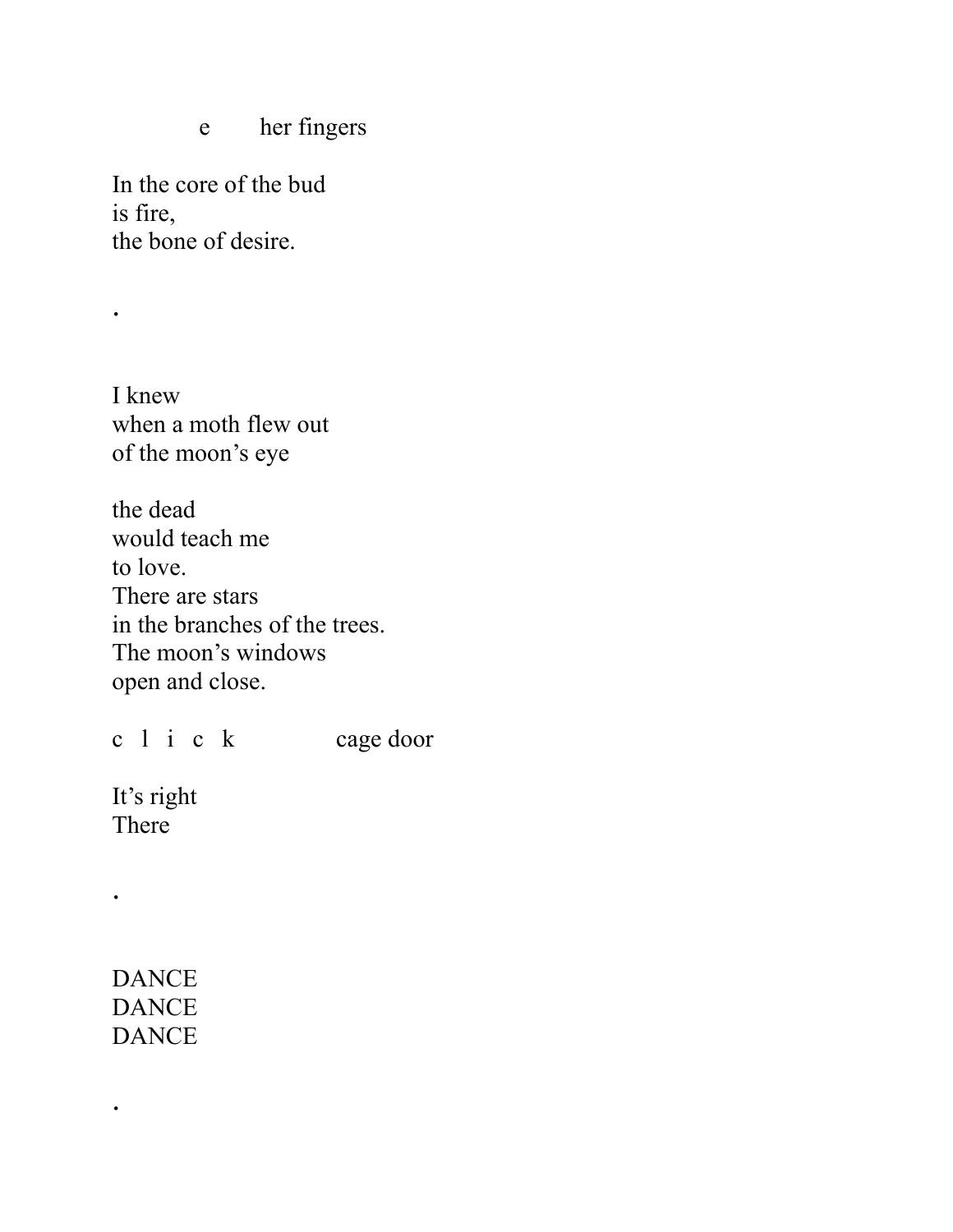Her eyes are for me to see her heart.

While she moves into mine I move into hers. The grave, cold, simple ordained in the see.

.

New directions, old directions, each is eaten in time,

b a r l e y barely keeps me going each star,

seed, stone.

.

Moon moves mind into fragments. Visitation comes wordless, shapeless.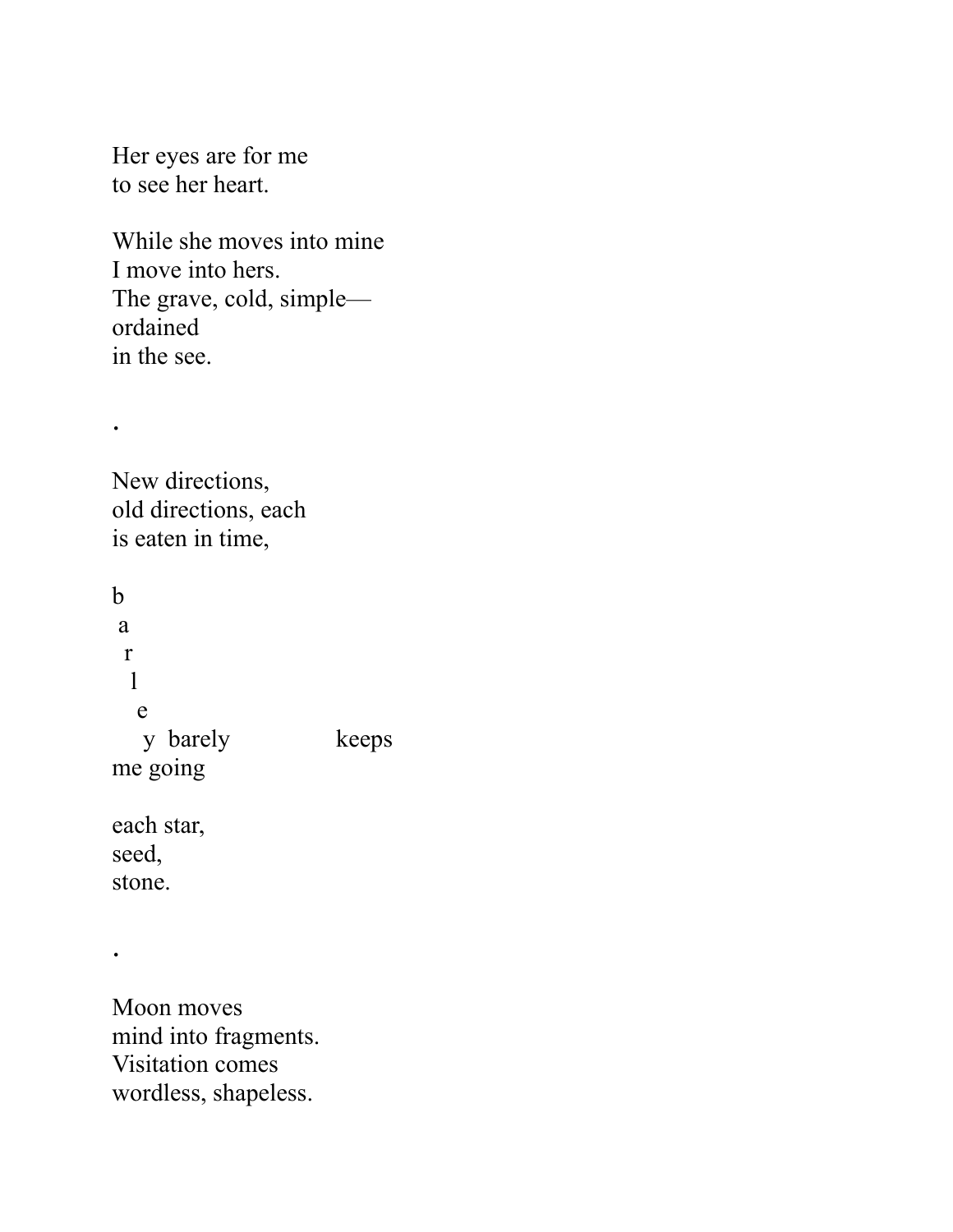It is sweet, the taste of a tree, children running, guns clicking, that shaking of my head, needles too—a place in space,

song, bird, word, word, heard third. alfa alfa

.

.

.

.

The moon is a flower. The day is a song. Let the dog bark.

Wheat is howling down the hall of fading portraits, my face in the mirror above a broken vase.

Her mouth quivers. She sees humor in the antics of the man trying.

There is a cemetery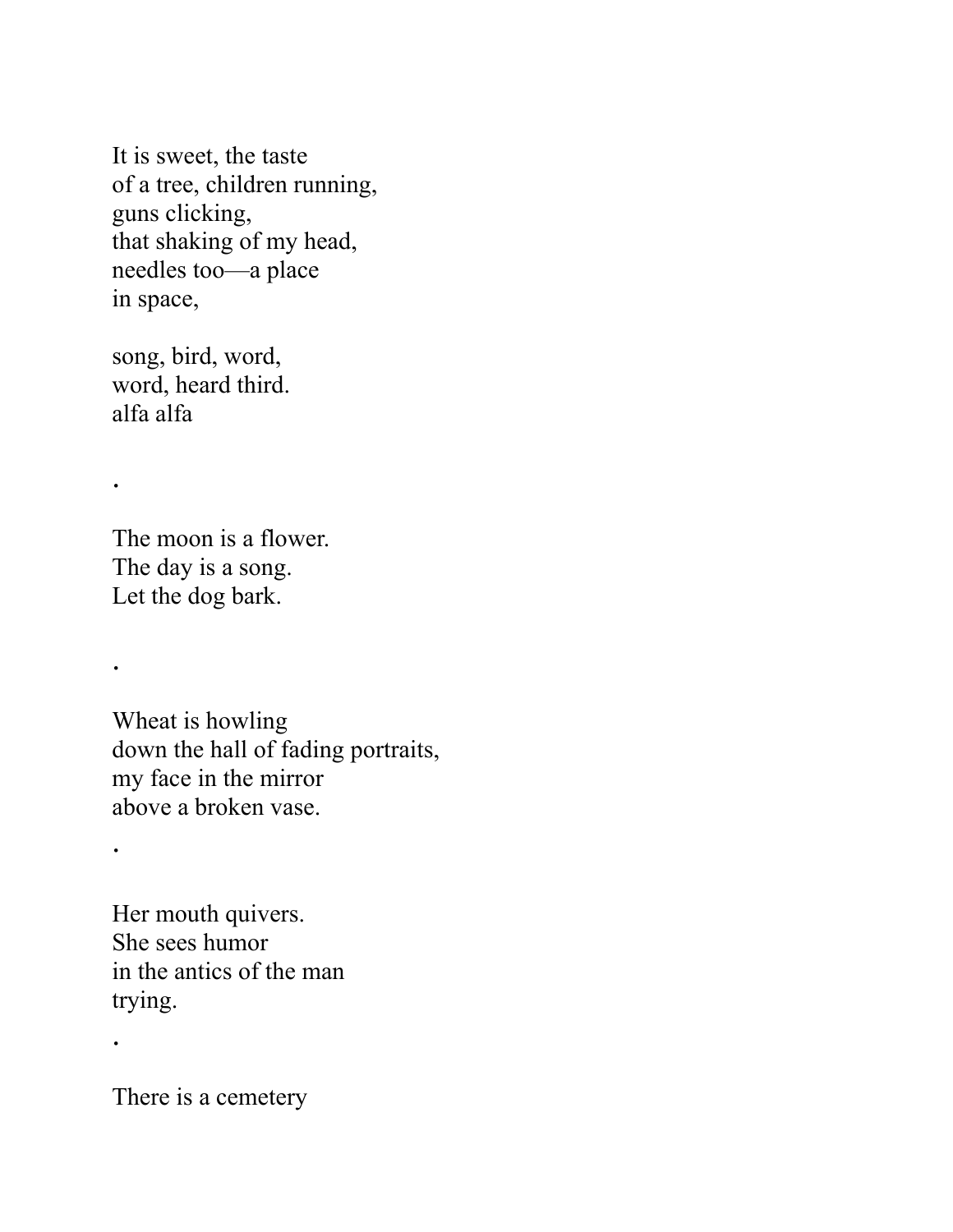in the mind.

the latch loose we look for it—

Alfa Romeo

.

.

Nine times nine times nine nails, needles, trains, trees often ten.

The moon is a flower. This is to say I love to say

I love.

# **Silk Route**

*route 1A to see - fire*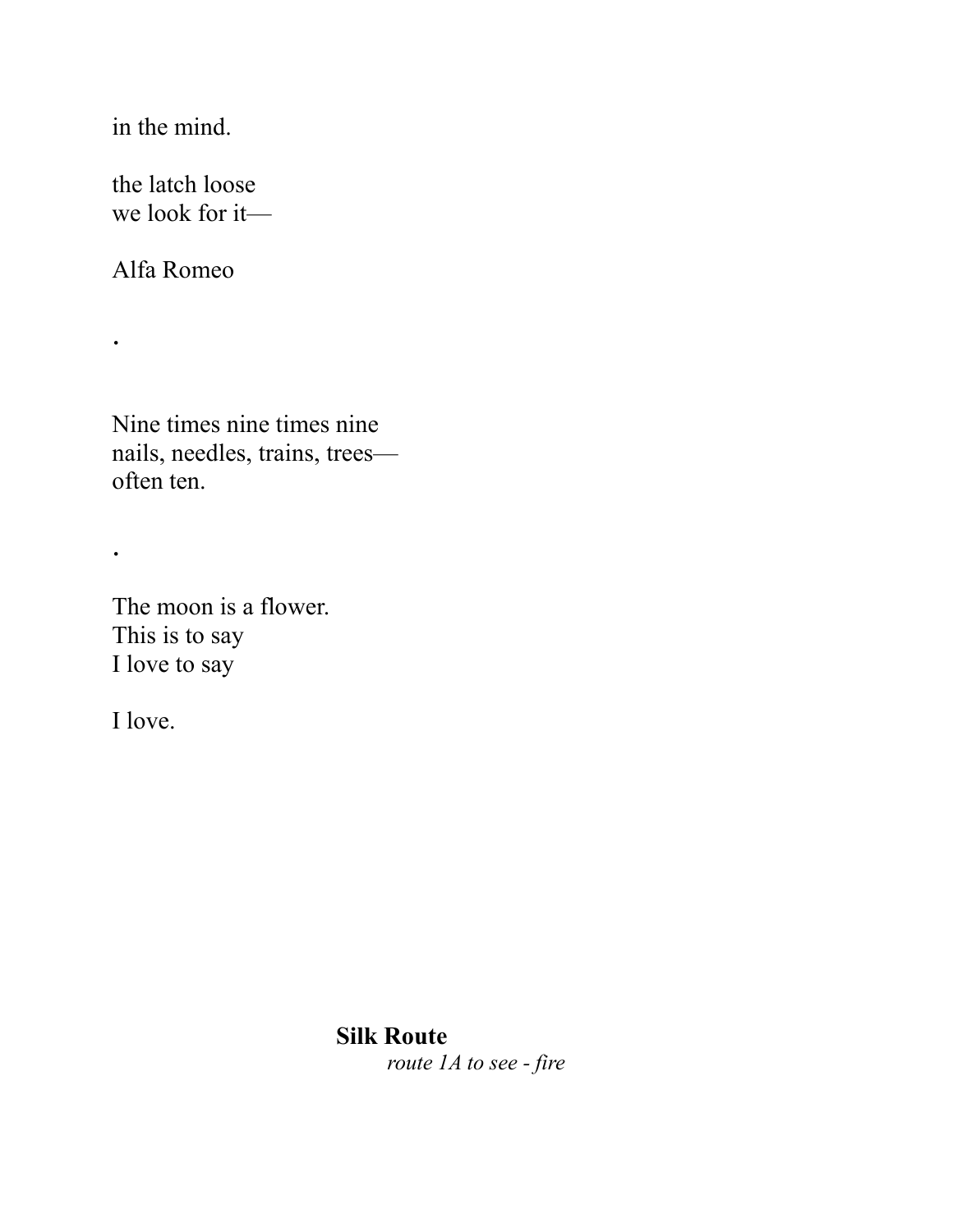*Then, a rabbit stopped in the clover and the swinging bell flowers and said a prayer to the rainbow through a spider's web.* RIMBAUD

**O** hrough signs, one comes to believe.

# A SIGN

I'm walking up a trail, deep in conversation with Sappho. We are talking about *tigles*, tiny rainbow spheres,

and a chipmunk runs under my boot.

With its spine crushed, blood spewing from its mouth, and it writhes in the dust, I tell Sappho to walk ahead. She'll not want to watch what I am going to do. I've lived on farms. It's reasonable to put down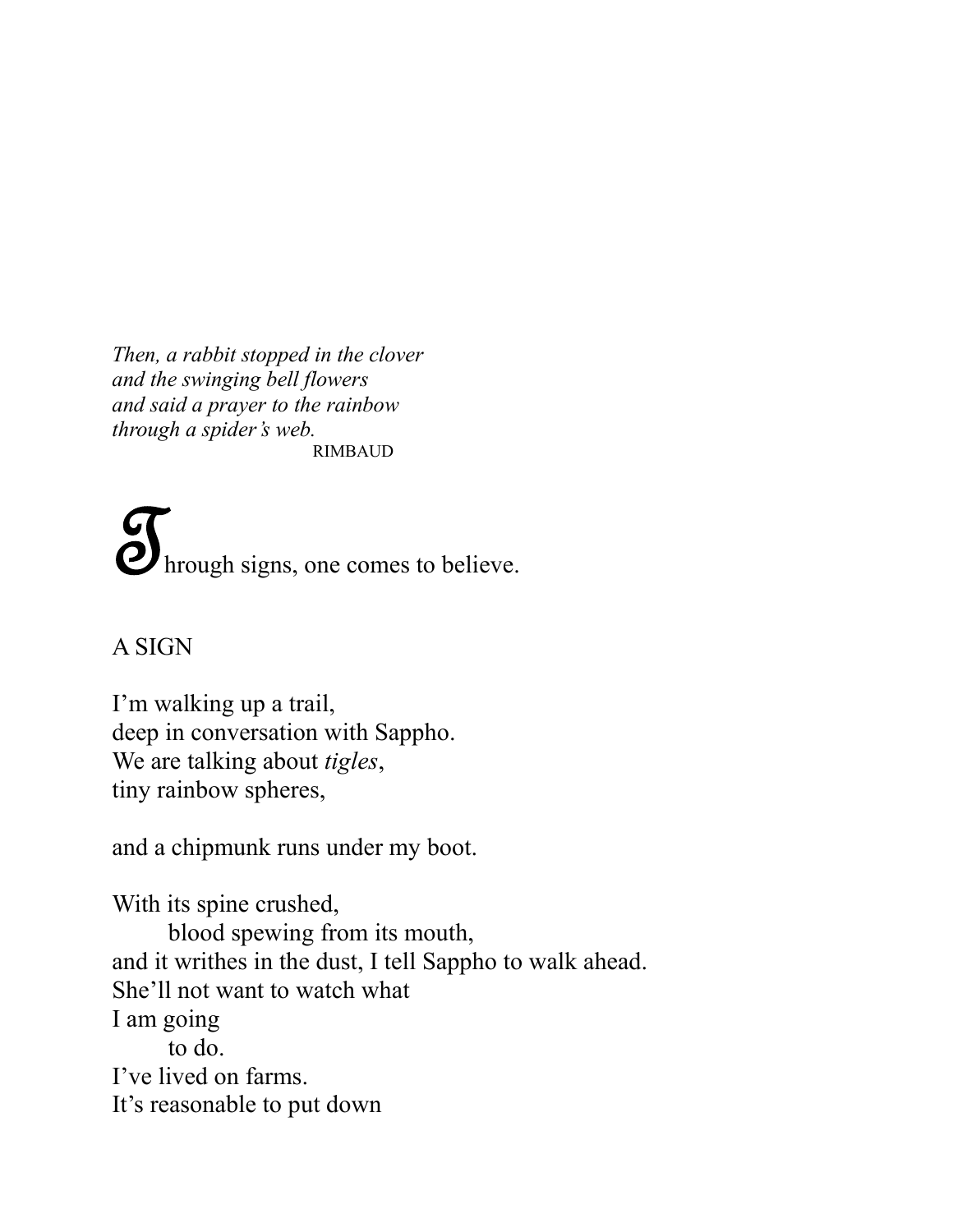a suffering animal.

A blow to the head with a rock, and the creature is still. I dig a small hole, put in a few leaves to make a cushion, and lay the body of the chipmunk in its grave.

I say a mantra. I cover it with earth and place a cobble on top.

During one Dharma talk, the subject of killing comes up, the difference between accidental and intentional acts of killing, so I tell about it, and the Lama says, the first act was accidental & didn't involve me in the chipmunk's karma in a negative way, but that my intentional act of "putting it out of its misery" was more serious in its repercussions that I should have left it to "burn out its karma" w/o interfering in the process.

Such is the difference between the East and the West. My chances of being reincarnated as a chipmunk are very good.

Is a sign necessarily divine?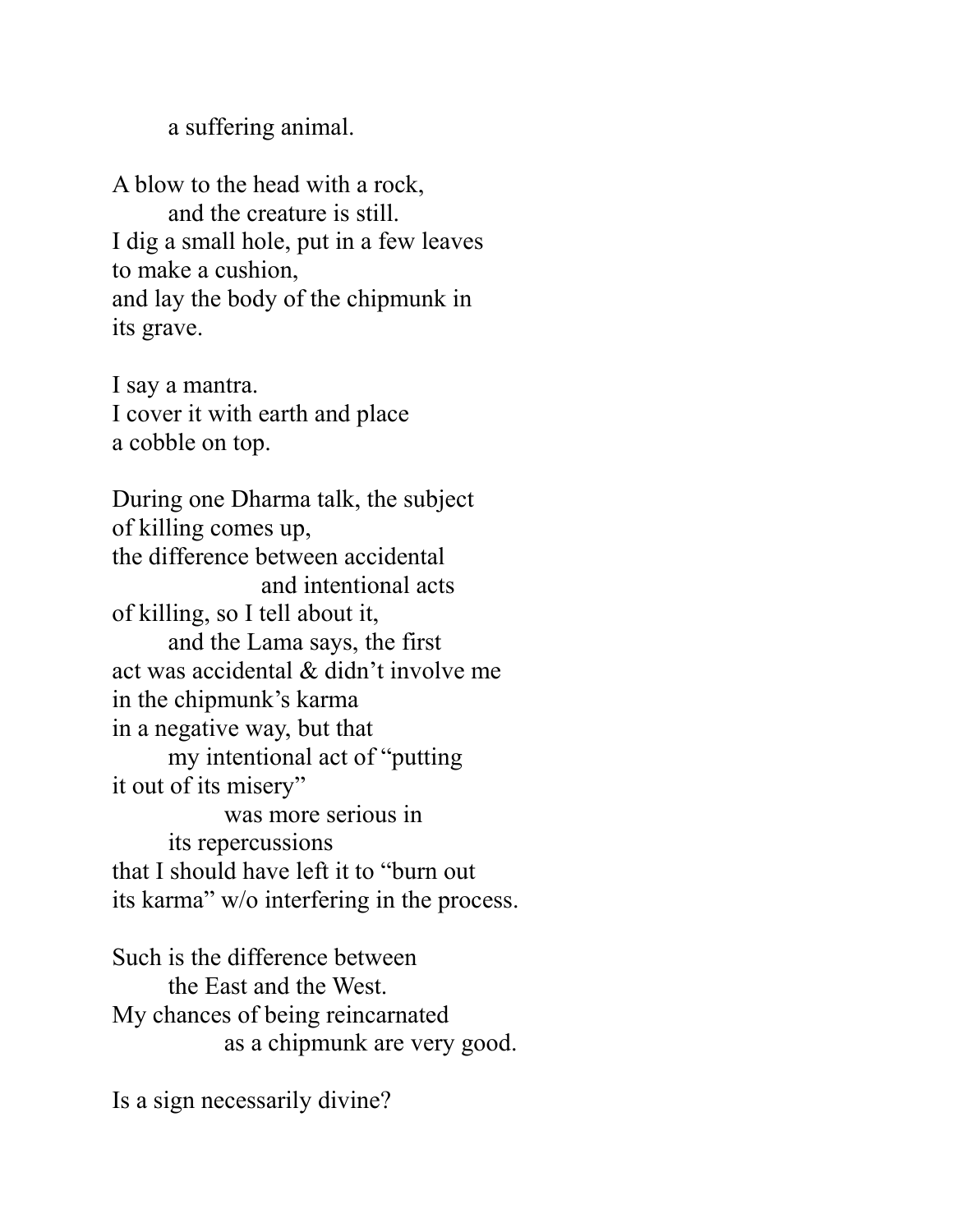Are two signs doubly divine? Sappho thinks over recent events Away from the bloody scene really I don't know what to believe or how to dissect reality into numbers

I hear one story of a Lakota and a sweat lodge—certain types of rocks —lava for the fire a chief who sits so close to the fire that his arm blisters up then another friend tells me of her grandson's visit to the Lakota Sioux his name is Richard Little Moon and he is half Indian though his father has a Mexican last name

#### SECOND SIGN

Two head smashings in one day poor bunny poor victim of *Grey's Anatomy*  felled by his friend in one swoop of the axe during a melee of two gangs his friend confesses to the lawyer that he wanted to put him out of his misery and he would do it all over again he was going to die anyways from a shot to his gut

heat and fire and energy and bullets— these signs portents of what I cannot decipher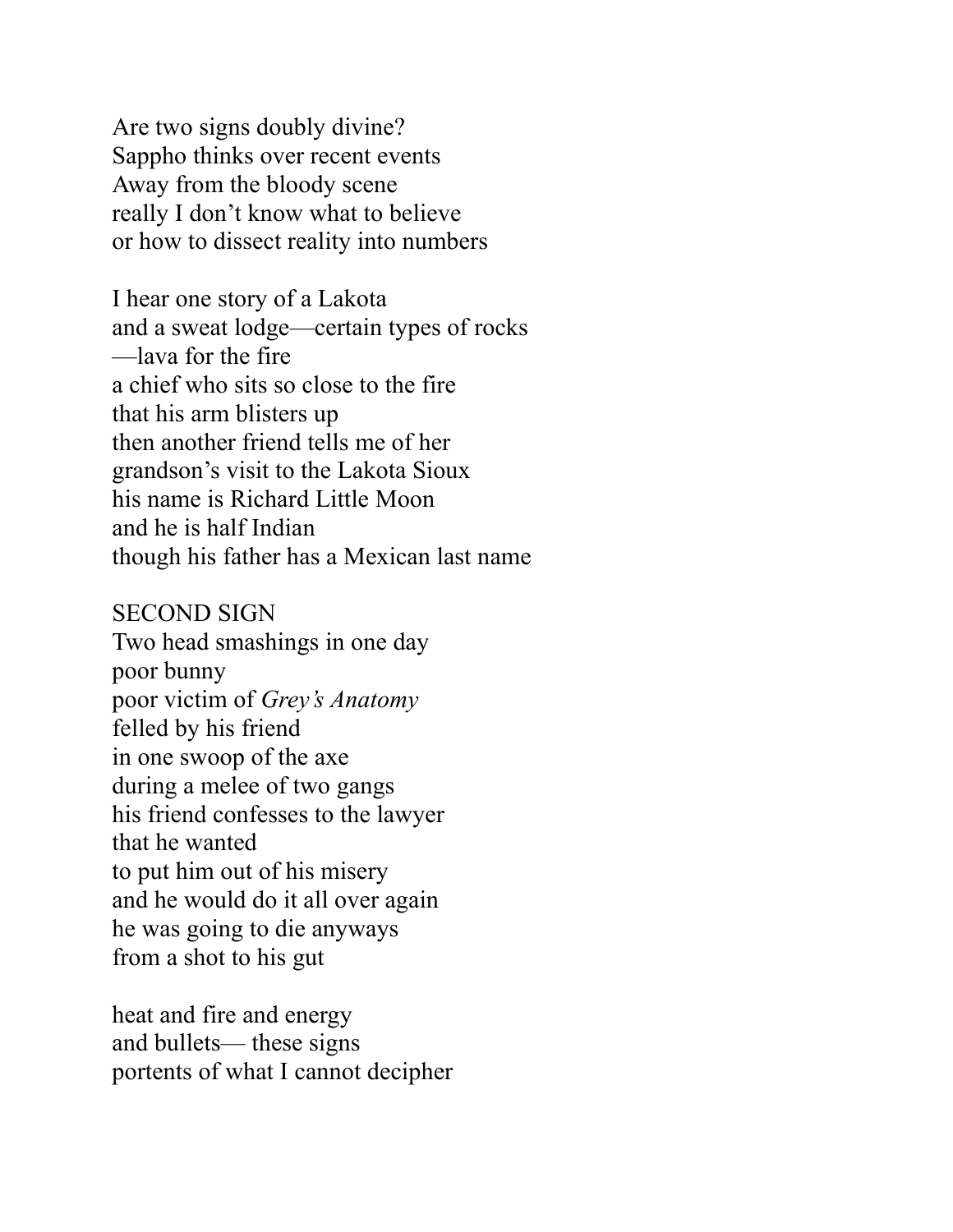How much are we not able to read?

She made a collage of an Indian Chief for her grandson his face red and inscrutable arms folded

the hisstory lives

scraps rearranged for new stories

if she wants to believe and he wants her to believe how things get weird if you look long at them how this is part of the puzzle and part of the fun of tracking degrees of separation and multiple correspondences

hypnotic, empirical, meditational psychological, logical, yogic each has its own rules to determine how you posit your values

psychology often uses the 3-value system both/and this is where you juggle with Jung science uses the Aristotelian 2-value system either/or until you enter the microcosmic levels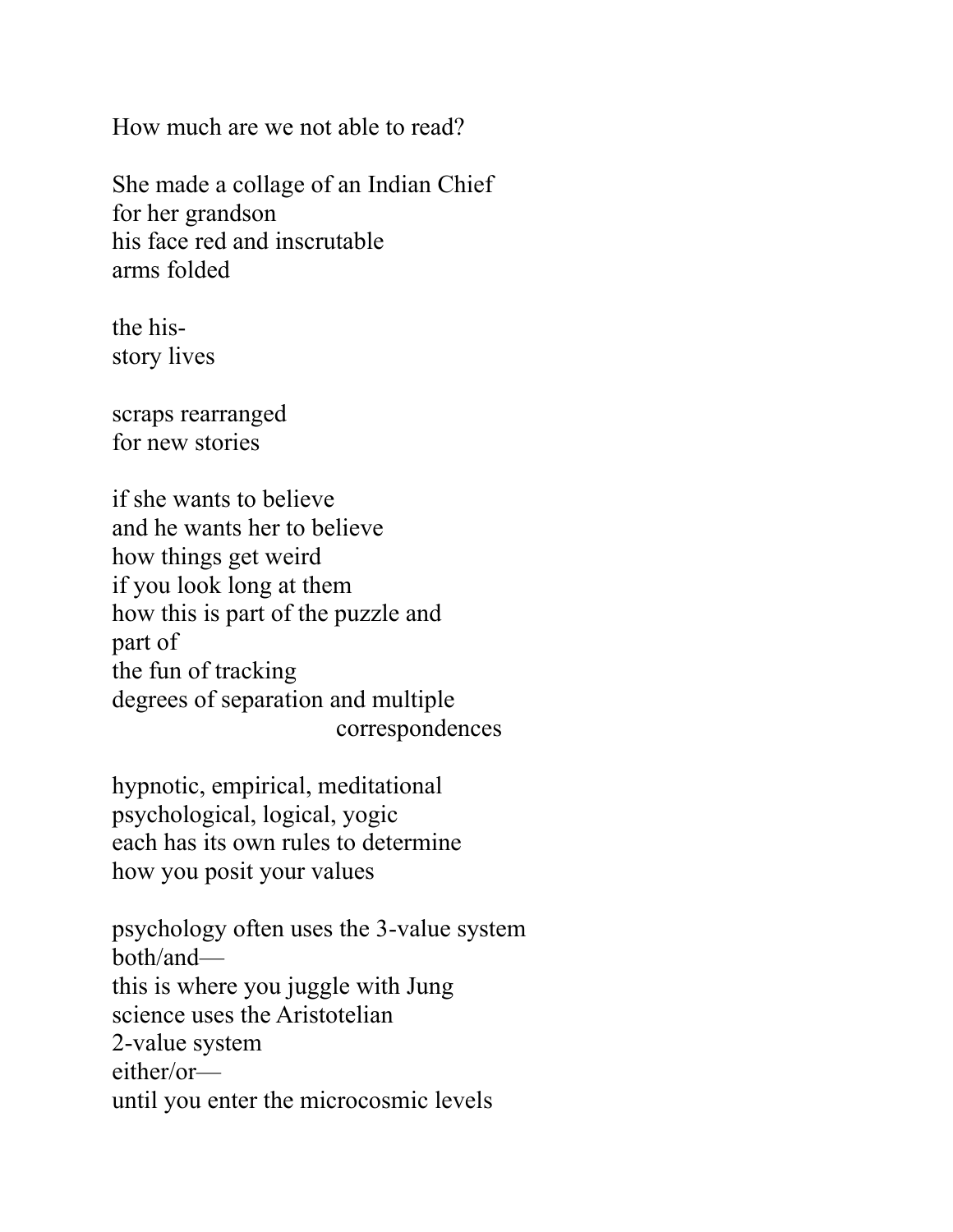then things act unpredictably meditation uses the 1-value system All's one and All's empty form IS content, content IS form

Einstein for the big picture Newton for the immediate picture Heisenberg for the small picture

Freud, Adler, Jung Plato, Aristotle, Hericlitus Kant, Descartes, Hume idealism, realism, skepticism in Christian terms— the trinity Father, Son, Holy Ghost, beginning, middle, end

the triple goddess, Maiden, Mother, Crone

in Buddhist terms, the three kayas, or dimensions—Dharmakaya, Sambhogakaya & Nirmanakaya

that which cannot be spoken that which can be imagined that which can be measured

the trick is to understand the language of all three and not get them confused, just because all are one

this is what metaphysics is really, really about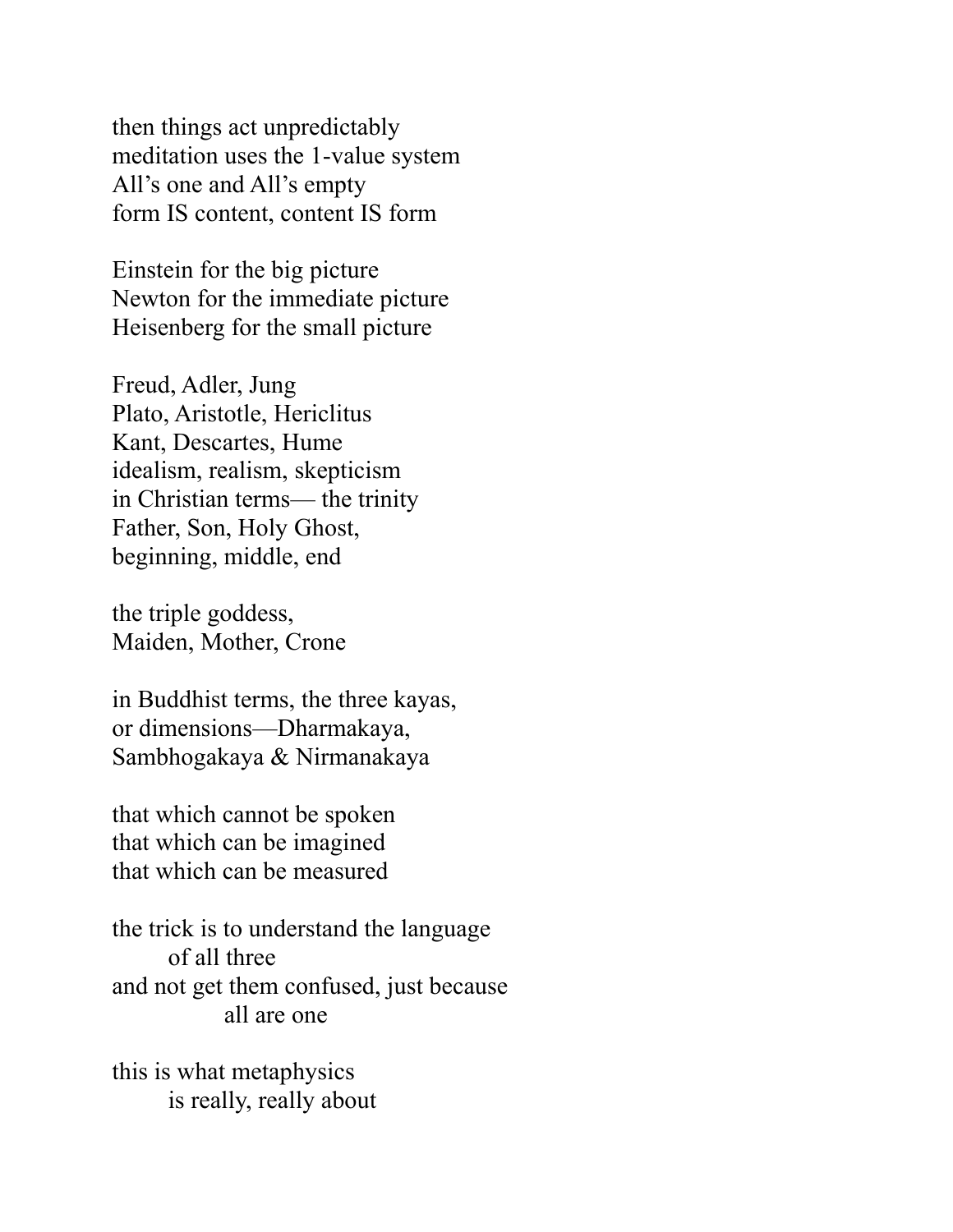but never end with a preposition always with a proposition

so, what is she to do sweet Lakota Sue?

she sees a sign she think's divine

in every fire on every pyre on every tire of every car of every lark in every park

and if she stops to avoid the cops she'd better feed the meter or she'll meet up with parking karma

roses are roses, says g roses are robust, says h and make their point, says i tulips wo8ud be lovely, says j if you see a petulant petunia says k, tell it to perk up azaleas are lazy, says m

THIRD SIGN A tragic car accident occurs 3 months ago the son of a friend dies this friend has a dream where the son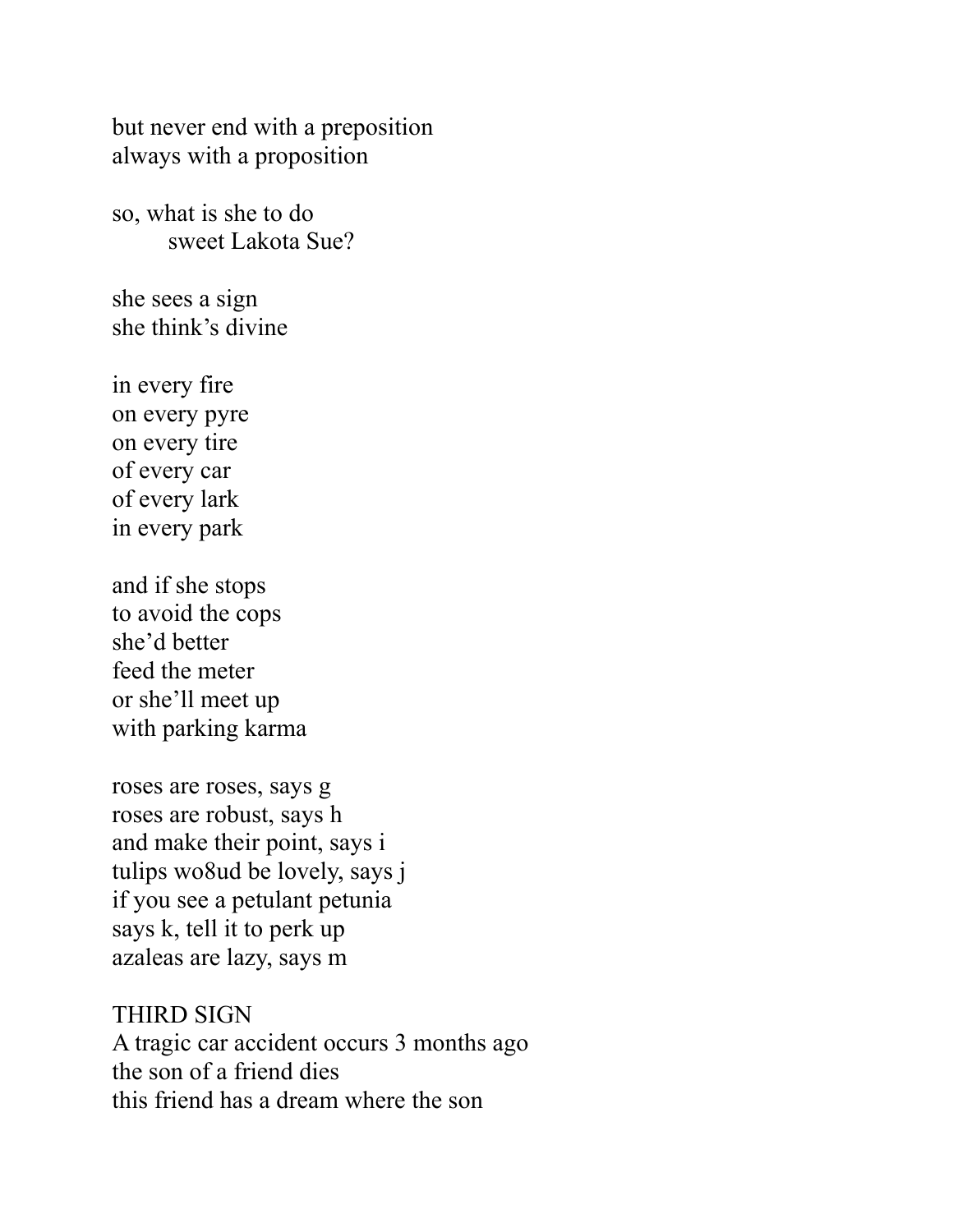of her friend appears to her tells her that he is going to get his hair cut after much consideration she decides to tell her friend of her dream, and her friend then tells her how her son's hair had grown very long everyone was teasing him about it trying to convince him to cut it before graduation before the accident

the friend had no idea the story is told and retold from one friend to another it happened only 3 months ago a car accident his hair was long

o for rObOts everywhere p for Please don't work things into final form q for Quick is not how the hare won the race r for what happened to Richard III? s for Shredded Wheat and simple prints on t-shirts t for Thankfully home safe u for Unuf!

filled with felt wool fire microsoft a mousetrap roombas falafels but no cottoncandy

explore multi-dimensionality of image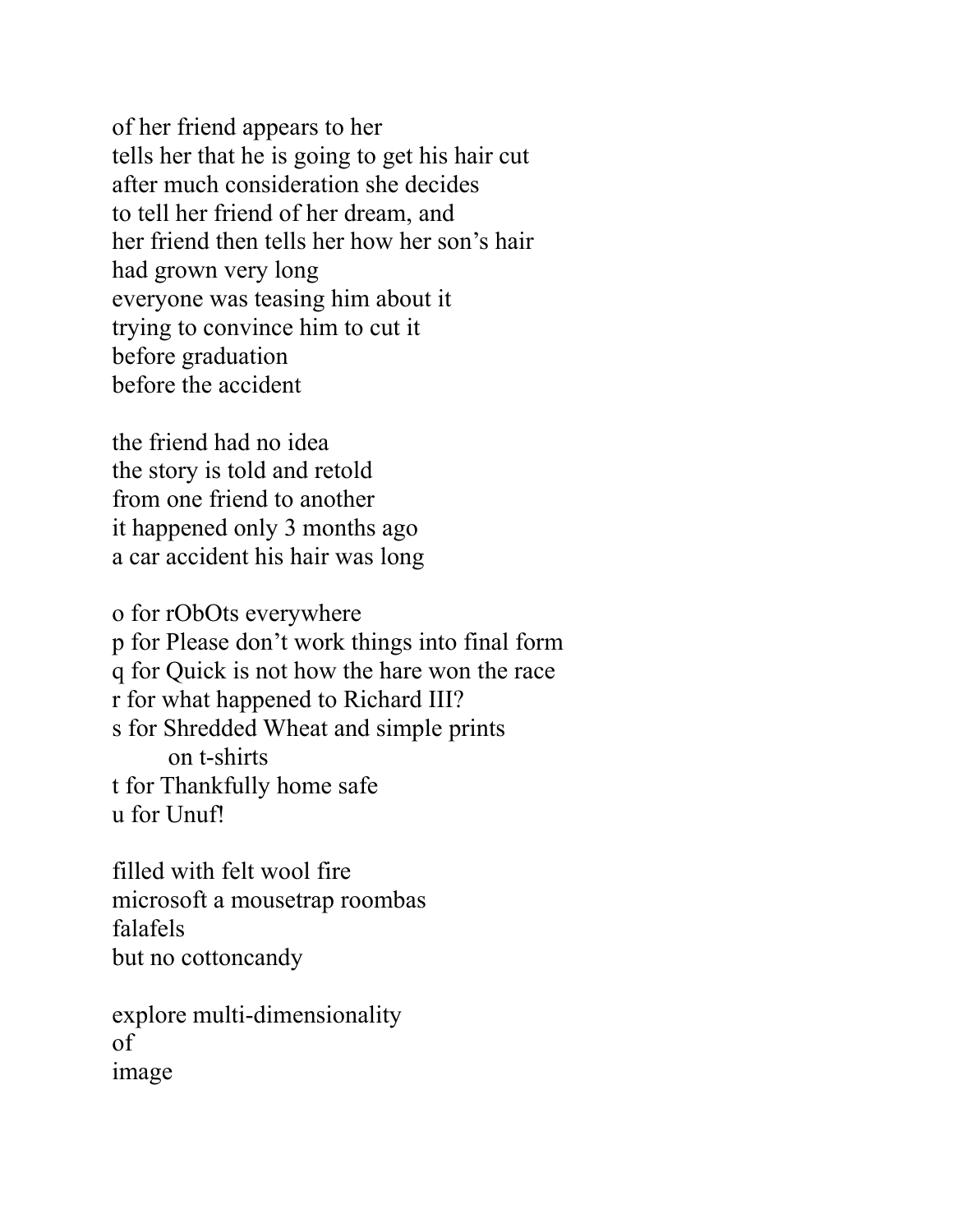leave tracks on the moon and on the ocean's floor

 *Like moons in water*

FOURTH SIGN Blue Ragger, YMCA Camp Gualala  $\omega$ 10 years of age Angel in a hollow redwood tree

FIFTH SIGN Surprise baptism  $\omega/4$  years of age in basement (catacombs) of High Street Presbyterian Church in Oakland

SIXTH SIGN Bertrand Russell controversy at U.C.B.  $\qquad \qquad (\partial/16 \text{ years of age})$ bought *Why I'm Not a Christian*  at Tides Books in Sausalito

Atheism leads to Mysticism

Like moons in water=adverbial phrase Sights=subject, deceive=verb Us=direct object

We of second clause=subject forever roam=verb and adjective in cyclic chains= prepositional phrase modifying "we"

*Like daffodils in vales*

So=conditional clause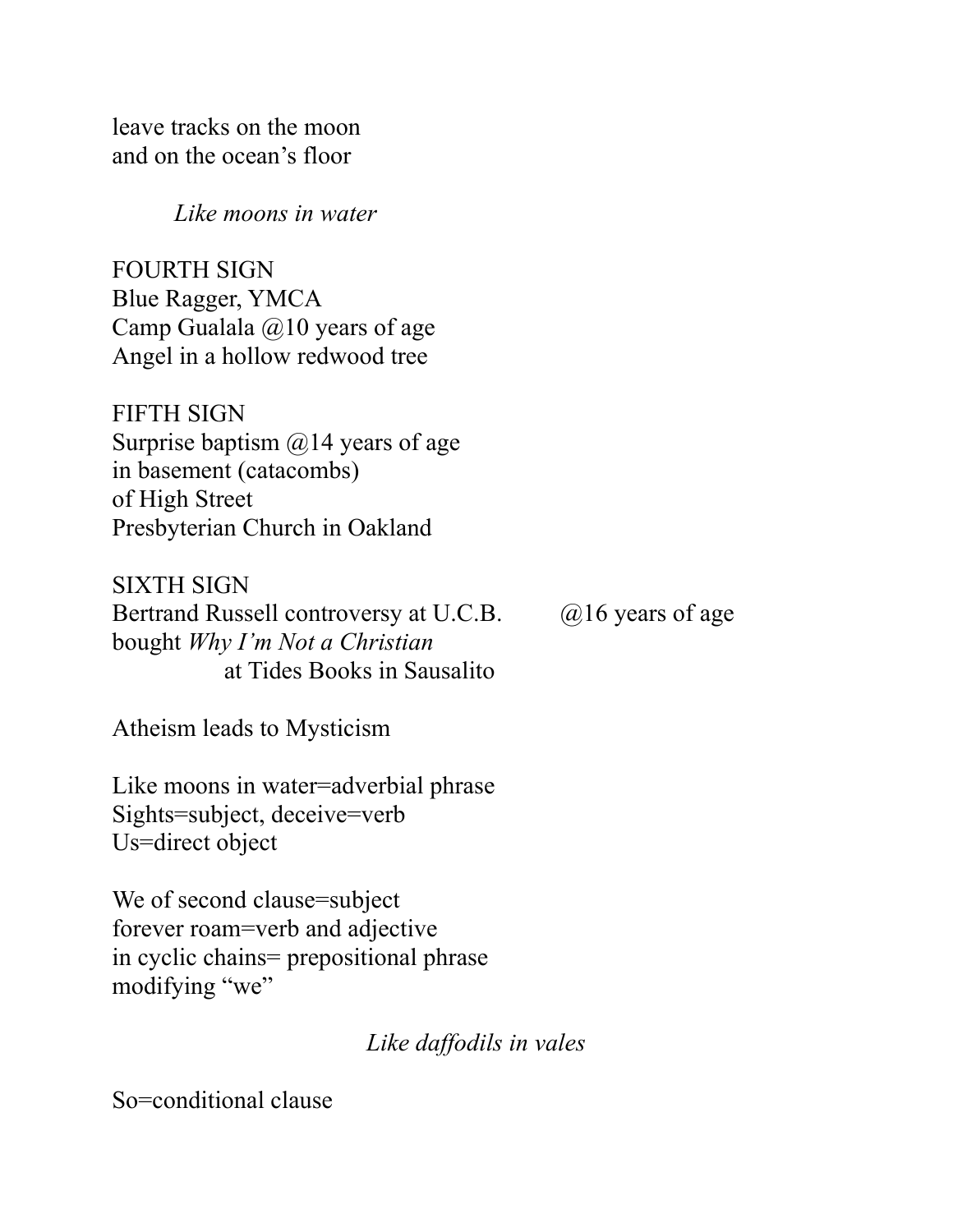all may rest in their clear mindstreams I/Raise/Bodhi in 4 boundless states

#### *Two needs to complete*

Three views of the future 2007 **Terminator** Matrix Bladerunner

Zoghen Methodist John Wesley as Garab Dorje Using the means of Grace to attain Christian Perfection, or *holiness of heart and life*

Passion as a Chöd Feast Immortals, rainbow body, ascension

*Book of Revelations* as inner states seven seals, or buhmis levels of attainment alchemy, chemical, elemental divination, rational & instinctual mind yoga, union of mind-body

Karma cleansed with Prajna via Dharma slows the wheel enough to step off but not enough to be detached

Monk does stand-up routine Monk jokes about death Monk denies existential dilemma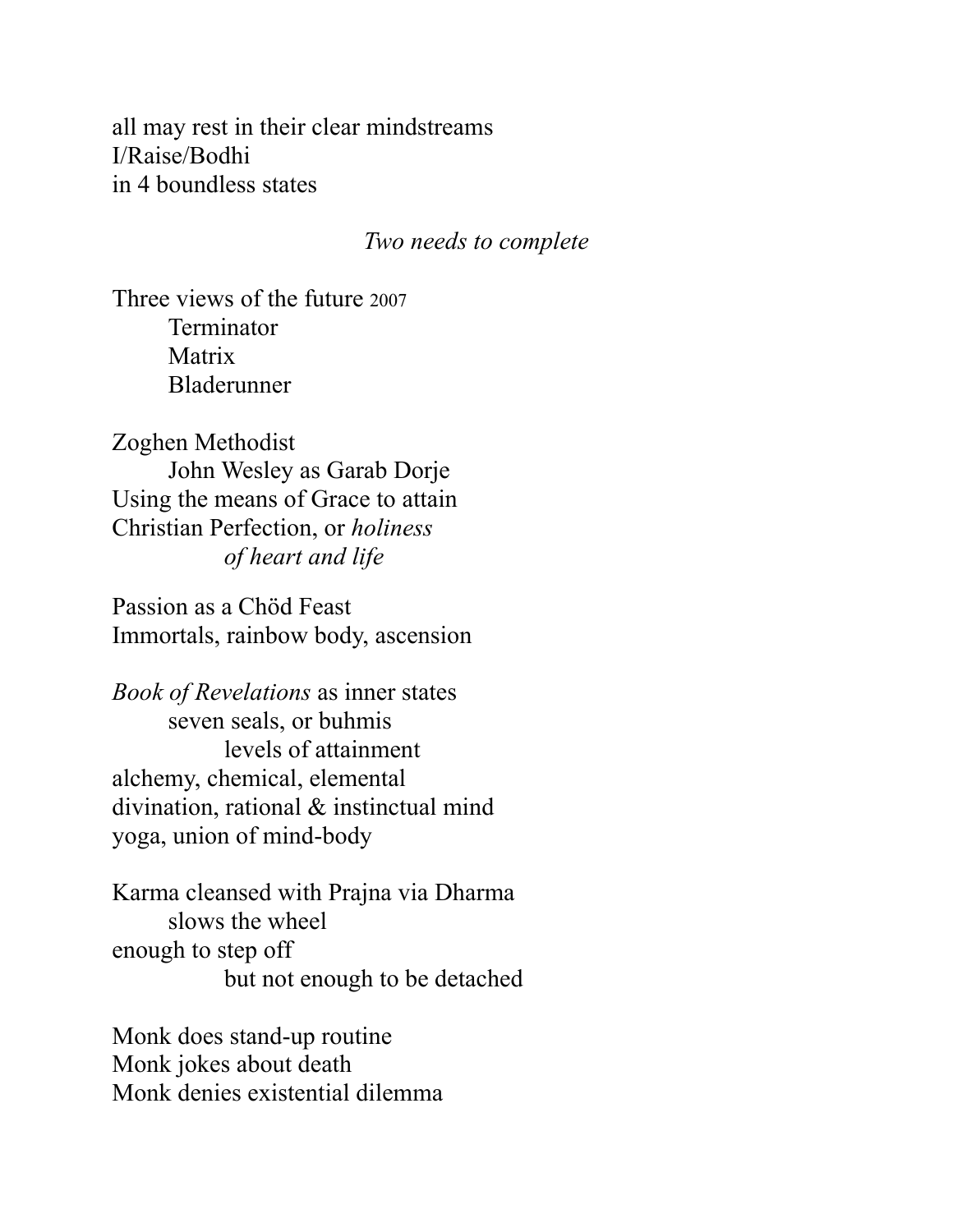Monk doubts existence of creator Monk has trashy mouth hush, Monk, hush

Form is an extension of content Content is an extension of form Emptiness is form, form is emptiness

Shit is gold Shit is not gold Shit is rich as gold Shit is not as rich as gold There is a war There is not a war Monk talks about fucking hush!

Dog barking near the country club strawberries creeping onto the drive there was a dog at a ranch near Willits overanxious blue heeler acted up during an artificial insemination of old cows round-up foreman shot the damn dog drew from the hip only wounded the mutt my dad was disgusted with this Wild West act ordered the vet to put the dog down

*The Andulusian Dog* 

Life options— create education futures—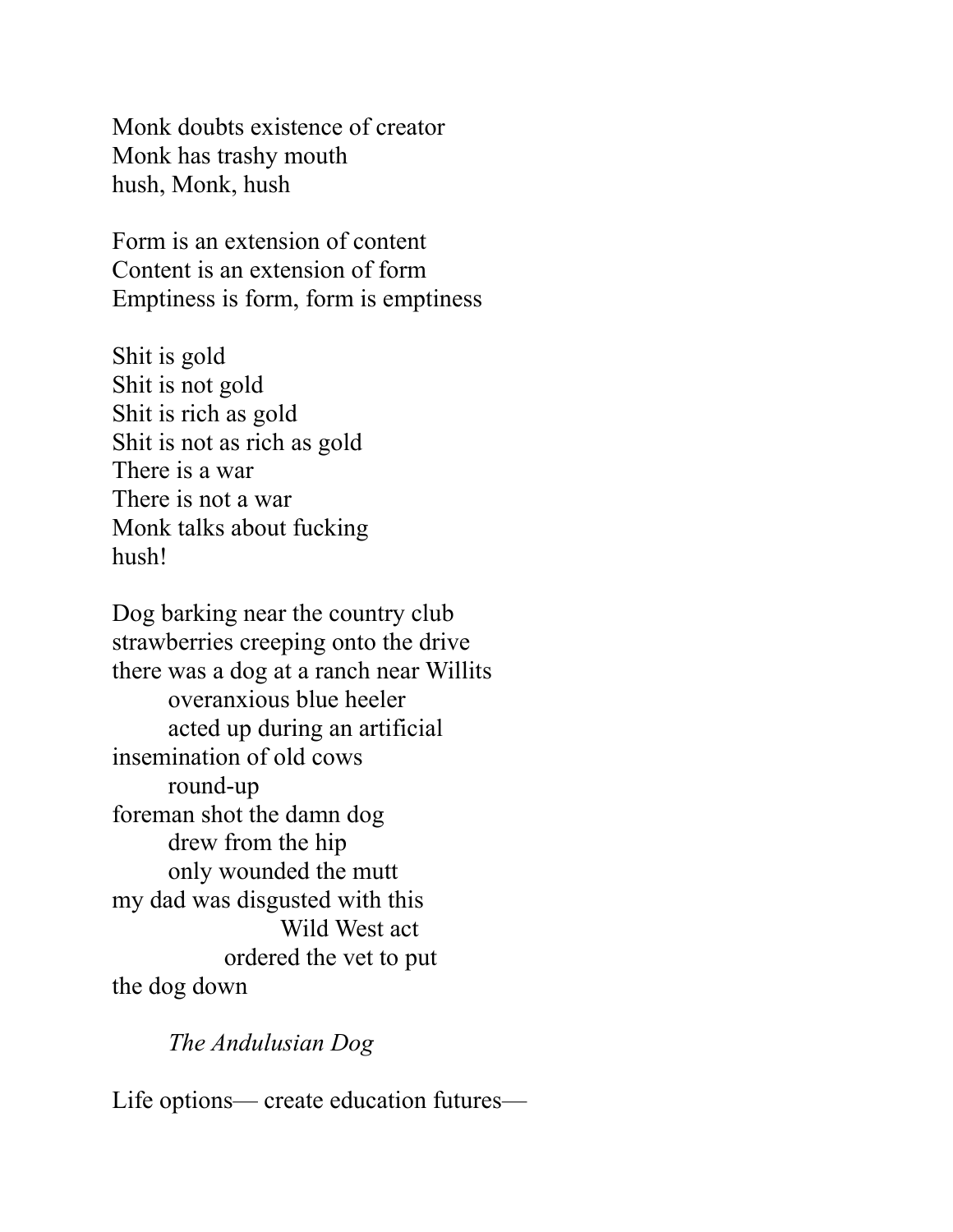insurance, assurance, reassurance if they sold it, I'd buy a policy

if it's on a bulletin board they don't touch it

if it's on a wall their sticky fingers bring it down

a wellness report commissioned by the wellness committee now has a definition for a healthy student give them crayons for expression milk for bed see *The Pillow Man*  for how not to make a healthy student

timelines and measurable objectives the shape of a table the total surface volume of a body includes fingers, nose thighs toes

look at the numbers Kant 476a-79d there is beauty in the moral order and Bacon who should be in Everyman's Library knew Augustine confessed

I have a friend who says there are 3 principles the good, the bad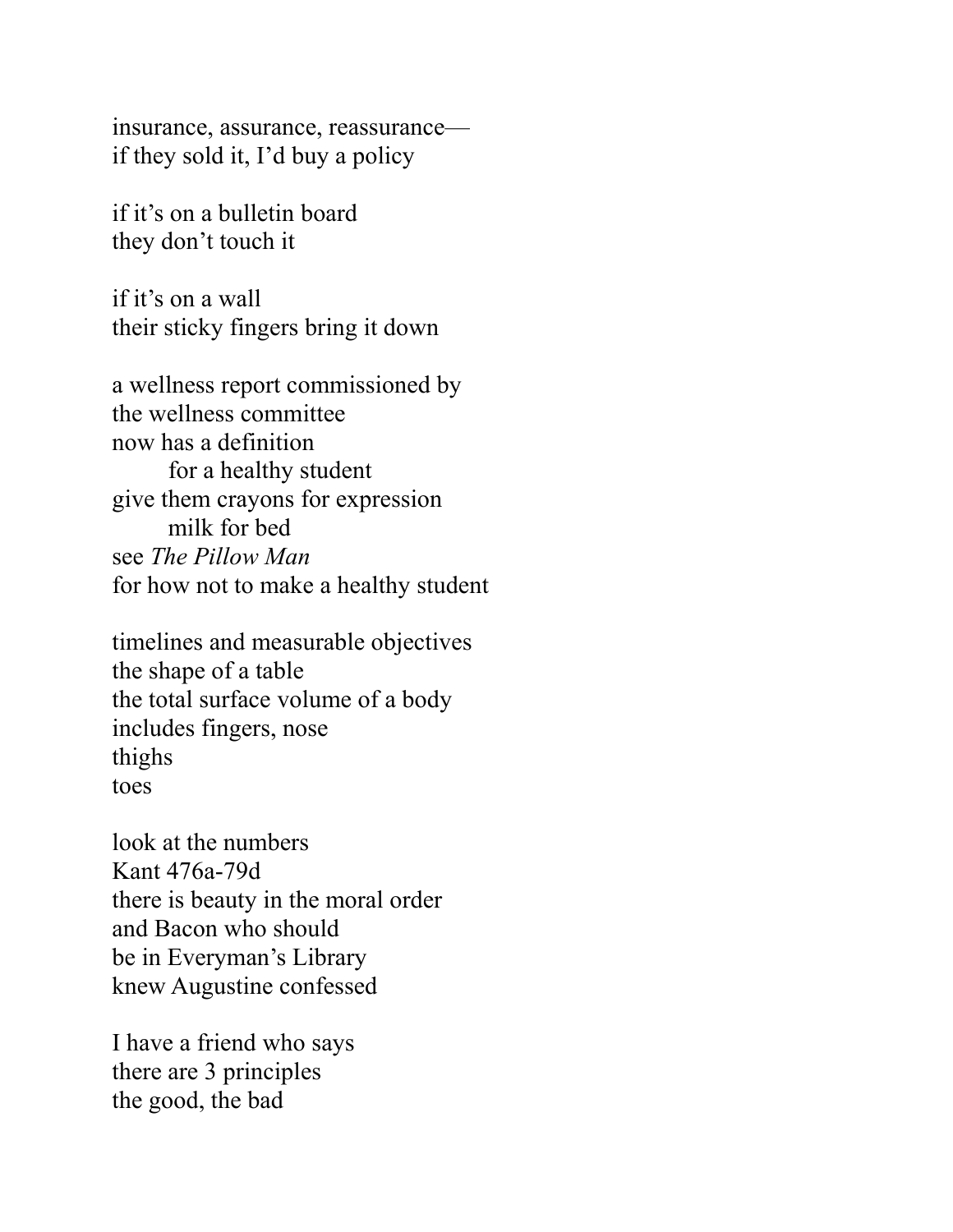and that which is neither good or bad

as for the whichisneither my friend told me to stop smoking, which changed my life for I do smoke 2 to 3 packs

I write this sitting on a Persian rug with a bass viola pointed toward the Victrola behind me wrapping a harpsichord around Partia no. 2 in C Minor Schmieder 826

faint and beautiful chords of the past 478 79 3 2 3 2 826 in the bottom of the 9th a brillig poem a little unhinged but just the thing for June gloom

the trick is to not get caught between Iraq and the hard spot

but what do you do? what do you say in response? to arguments that a poem or a poet needs to consider the experience of their audience both in print and in spoken word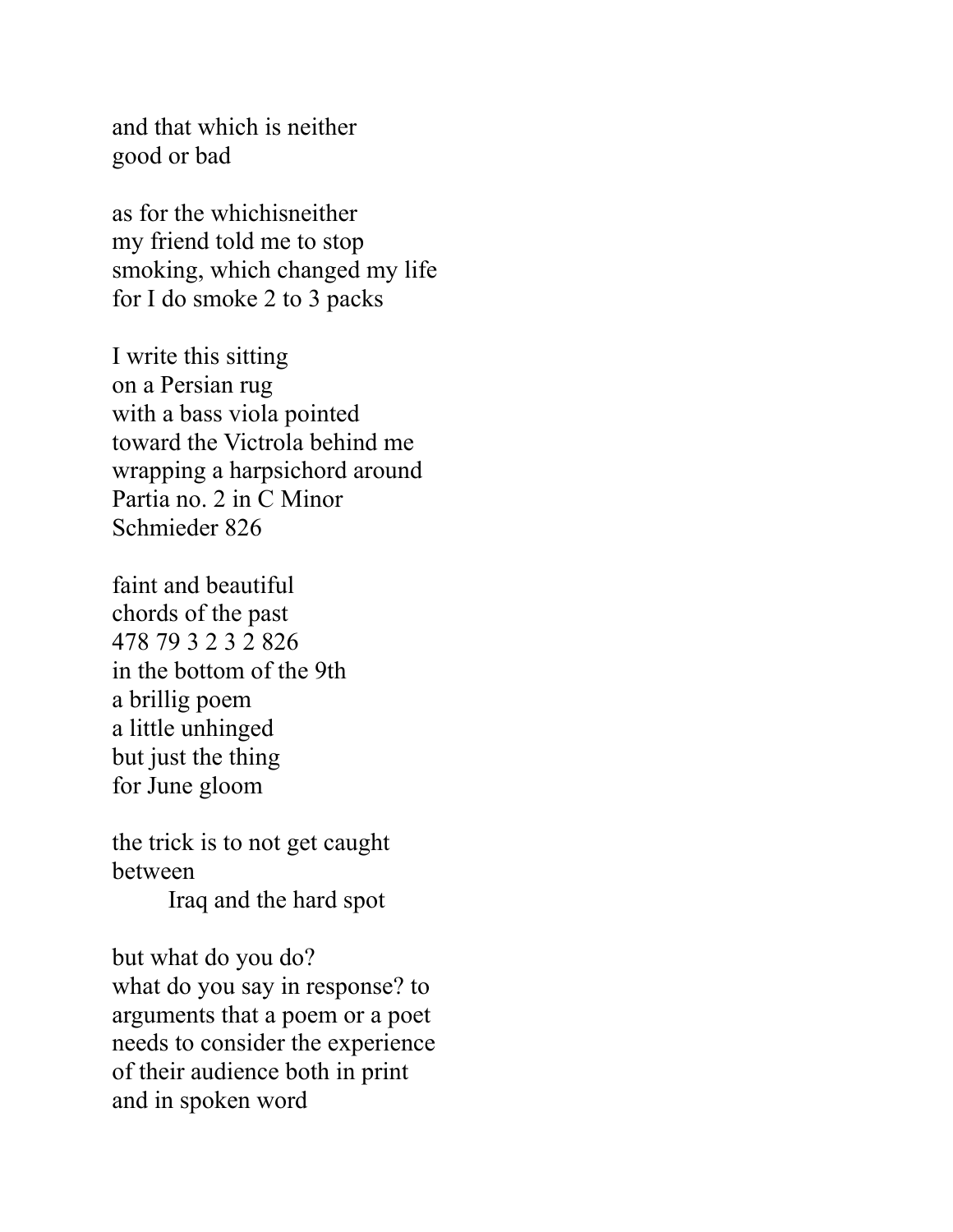blasphemy to deliver art for art's sake! Ha!

a Jackson Pollock or Rothko in words the argument continues the poet must share of themselves in an understandable delivery Read, lowest common denominator Read, tyranny of style Read, tyranny of content Read, Gestapo of words

let the words DANCE DANCE DANCE and SING SING their charm FIND a meaning in their song FIND their essence beneath the apparent in the sands deep below the sea or deep within our ancestor ape craniums

and what if there is no meaning? is there meaning in the no meaning? does this parallel the concept of anti-matter?

The critics aren't agreed Upon the meaning of "meaninglessness."

"Hypermiler?"

we've been *hypermiling* all along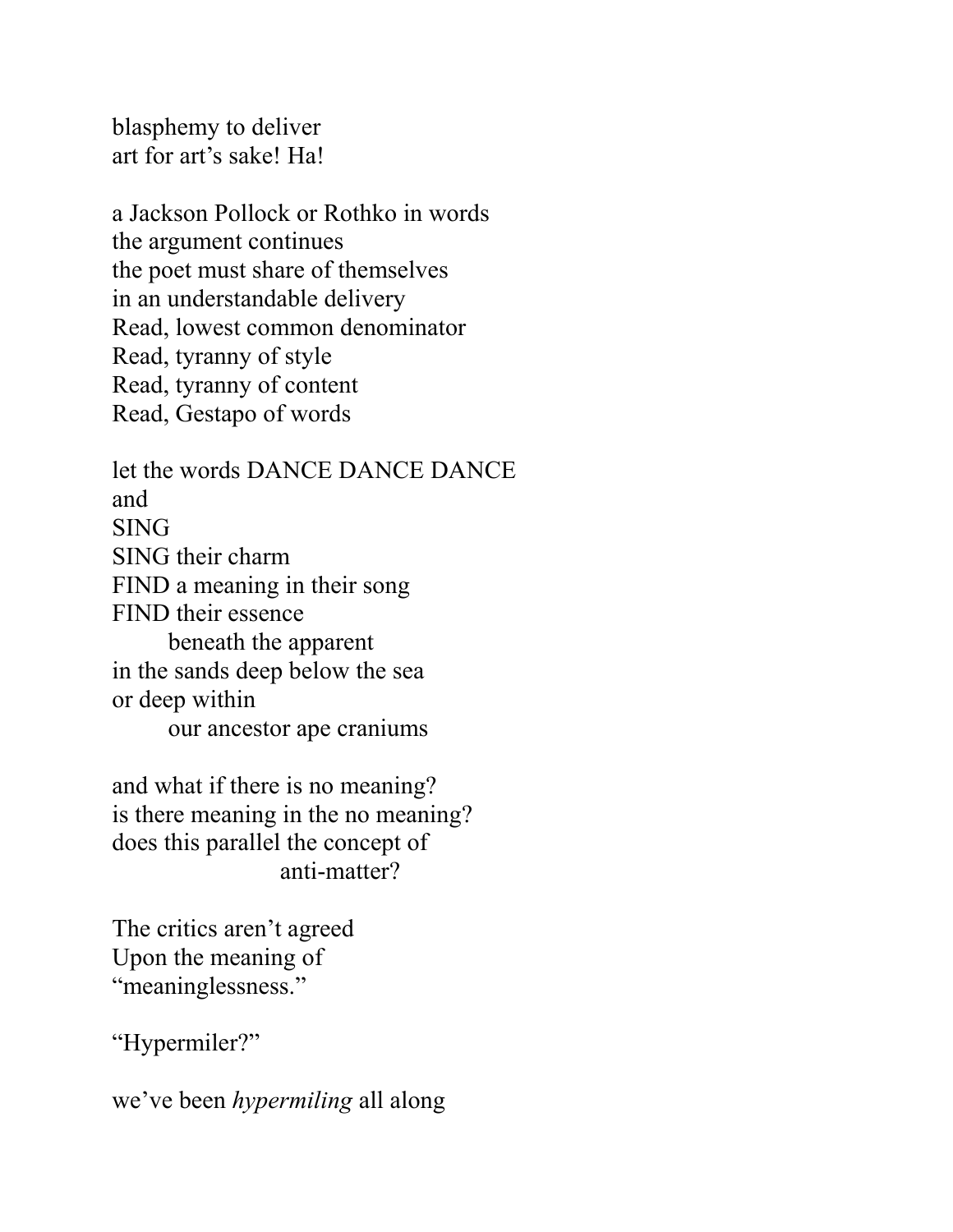at inverse warp speed

the center recedes accelerating me

oh, accelerating me-o

and

I'm working on collages & a poem for the reading in 2 weeks, which needs work! & trying to relax some after recent events— though dramas continue, thinking about the clothes line situation— I would be hanging my clothes out on the front lawn—these neighborly objections sound like encroachment though of one of the bill of rights or constitutional amendments needs a popular referendum better I guess to think about anti-matter and religion kindnesses

the red wheelbarrow GOYA and, before the next issue starts with an inexplicable question and morphs into the book of revelations and the end of the Mayan calendar

all of it grounded in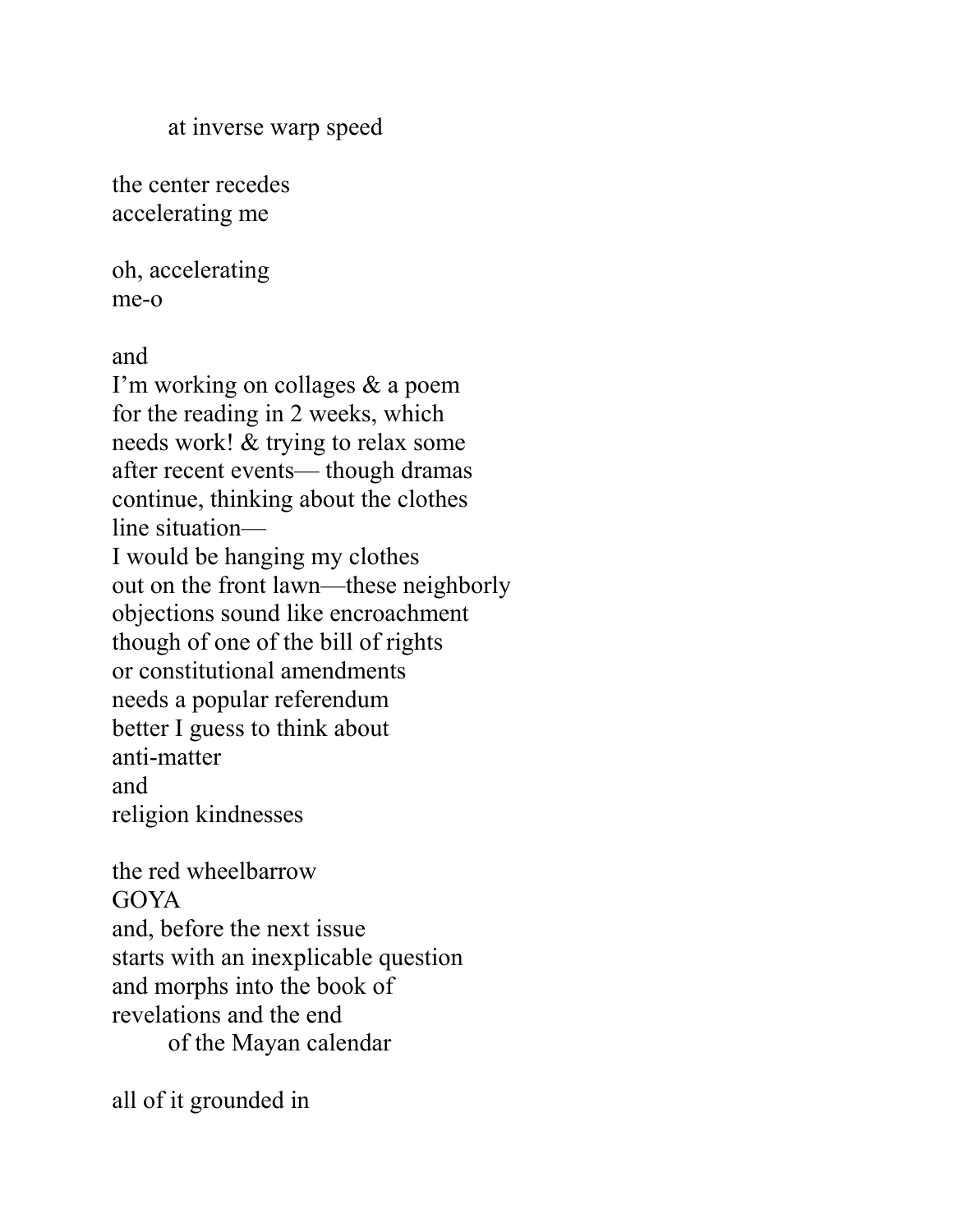H.D.— our Persephone— Gertrude Stein, Ezra Pound & Jack Spicer

*going on a picnic*

it takes so little for things to crumble out of lawn and order takes so little to get people mad a clean shirt or two righteous over white underwear inflamed over red "The hours it takes it is a nice poem the hOuRs, isn't it?"

"Jesus Christ, you'd think the end of the world was at hand from the sound of your snakeskin rattling, but Arthur Symnons applauds you."

The End IS at hand!

for decades now the teachers have been paddling their students and now these paddled students are telling their stories

Mr. Bopp once made two boys in his wood shop class cut out their own paddles because there were none in the principal's office a high volume day and he had them deliver the blows to one another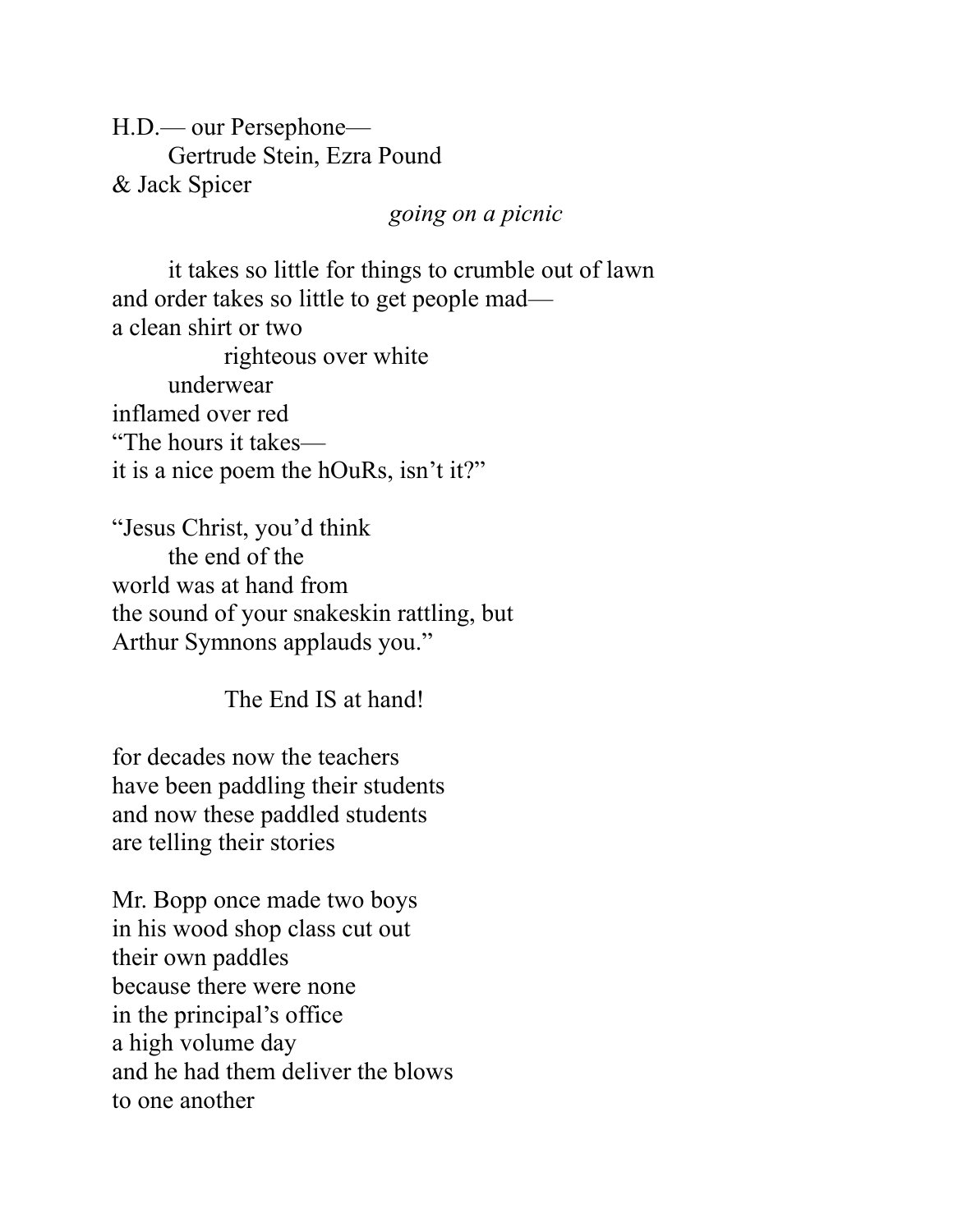while he and the class watched The parents only hear how— "I started doing this program making toys that are distributed to needy families of Orland and to the Children's Program, for as long as I've been the woodworking instructor here," Bopp said. "Every year the woodworking classes create these holiday gifts and we turn them over to Mr. (Joseph) Paradise, an assistant principal at the high school who runs BADD (Becoming Aware of the Danger of Drugs program) and he distributes them."

#### SEVENTH SIGN

Sees photograph of Bill Graham arms around Greg Lake and Carl Palmer  $@12$  years Rock 'N Roll Magazine, May 1971 Celebration of *Tarkus*

it is the smart students that cause the most trouble they expect a challenge interesting discussions meaningful assignments reward for their A's and B's

crazier than a cat with firecrackers tied to its tail who knows?

crazier than a Spaniard in a cape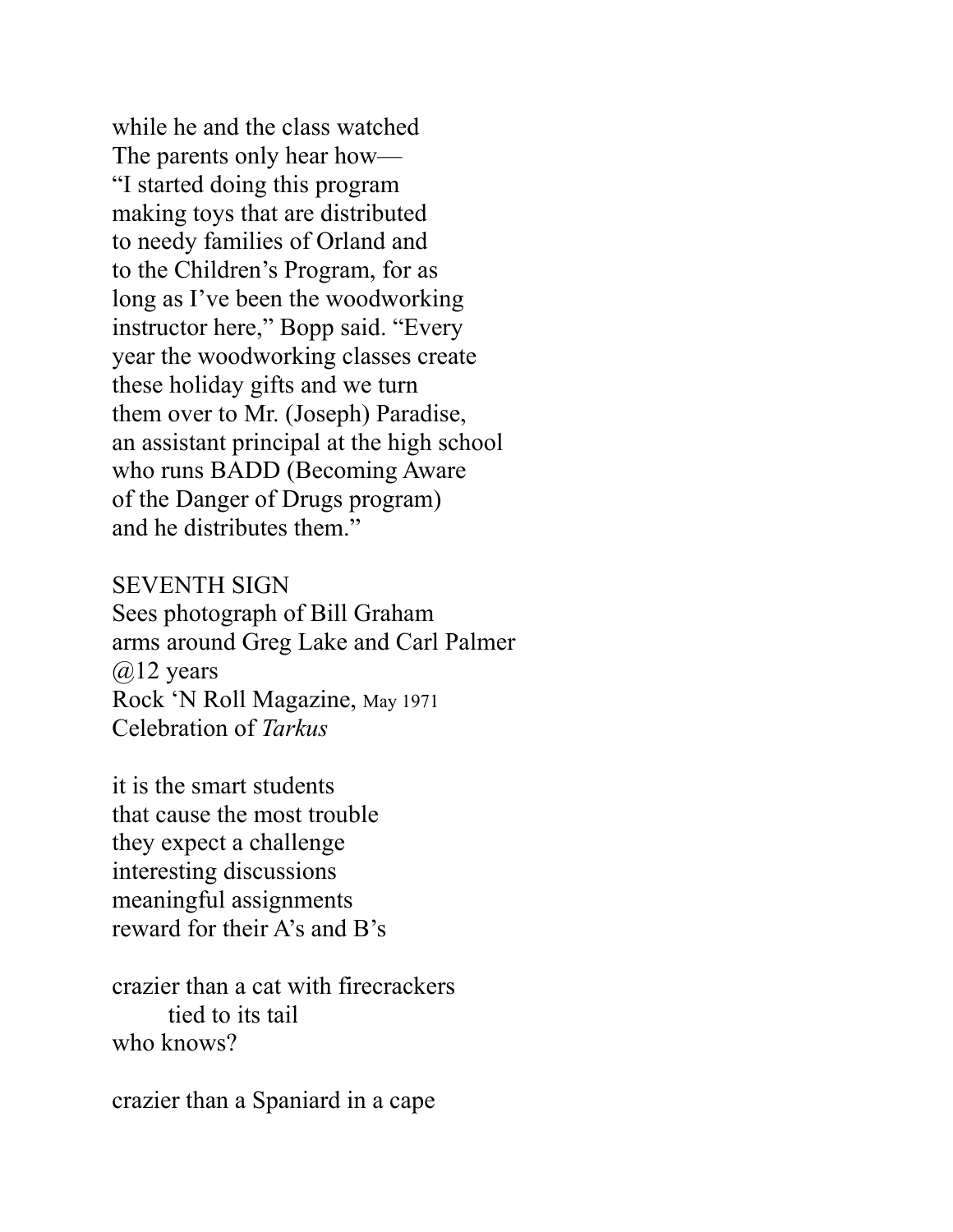or the Esquilache Riot in the Spring of 1766 (Motin d'Esquilache) in response to a Royal Edict banning long capes & wide-brim sombreros for everyone the government employees middle-class merchants the indigent the madrilenos

on March 23rd, a Palm Sunday, in Madrid, the mob broke into the jails let out their compadres & in long capes took to the streets, their daggers in hand beneath the folds their faces hidden beneath their brims and smashed 4,400 oil-burning streetlamps

darkness opens in mouths silenced under the arches, weighing in coins of slough yeast pouring from nostrils of mustangs hoofbeats and creaking hinges

the edict was rescinded but the popular fashion was given artful sideswipe the Conde de Aranda, Esquilache's successor, decreed that henceforth the long cloak and wide hat would be the official uniform of the public executioners

# CHOP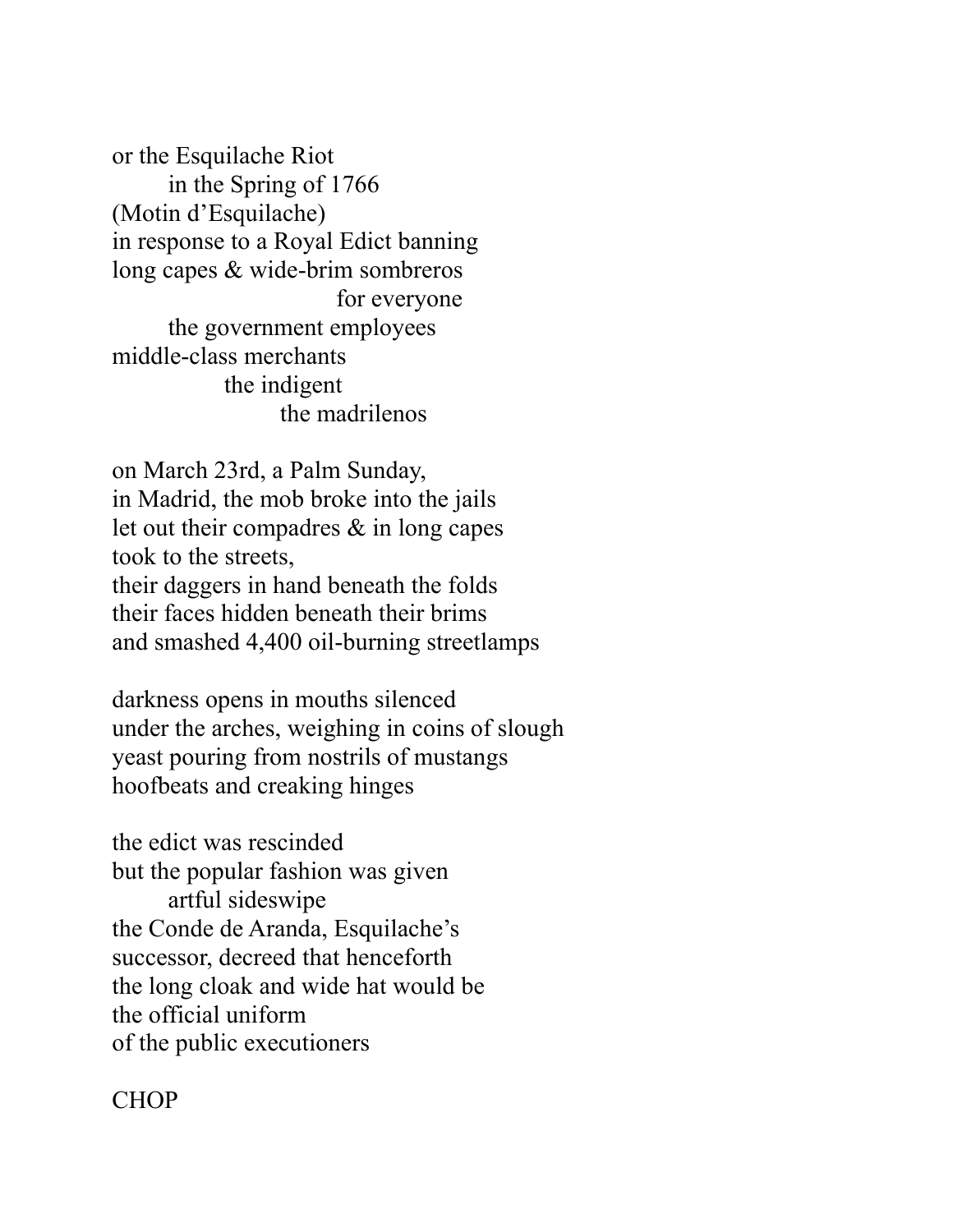the king is absolute lord of the life, of the goods, the honor of all anything else is sacrilege cabbage for the rest I can feel the breath of the mob feel the heat of the cobble-stones the grip on the reins as I stumble towards the axe of noon

# **CHOP**

your rothKOs in words are knock outs 20%silk, 90%route

# **CHOP**

my shop teacher looked at the vice I'd forged in metal class & said, "If you don't shape up I'll stick your feet in the furnace."

# 1776

just think, ten years later a tariff on tea tips the kettle over 392 BCE

Socrates had an unruly student who led his crew in wild fury thru the precincts, whacking off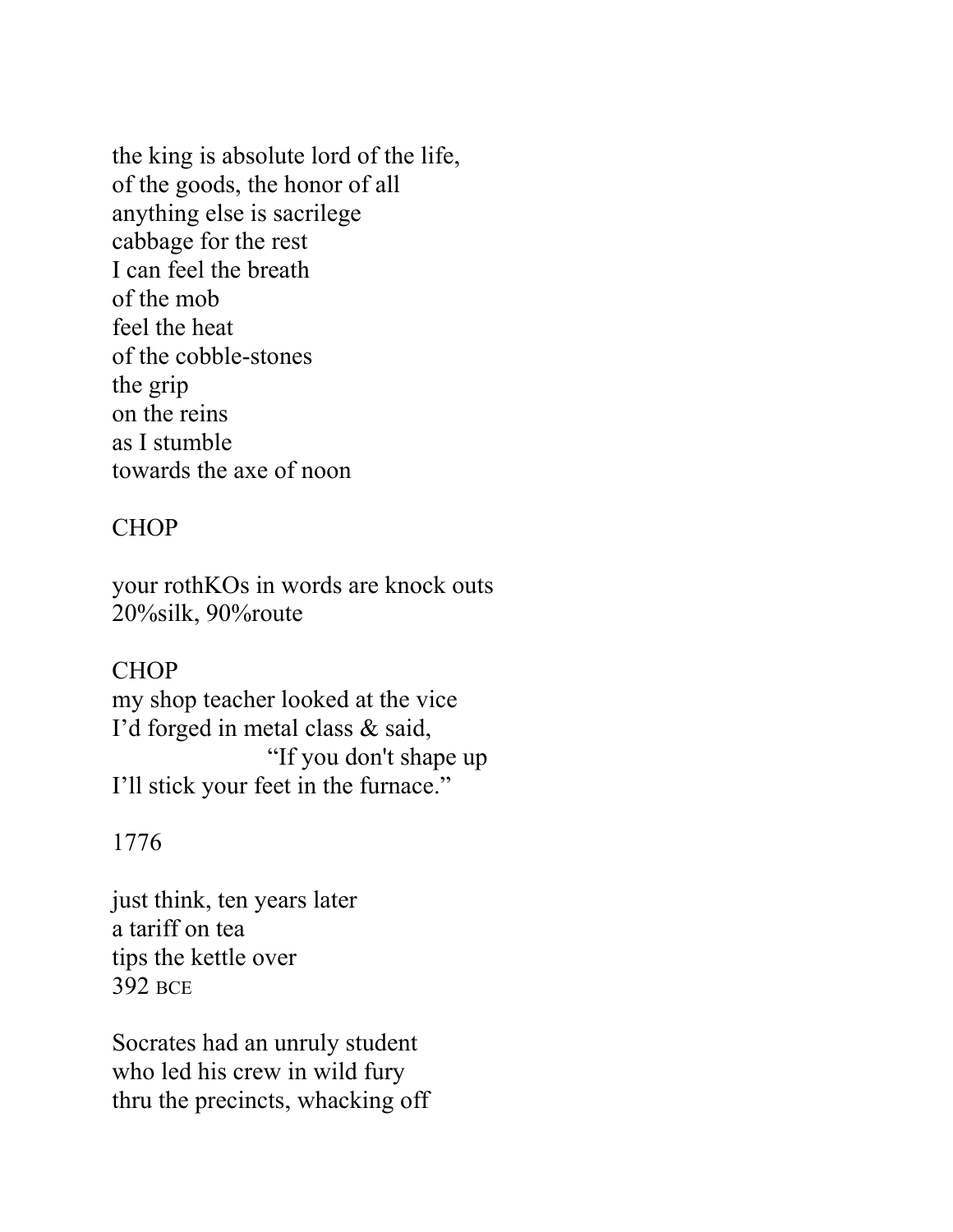the penises of all the patricians' personal Hermes statues

whacking off penises of? whacking off penis from? whacking penises from?

they tore through the hood & it was well understood they needed a good flogging but they got off & went jogging

to Thrace

& they LET PARIS BURN

What was Paris to them?

# CHOP

vicious, poisonous and full of hate a raw synapse makes a rabbit silly

# **CHOP**

Cairo shoots a rabbit at the beginning of *The FertiliChrome Cheerleader Massacre* and there's a rabbit jumping from the deck of the Magus in Wm Butler Yeats's story *Red Hannaran*

the rabbit with a lisp sheared her s's and lopped off her l's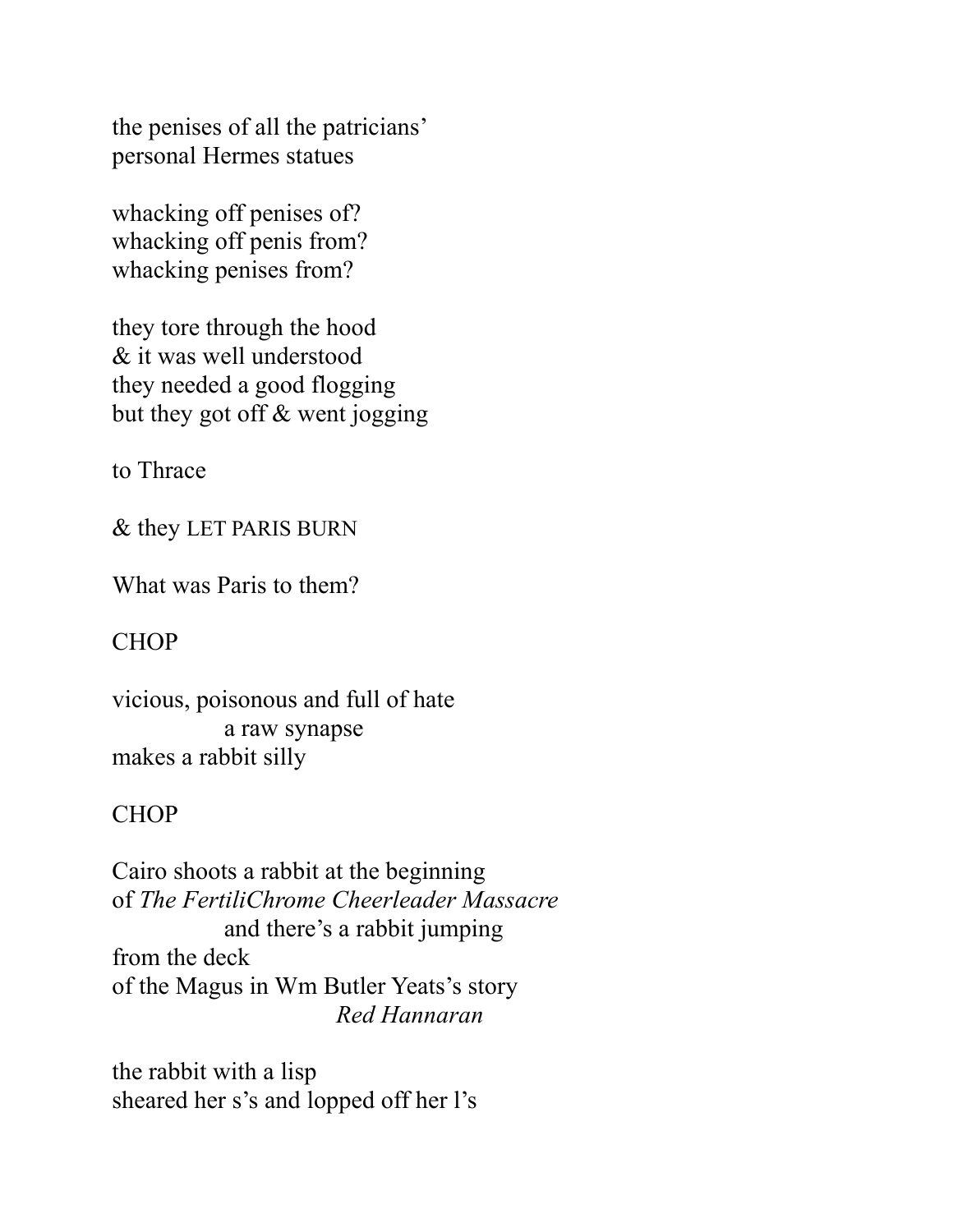spilled her guts all the way to Topeka

and it was hot unseasonably hot, reached a heat hotter than any day in 35 years and a heat not of global warming but a heat we reach every 35 years so not the end of the world but still it was a day when, by noon, flies can barely get off the awning and flop goes the rabbit heat-stroke or mating amnesia chinchilla dreams

# **CHOP**

when the lama says, "Flop," you flop

# **CHOP**

drawing with the object painting with junk clusters of possibilities sentences of things Archimedes's Antilcatherian mechanism

"The tango, unlike life, there are no mistakes if you get tangled, you just tango on." —AL PACINO

> "Again. Is this happening again?" —JOANNE KYGER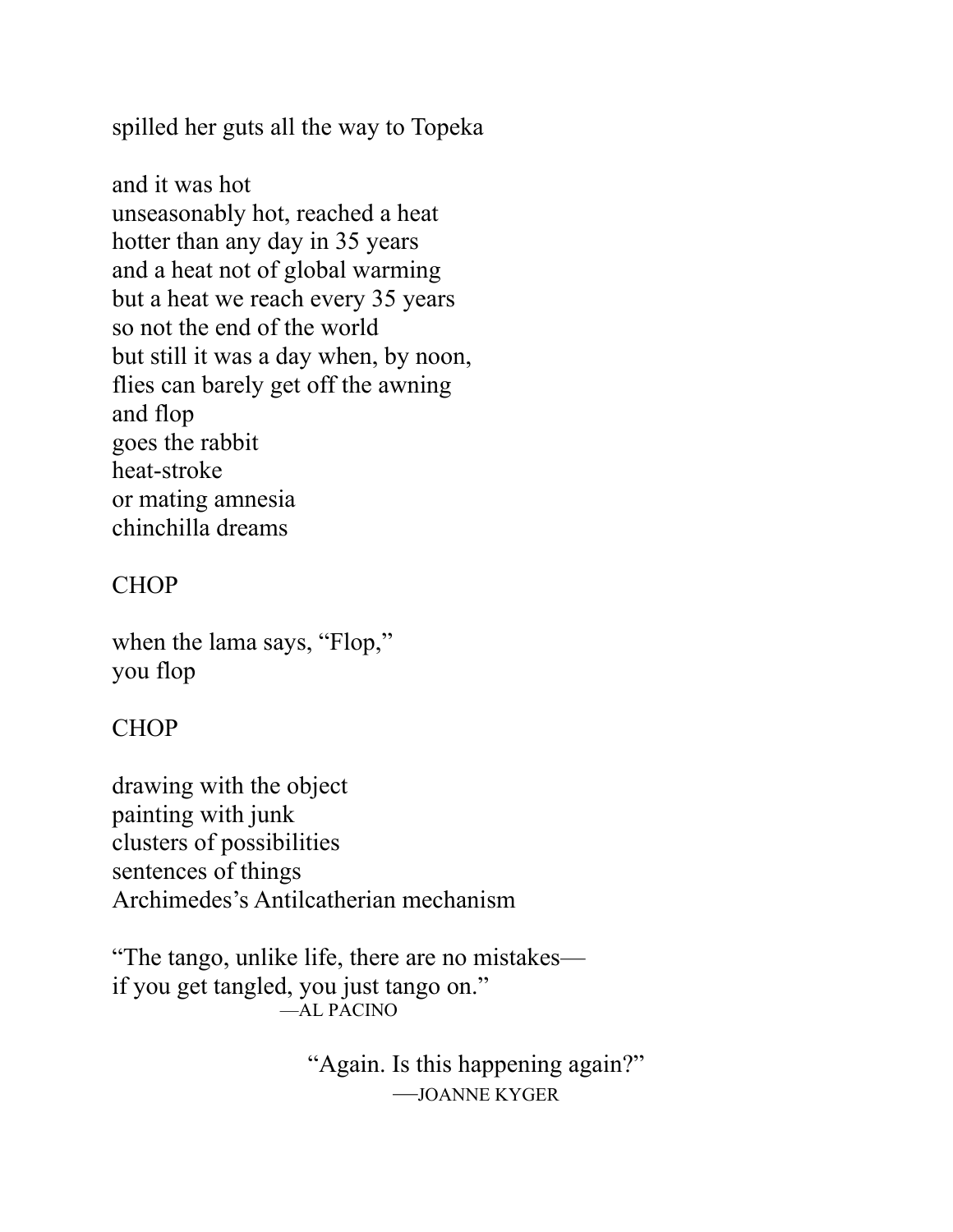at close range keeping score Seung Cho shot 32 students wrote a play with a character called McBeef

#### CHOP

Electromagnetism is fun but Gravity is the law

The battle to retake Tartoosa could not be accomplished with seasick horses. 1300 CE

### CHOP

Why posit "not exist"?

the Buddhist Law of Exists a five-value system, there's that which exists

### Mr. James Long

that which does not exist that which both exists & not exists that which both

#### 1773

exists and not exists & does not and that which neither exists & not exists nor either

#### In his 24th year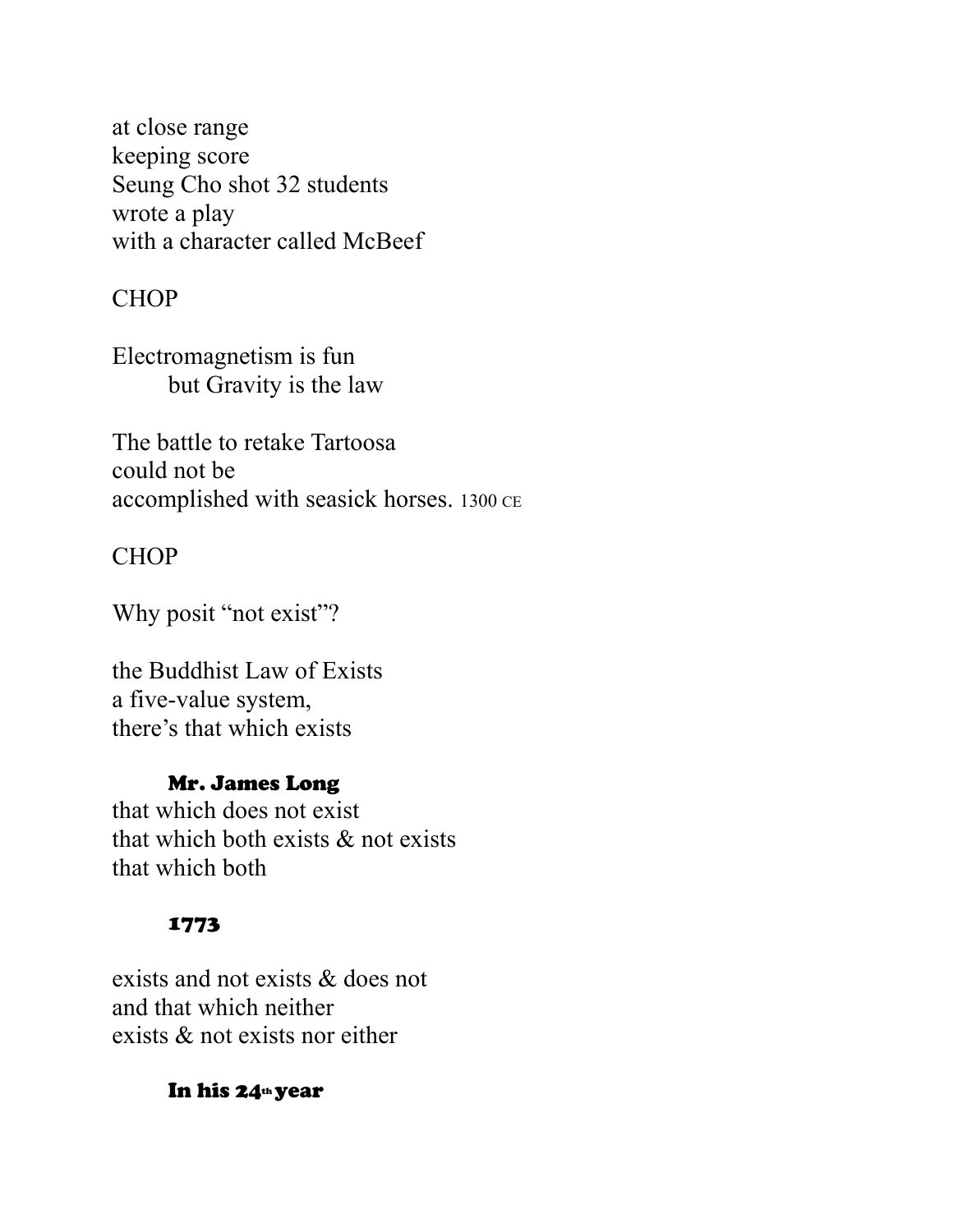which can be reduced to three exists/ not exists/ both exists & not

#### Death is a Debt to Nature due

But how does not-exist exist? Exist is defined as both existing & not existing

#### Which I have Paid and so Must you

a lot of stress in this question anti-matter, dream architecture

### Here Lies Buried

poking through a container of stars a string of prayers in the corkscrew light

### Mrs. Eunice Felton

As long as thou enjoy the sun on thy face, thou'll have the will to live, & as long as thee have the will to live & the will to shit, thou'll live & eat & shit

#### Who quitted Mortality May 25, 1786 30th year

Slot for the splat and eat lots of sprouts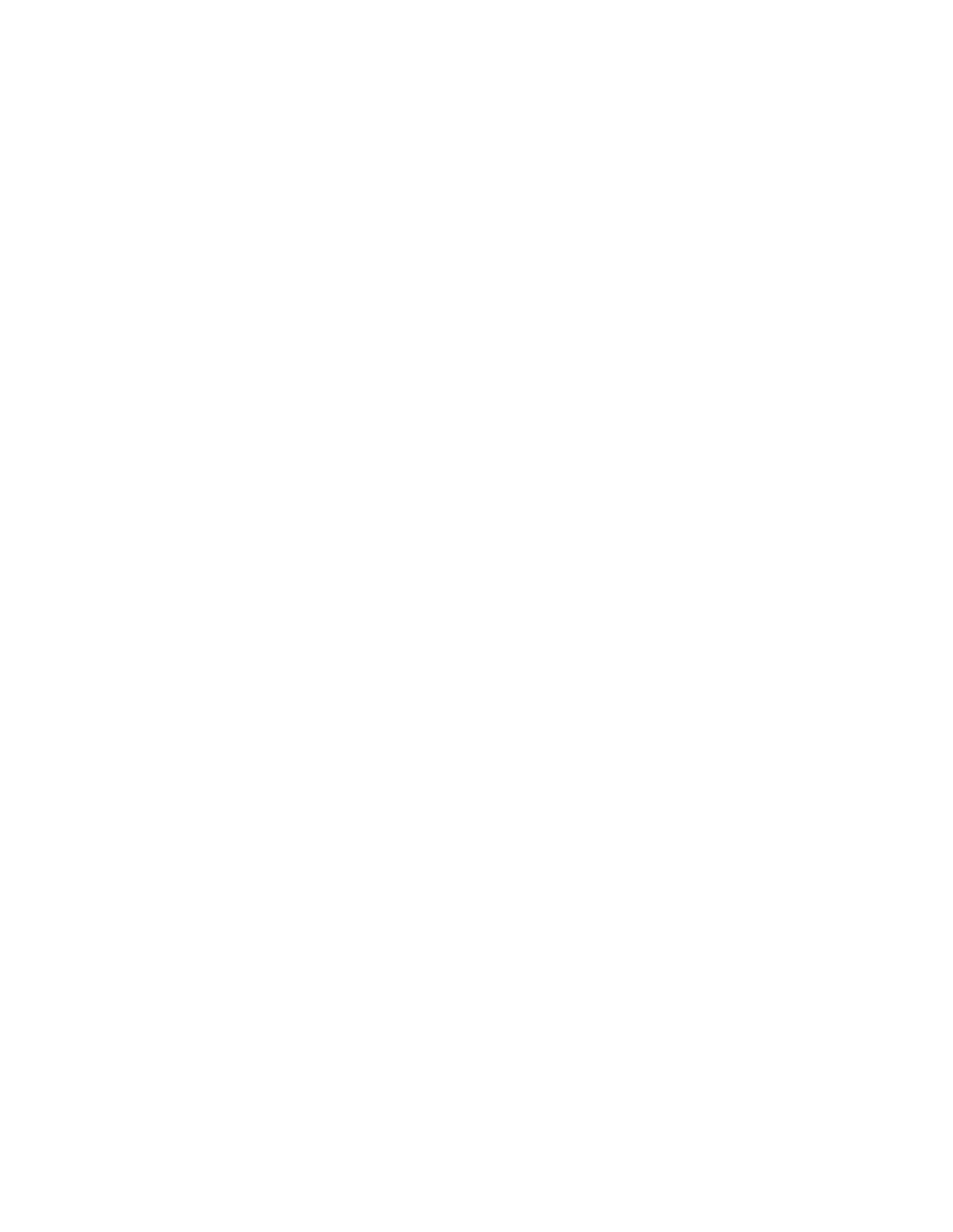# **Æolean Silk**

*harp s mar tha need - air*

*What dire offense from amorous causes springs, What mighty contests rise from trivial things...* ALEXANDER POPE "The Rape of the Lock"

*The world is a dill pickle today it's in your hand tomorrow it's up your butt.* ARAB PROVERB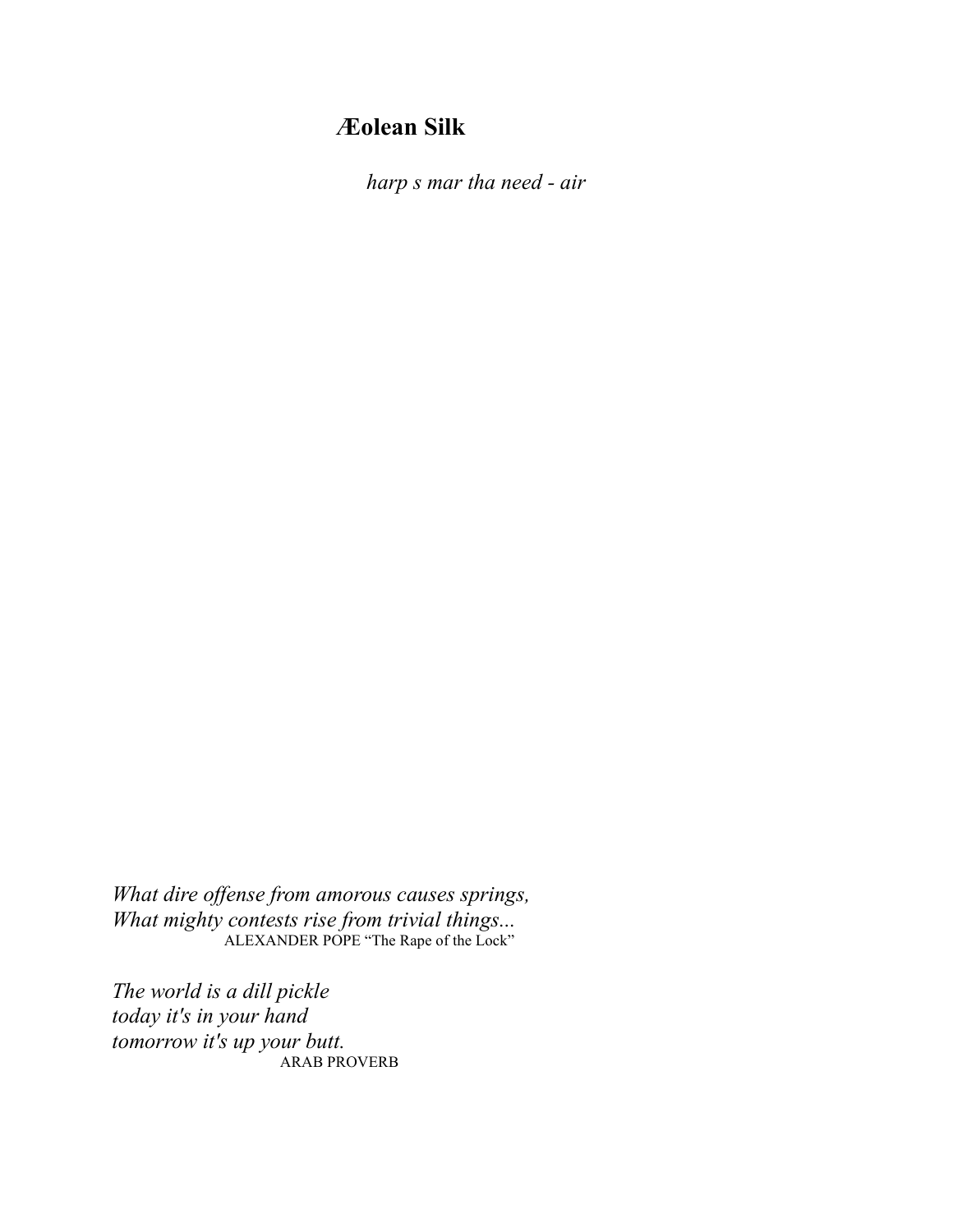*Mom! Mom! It's not right!* PARIS HILTON

 $\sum$  o begin with, I don't think it

gets much better than John Donne Dante, maybe, and Chaucer... but when all's said and done sublunary lovers' love will remain long after the trepidation of the spheres

But enough of 9/11, now her goddess feet have entered the Twin Towers of L.A. County Jail 37N04 x 118W15 Winds at 0-5 mph 86° Give me assurances that she will return

> *A sea-worn face, sad as mortality, Divine with yearning after fellowship*

These are Victorian scraps to lace into silken jumpsuits for Paris

> *Through deep to deeper deep churning the blackness hoary*

"Could this be Shakespeare?" he asks. "Late Browning," she replied.

> *She lived and she sang, and she was for One only;*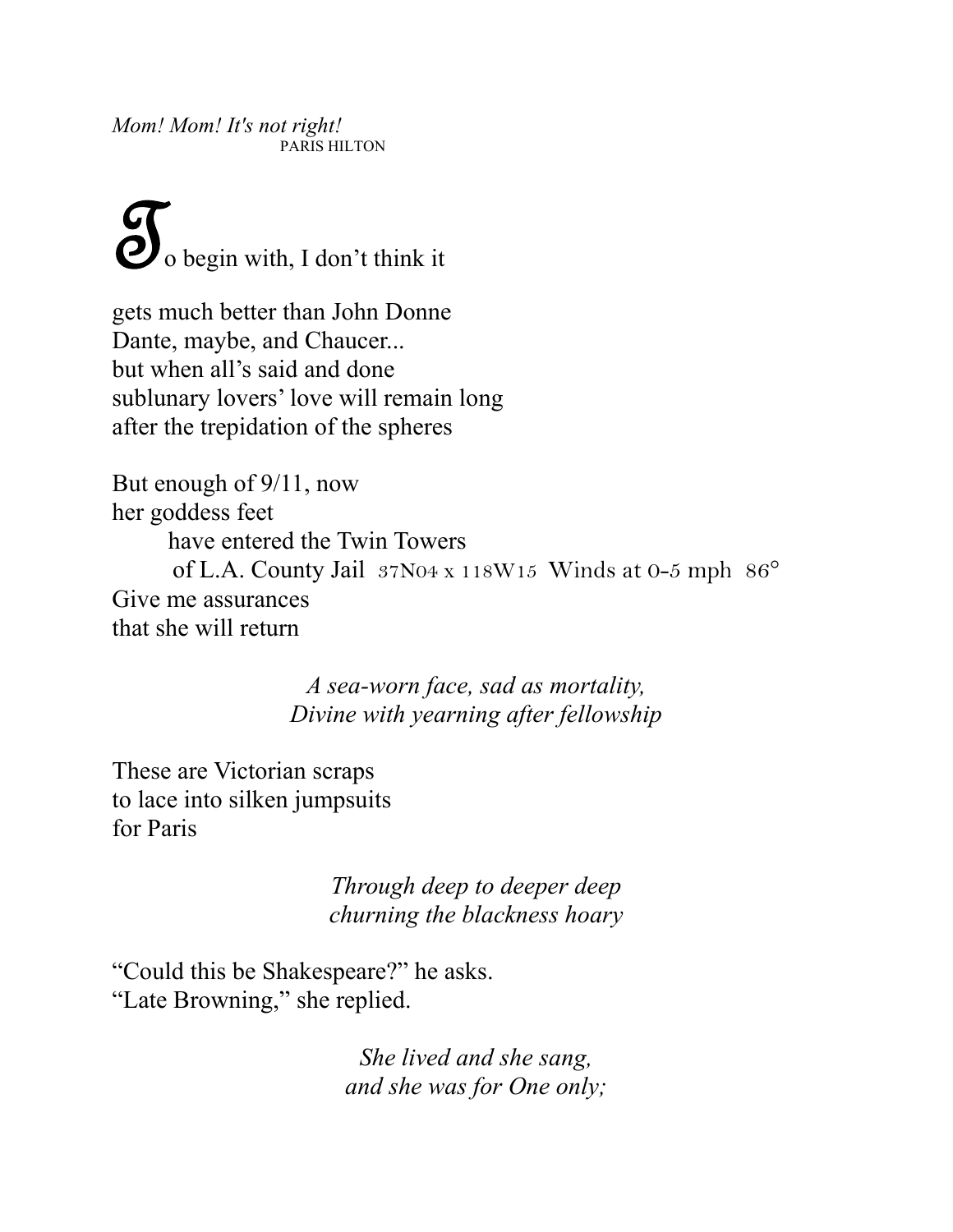*for the rest of women, there was but her self's surface and the garb...* 

& Arlo Guthrie sang and lived, *I don't want a pickle Just want to ride on my motorsickle*  I knew I had a cupcake circuit wired directly to my Hostess who leapt up as I beheld her

Paris is expected to be cowardly and who would expect differently? and wounds you in your weakest spot

The prisoners are aroused by her antics. One fan sings, "You bury my joy, but I forgive you and will send the hacksaw as you request."

I wonder if the guards will need coaxing.

If they could speak, the seat of your pants would complain at being under the burning eyes of your incarcerators.

I am sure they would like to fly open— & what terror would emerge

Others not so amused by your escapades rather others bemused and bewildered at how you go betwixt home and cell a soft relenting of your sentence before the final snap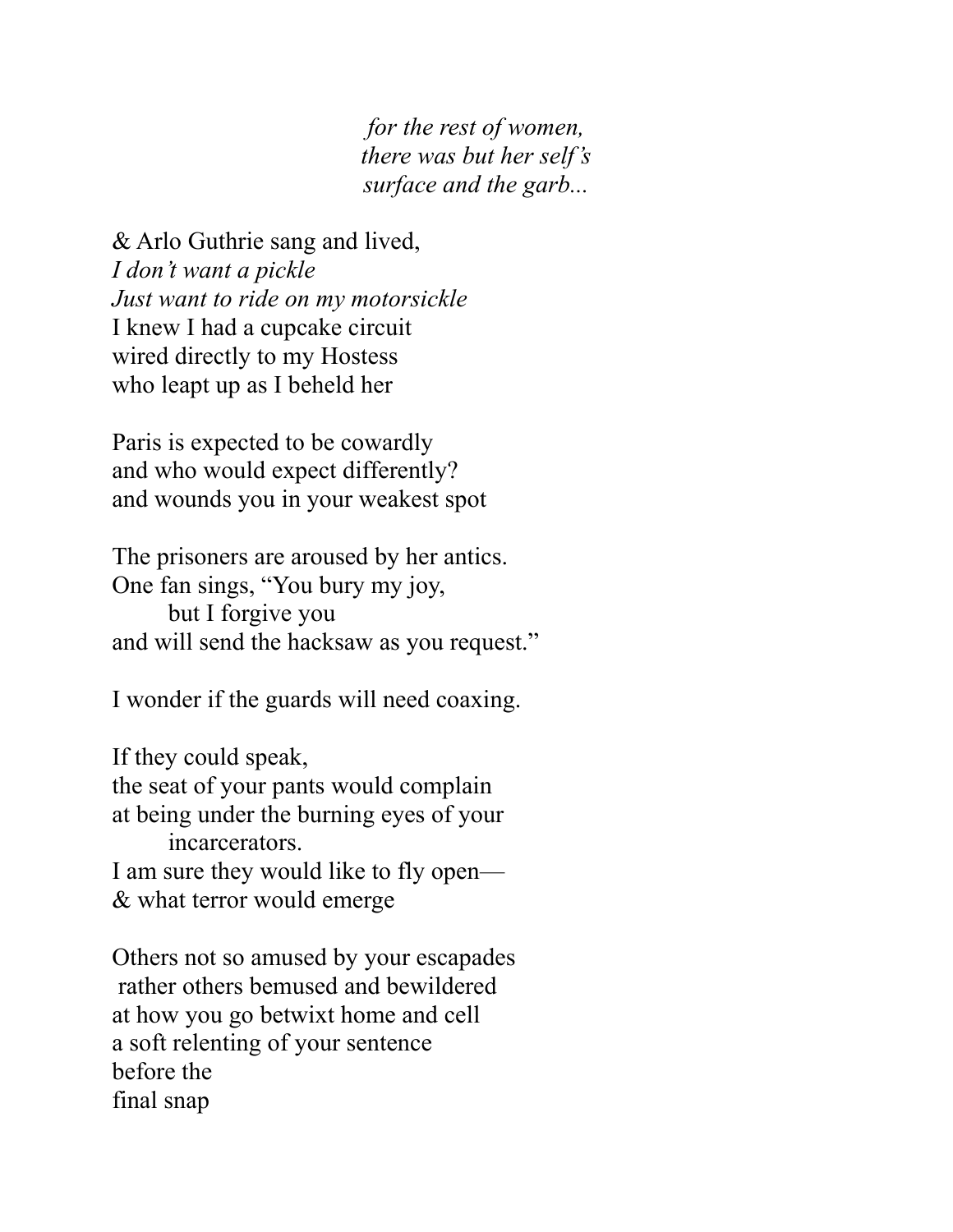then a sigh a palpable public and pulpy sigh of righteous vindication

the cruelty of the talking heads as the lazy-boys tip back sporadic pop and fizz of six-packs

barrels of righteous opinions barrels of laughter barrels of chips

dicey edge of protest falls off as hapless gunny sacks to whines of grass mowers & green parrot sightings in LA

Lalaland justice erratic as the traffic a peaceful immigration march in MacArthur Park turns sour earlier in May

Photographers, reporters, Hispanics feel the wrath of batons hear the rushy-whizz of rubber bullets

I think of you in solitary confinement the blondness of your body lit from a neon bulb and the words of fear that make the bars tremble

After  $3\frac{1}{2}$  days, you emerged f/ the Towers coming out of jail contrite and vulnerable arms at yr sides and hands over yr crotch

& as soon as the cheers went up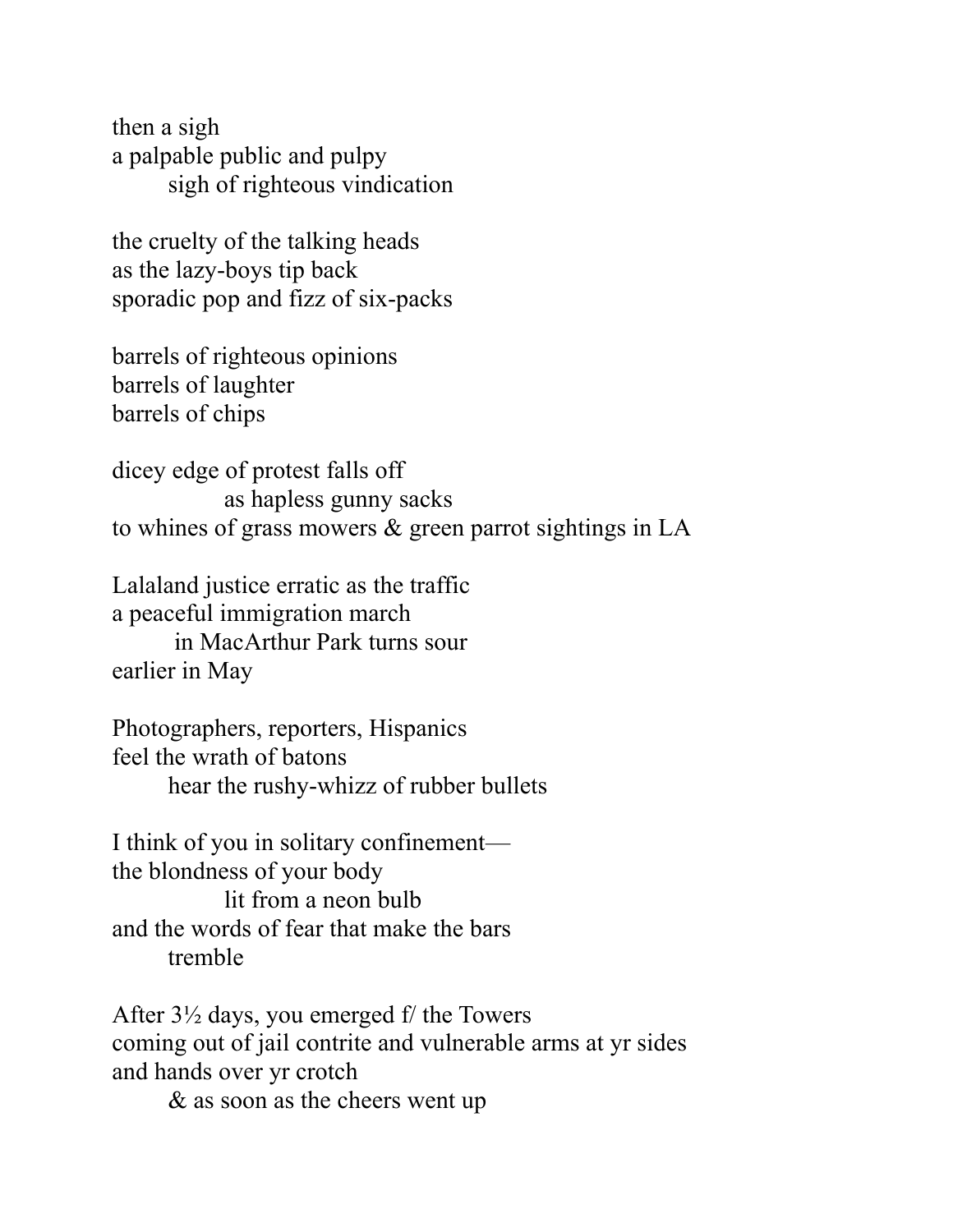& the flashbulbs began to pop you began to strut your stuff

Cat walk routine all the way down an imaginary red carpet to a waiting limo where you hugged your mom

& there were helicopter shots of you in the garden at grandmother's home reuniting with your dog Tinkerbell who from airy heights looked like a Beverly Hills rat

Now, you're on every channel— & your critics cry with operatic spasms

While you were in lockup, I had plenty to worry about, like when is my new red truck going to get its first scratch? & I feel like walking over to it & smacking it with a hammer just to get it over with

Last night I was at Poetry House at the Paradise Ridge Winery

& the man that owns the winery said That it worried him that the table was getting marks on the surface,

so I told him that they were the beautiful marks of diligent writers at their craft, that sometimes we have to scratch the walls, perhaps start a fire

& burn the poems into the tables with a brand & then burn the house to the ground in a Shellyian inferno of creativity, but I'm afraid he was horrified—this coming out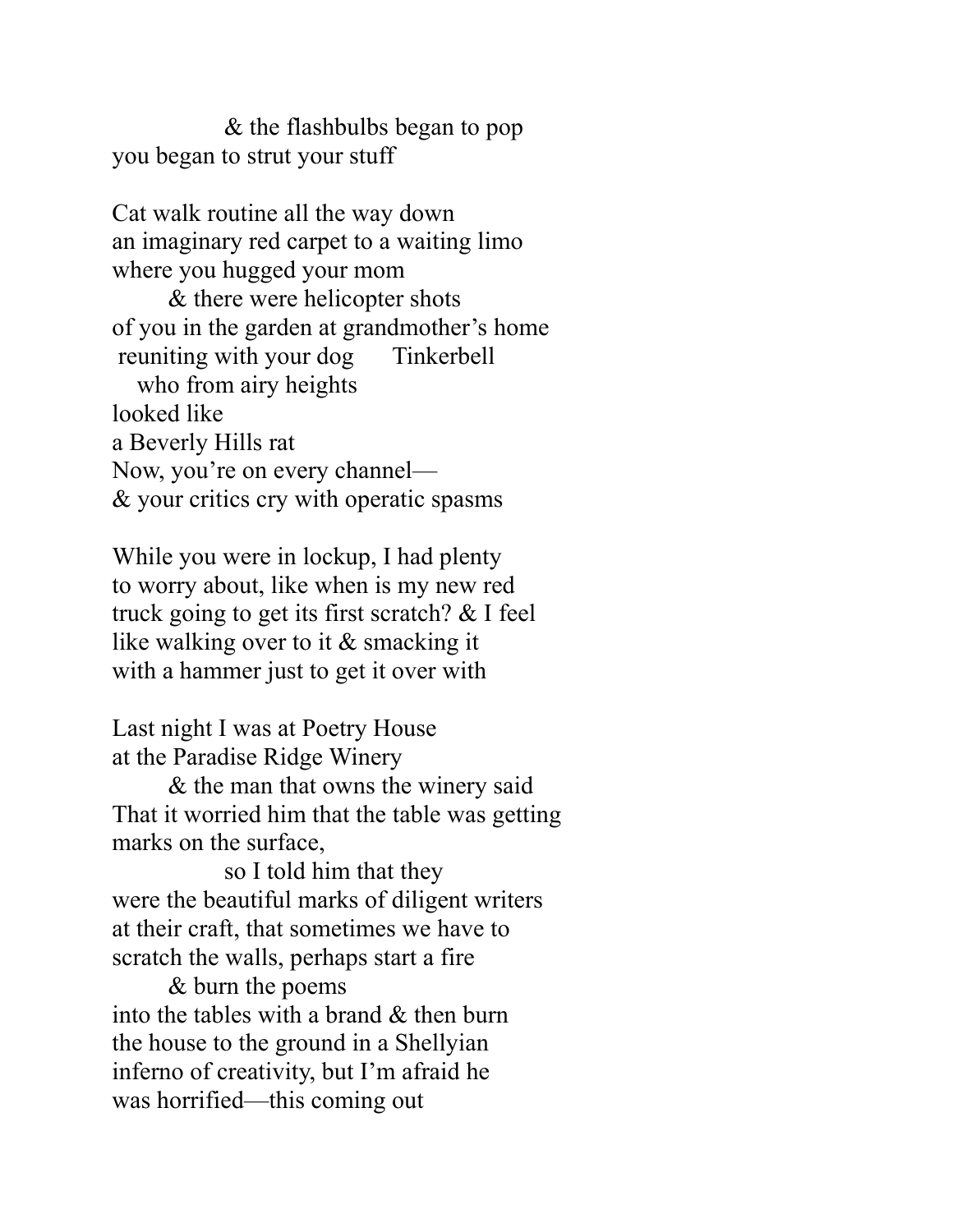of the mouth of a monk. I have instructions if you would like to mingle your mind with Dharma...

Relax, Paris, forget your past struggles and pointless pastimes! Enough of your wasted words and deeds due to ignorance! Enough of the defects of your clinging to sense objects!

Hit the road find adventure leave behind the dying palm trees Dodger Stadium—The Fashion Institute on 9th Ave— Loyola Law School all of it three lanes of it chugging through the heart of The City MOCA Music Center Concert Hall exit keep going past the slow trucks delivering their toxins & groceries & furniture find the NO TRUCK lane what truck do trucks have?

fuck it all

the oil cranes pumping 24/7 the tailgaters Hollywood Valentine's Day Museum of Water Heritage watch for stopped vehicles remember bottled water

Hit the road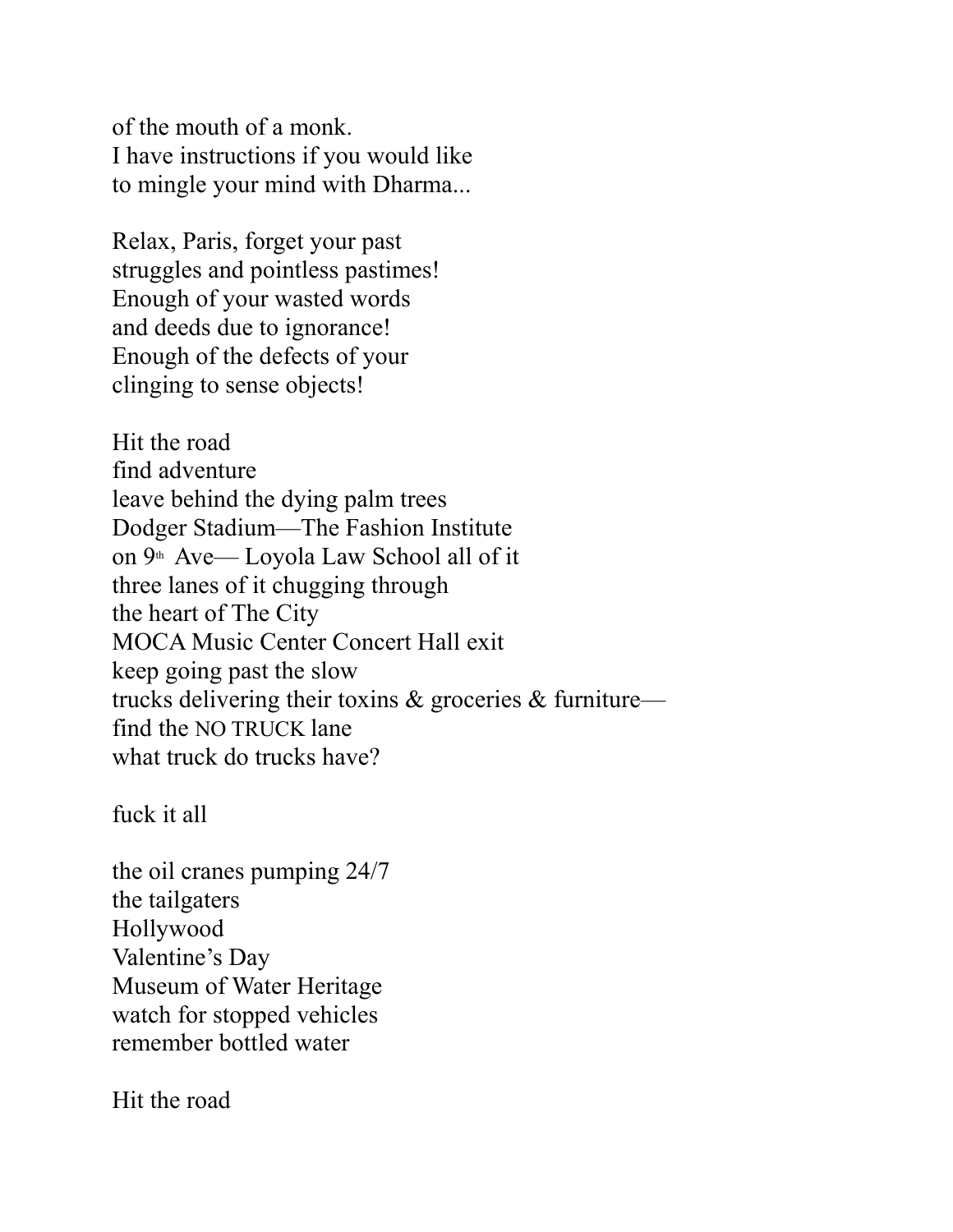after 45 days

Are those the bars of your cell clanging and are you crying? A jingle, a jangle, are you grieving or are you singing?

We'll catch you back here tomorrow freezing yourself in ice, I think. I am ghost to you, and now you're breathing tomorrow, Paris, and we will try to catch you. How do you solve a problem like this? How can a punk ghost with no money call the police station tomorrow?



OMNILIMBO (Martha's story)

They say in so so many words I should just lump it, get it past me and over with. IT being time.

And not like time to go and get away or not enough time for that turkey dressing.

They lied. I mean they dared to lie to me,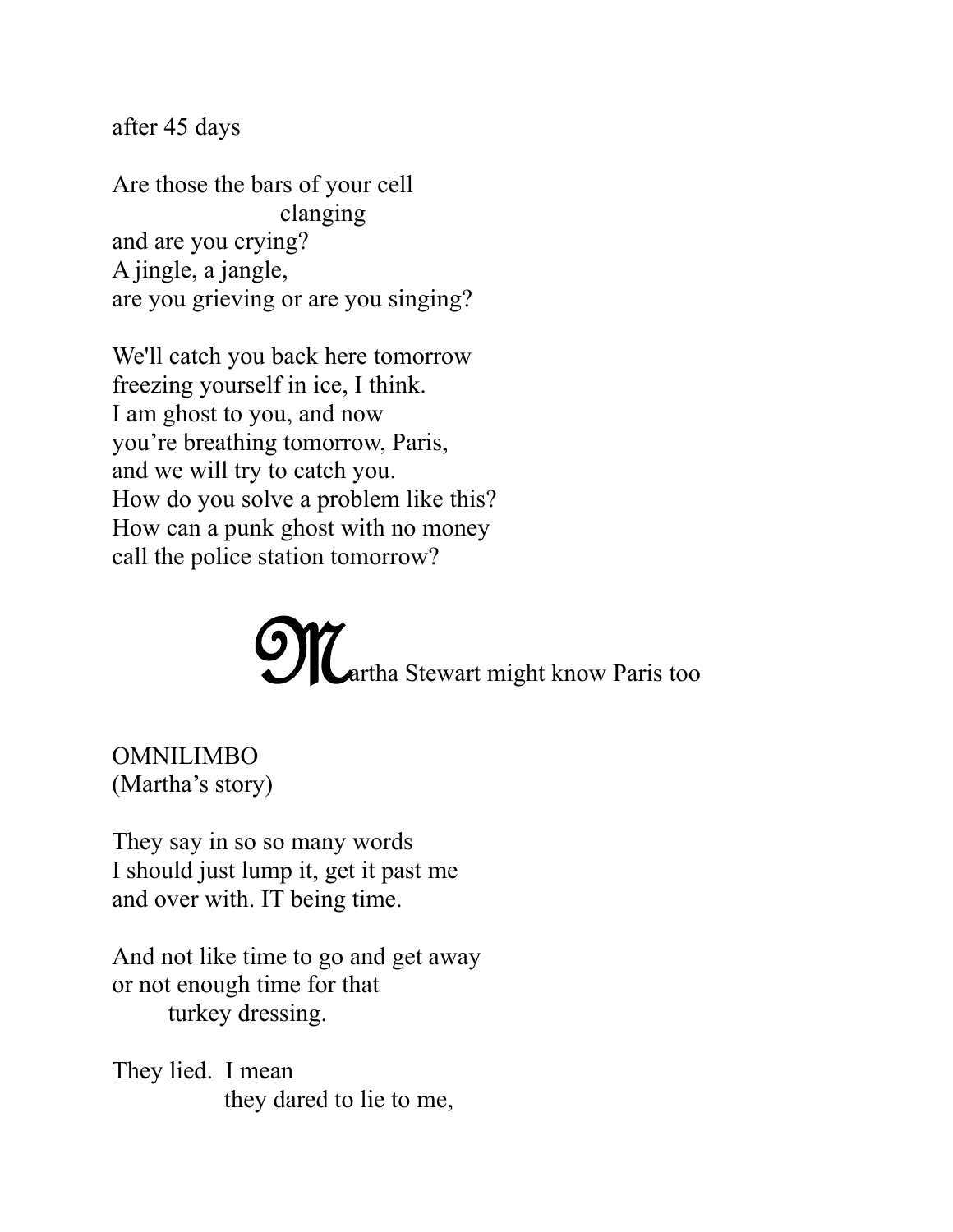those stuffed legal windbags. They led me to believe there was no way I'd do jail time.

And now they're telling me in so many words to face four walls. And quoting Henry to me!

"Henry Kissinger once said that what will come out eventually must come out immediately."

If that's not an insult poured into the wound what is? Wait until I tell him.

And wait until I tell them to move on the court appeal while shares are up.

 $$9$  to  $$12$  in 3 months for Omnimedia. It's a good thing. It's time, Binky

time to put away the pots, put away the chambers, clanging spoons rings and good neighbors

powder room blues neoclassical airs jellyfish or tilapia

gel words on the weather channel it is raining no leaves fall trees wave their bareness white clapboard desolation

Powder room redo, a nude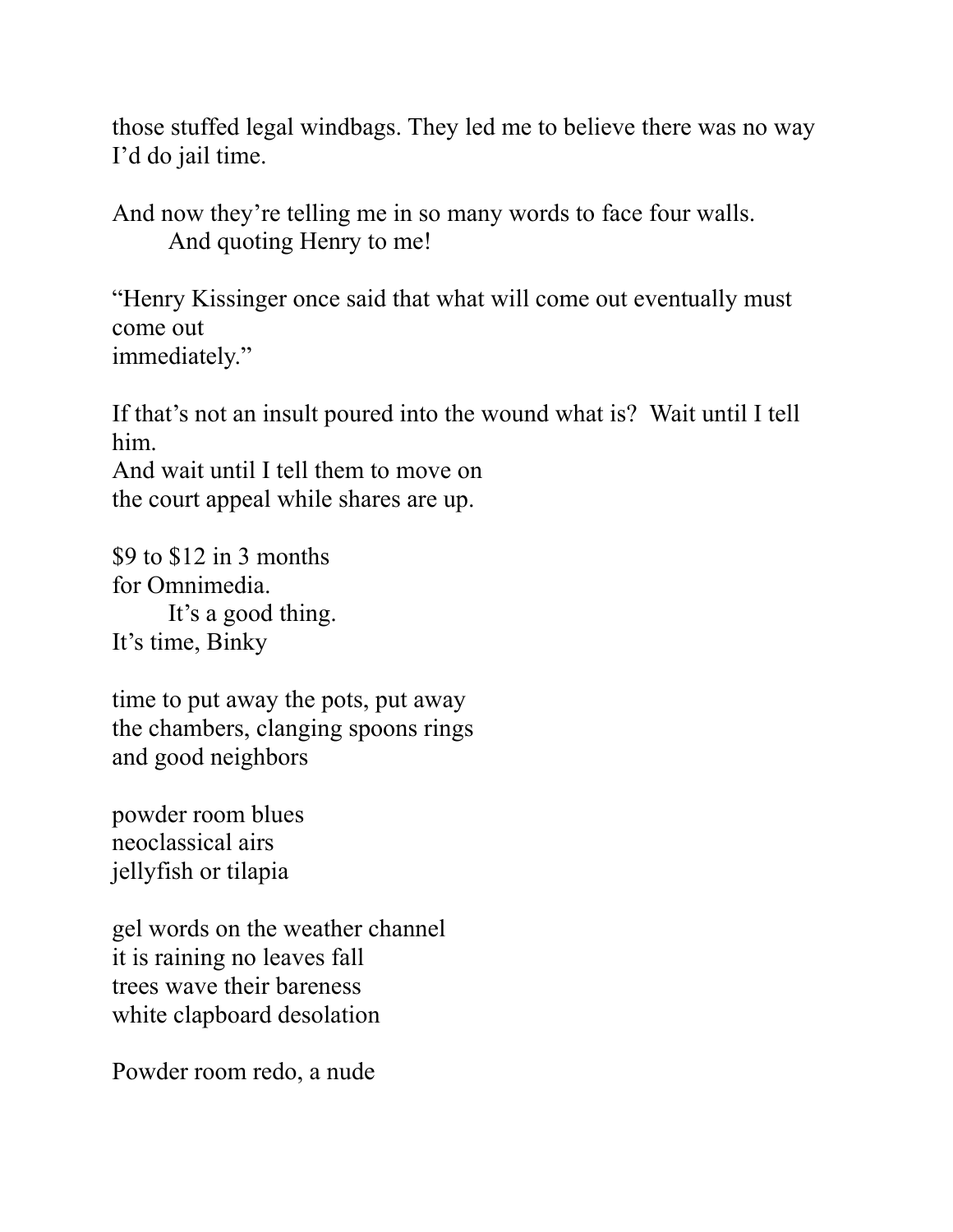Martha consults her 19th c. *Advice Manual On How To Keep House* gather oak leaves in the autumn & shellac in gold for the torso then arrange within a frame & hang your own ready made Greek goddess paint floors ochre & the trim pale-green William Howe says try not to match— & it will be 1880 before you have a flush toilet

WHERE IS THE RED CARPET? (Paris's story)

ex ist en list ex it exist e-not xist e-not snot

v for very very ver-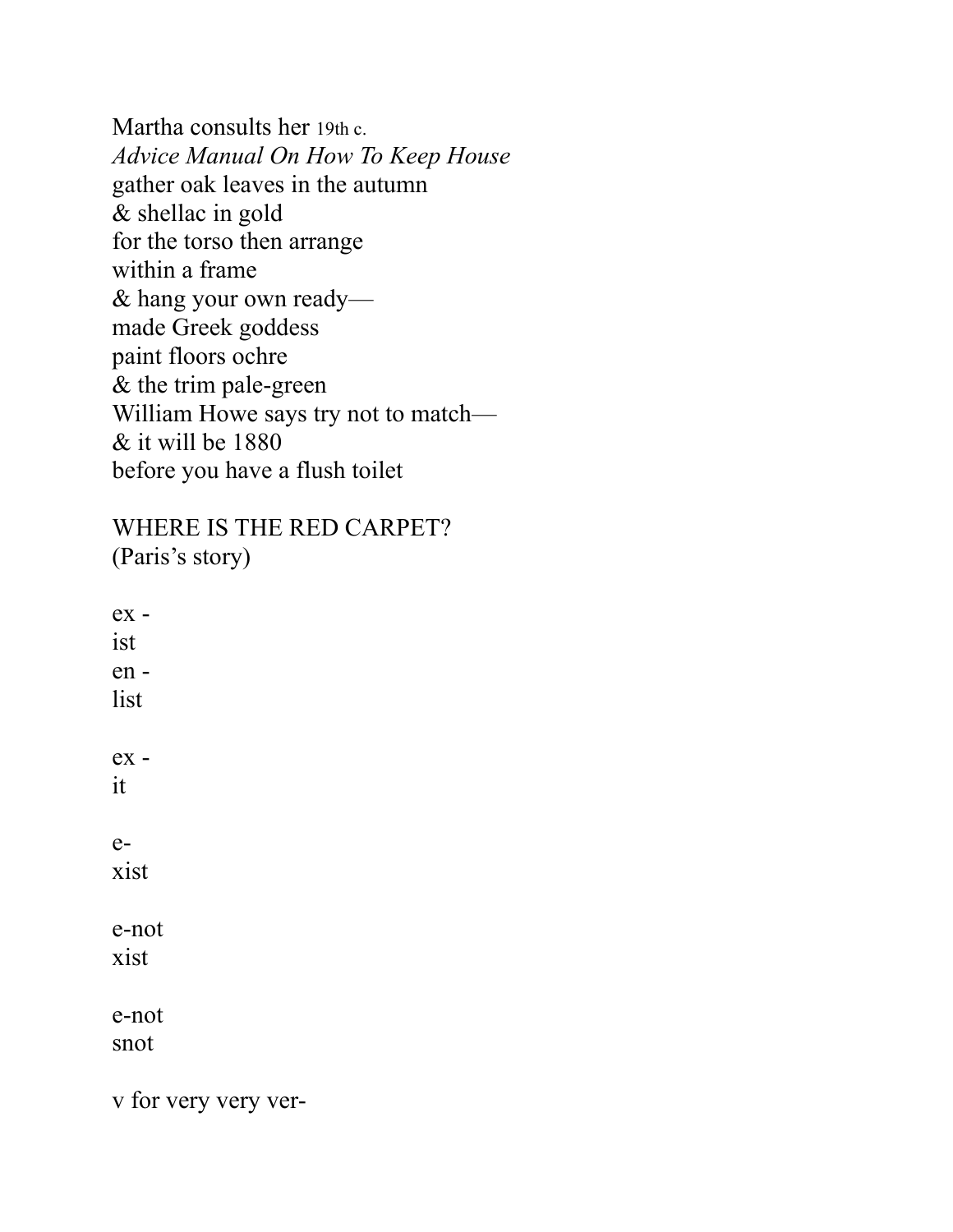yxist y-not xist exiexigere

exit Paris enter Paris exit Paris from her Hollywood Hills home she hands out cupcakes to the media Medusa's writhing snakes

> "Somewhere in the brain, there's a cupcake circuit," JEFFREY KLUGER in *The Science of Appetite*

or electronic monitoring or eternal hell semantic infiltration media tactic to undermine opponents one reporter "I've never been inside Paris's place." another (Incredulously) "You haven't?" jellyfish are neighbors beauties adaptors predators survivors opportunists turtle soup

what you see is what you get and what you get comes from the bottom of the deck FLOW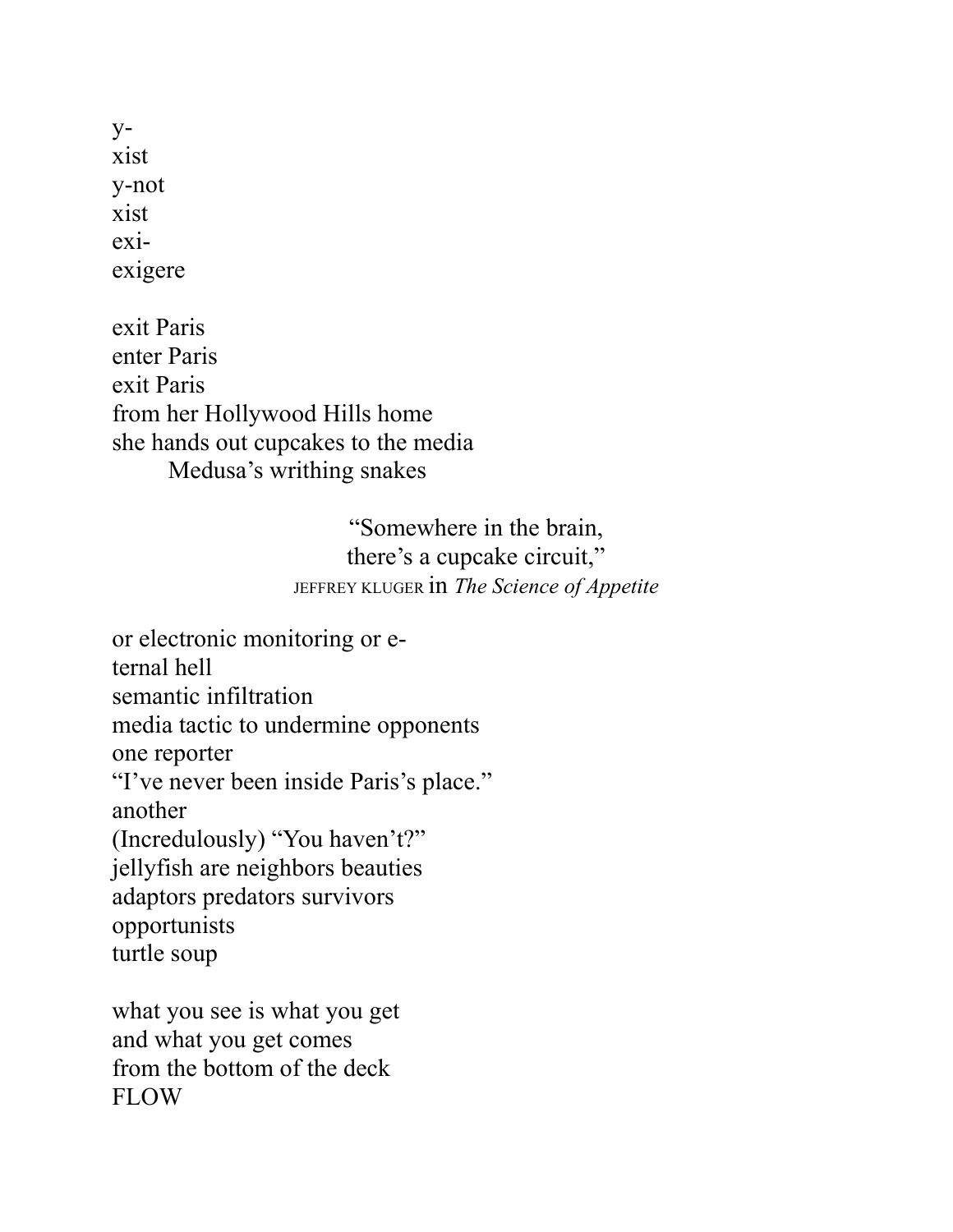A tad of infinity in a dream A field of flotsam in a stream Call it junk or call it cargo There's no tomorrow & no embargo

## FLOW

Beyond reason, cosmic laws demand That every monument be built in sand A new angle on a ground level tangle A river of debris running free

## FLOW

I see through you clear to the bone, those pins in your Botticellian ankles are ornaments from a nasty fall

## FLOW

I am a flame diving into a reflection in the sea I suck air— first breath, best breath

# FLOW

I see thru you because I have ancient eyes, have x-rays your gynecologist will never see

# FLOW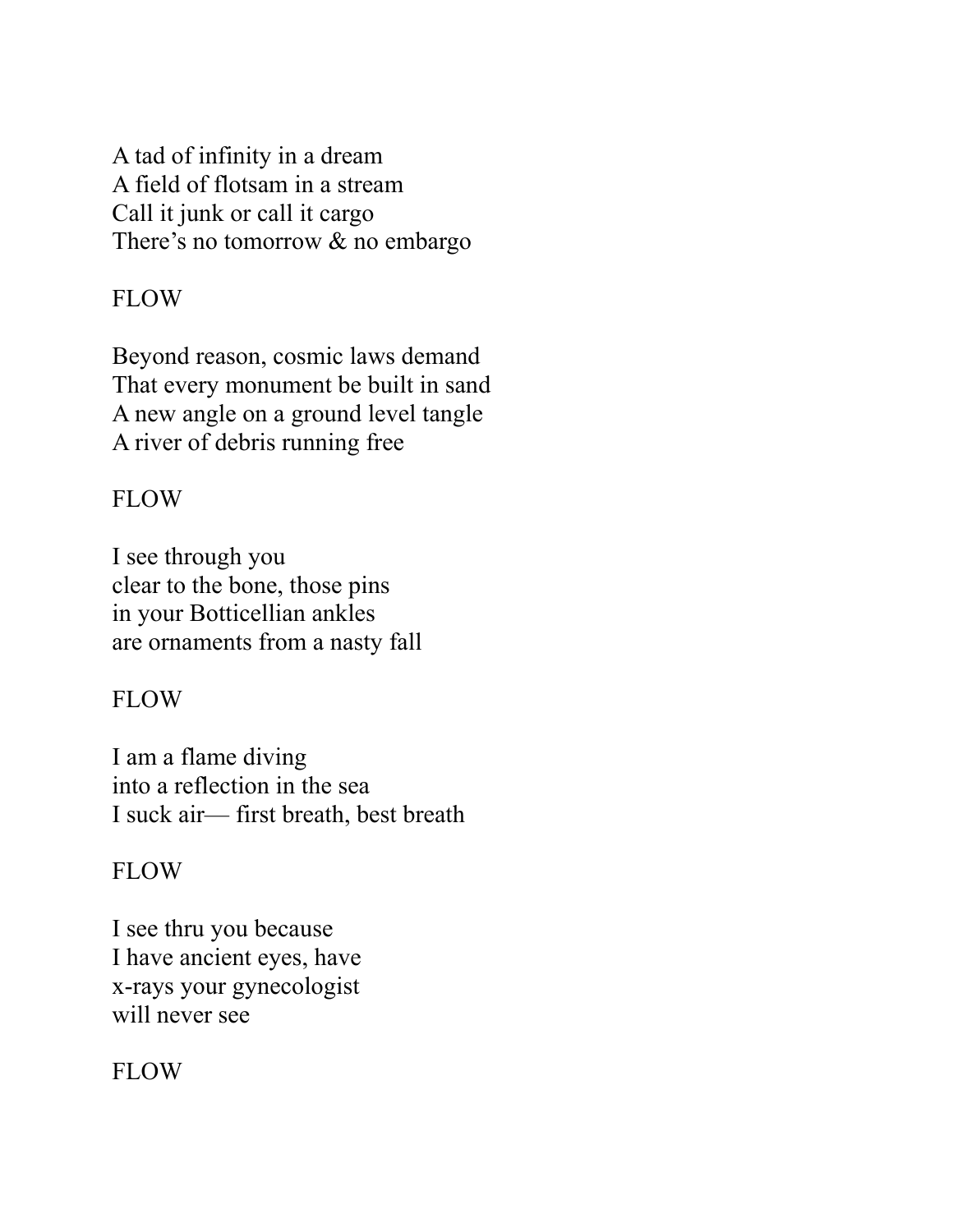suppose a tunnel hides the palm tree suppose a tunnel cuts the view in diagonals remember to cut the sandwich leave the bumble bee on the counter pick and choose and it's the rest of your life you won't see tuna on the Seco Parkway

#### FLOW

"I think people take way too much a direct approach to their problems." KAY RYAN

#### FLOW

"We'll always have Paris." (Overheard in the Aurora Café)

And that's poetry, as usual this is a poem that skips down the aisle kisses an old woman on her cheek, shakes the hand of a man with a beard and then, curls up in the corner and goes to sleep. On a smoggy day you could read its words even from some of those towers Staples Bank of America Toyoto Tundra Convention Center car mural on the next building generation Nissan Altima cars even on buildings please don't forget the Salvation Army in 2 miles

& 2 generations later how do you understand your Californian childhood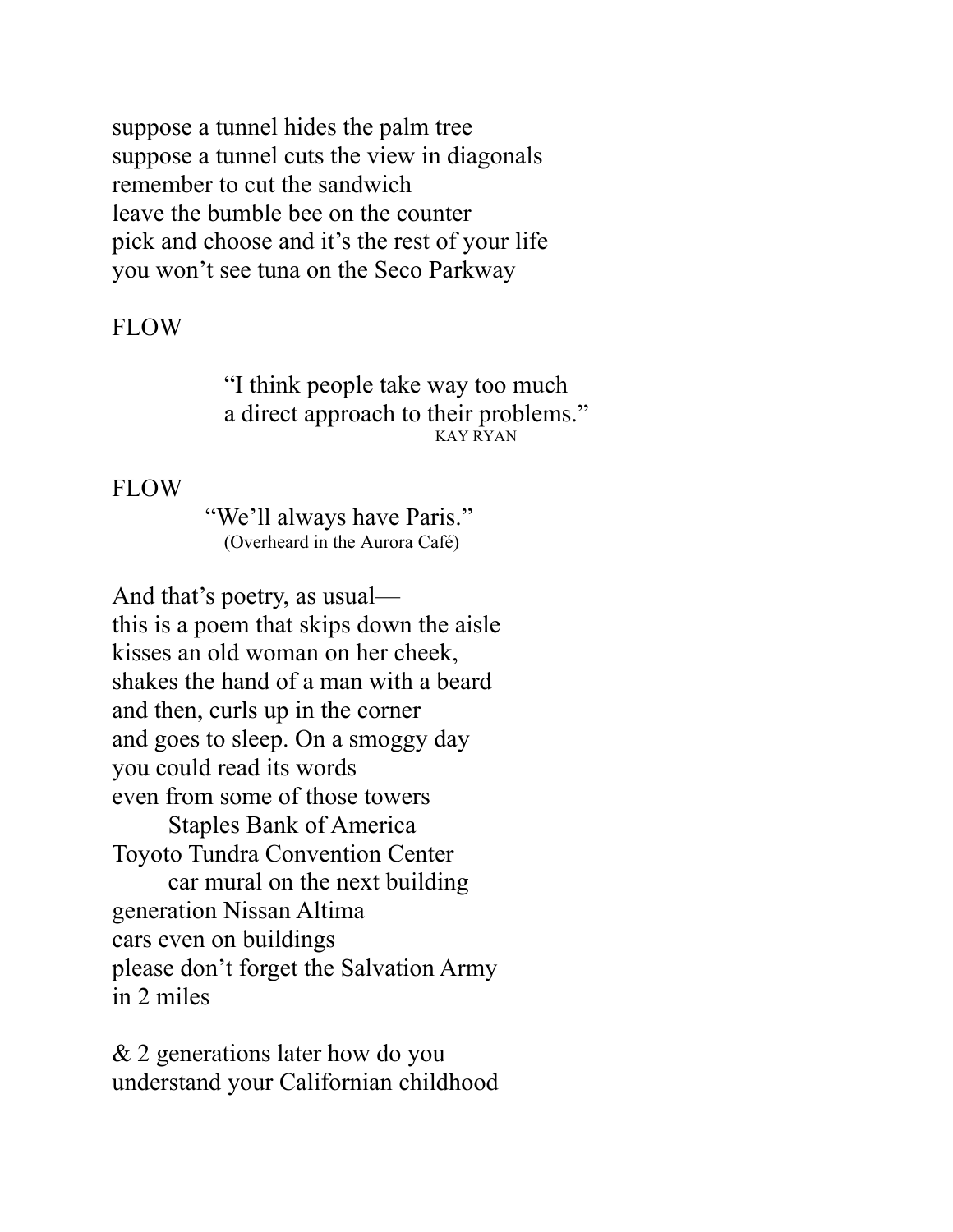San Fernando Valley or Malibu Orange County and Santa Ana winds blowing out the front door

Paris' mother muses how do you show the next generation your own blood and soul? how to choose a college a city a livelihood a love pursuits dreams?

find sense in freedom & freeways? find music in speech and tunnels & cannelini

Paris is renowned for cowardice caves in, then wounds you in your weakest spot

Say, Paris, I tried your shoes on and I believe they are just about the right fit for a gal like me. I will send you a buck or two so you can buy a smoke or two. We will try and send you a line whenever we can. Take good care of yourself and do what they ask you to do.

I sure hope you feel better soon. Love, Cassandra

Across the Sea of Abyss over the Pass of the Paparazzi & thru the valley where the Beast roars you went directly to jail and collected \$1,000,000

"Dear Diary, I confess to fucking up. Given the conditions it's no wonder, to be convicted as a predigested bag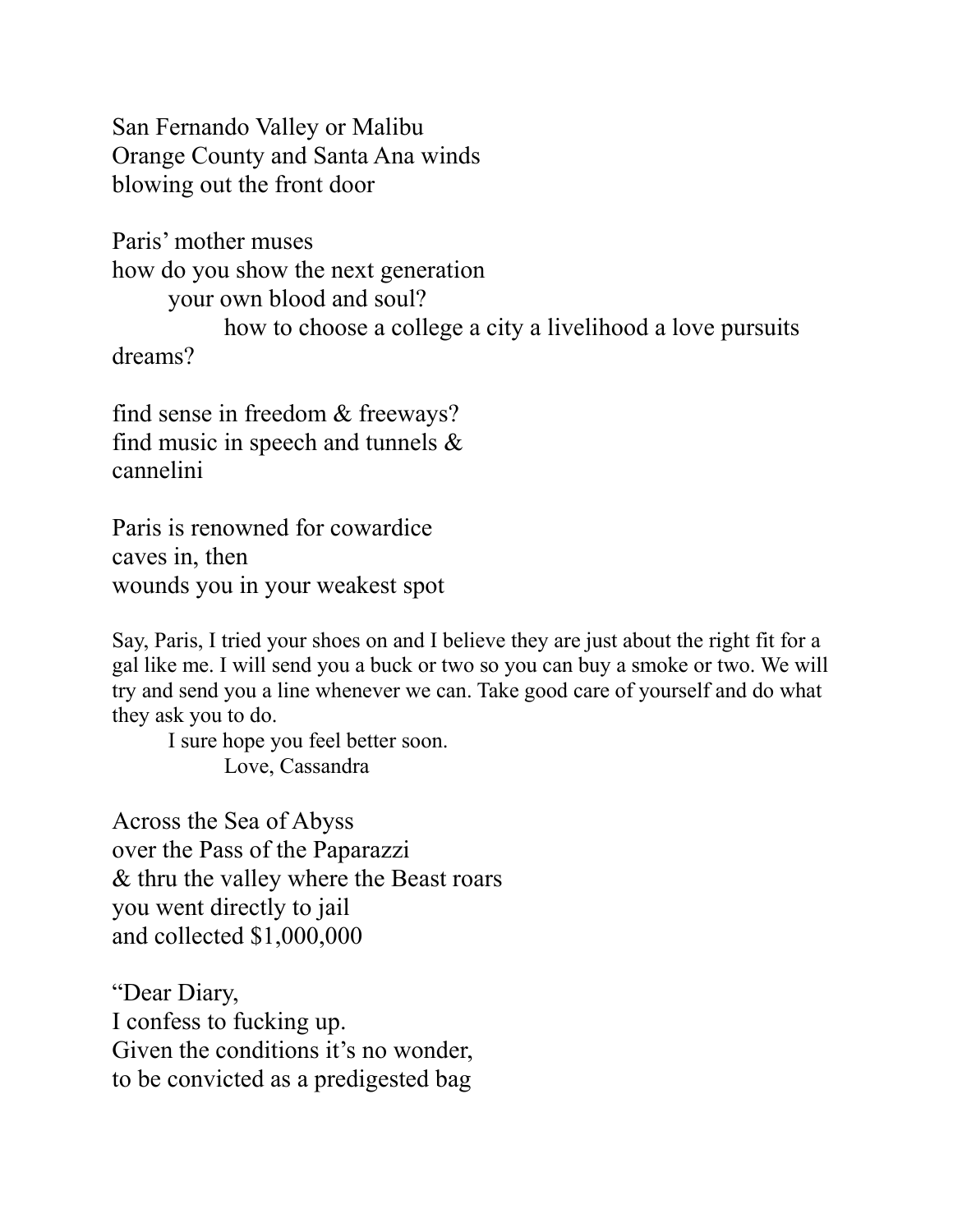of meat, that I am incorrigible and incapable of rehabilitation absolutely corrupted and spreading contagion. Vanity's major premise worth is *a priori* evident is a 2-way mirror. I should have told the judge, 'Look at yourself. You pimp your nose with your tongue, sniff my pussy and blame me for bad behavior!' but I'd already gotten 45 days."

Jove's Thunder roars, Heavn trembles all around; Blue Neptune storms, the bellowing Deeps resound; Earth shakes her nodding Tow'rs, the Ground gives way, And the pale Ghosts start at the Flash of Day!

4 dead 16 wounded in Al Anbar Province 9 dead 24 wounded in Ramadi 8 dead 40 wounded in Fallujah 12 dead 63 wounded in Baghdad

Who do these numbers refer to? and whose bloody hand is that in the street?

#### "Mom! Mom! It's not right!"

Ok I'll try not to worry about messing up but messing up that is a deeply held concept is it not? Can't promise to shake it!

Some days are just a mess I was thinking about that the other day,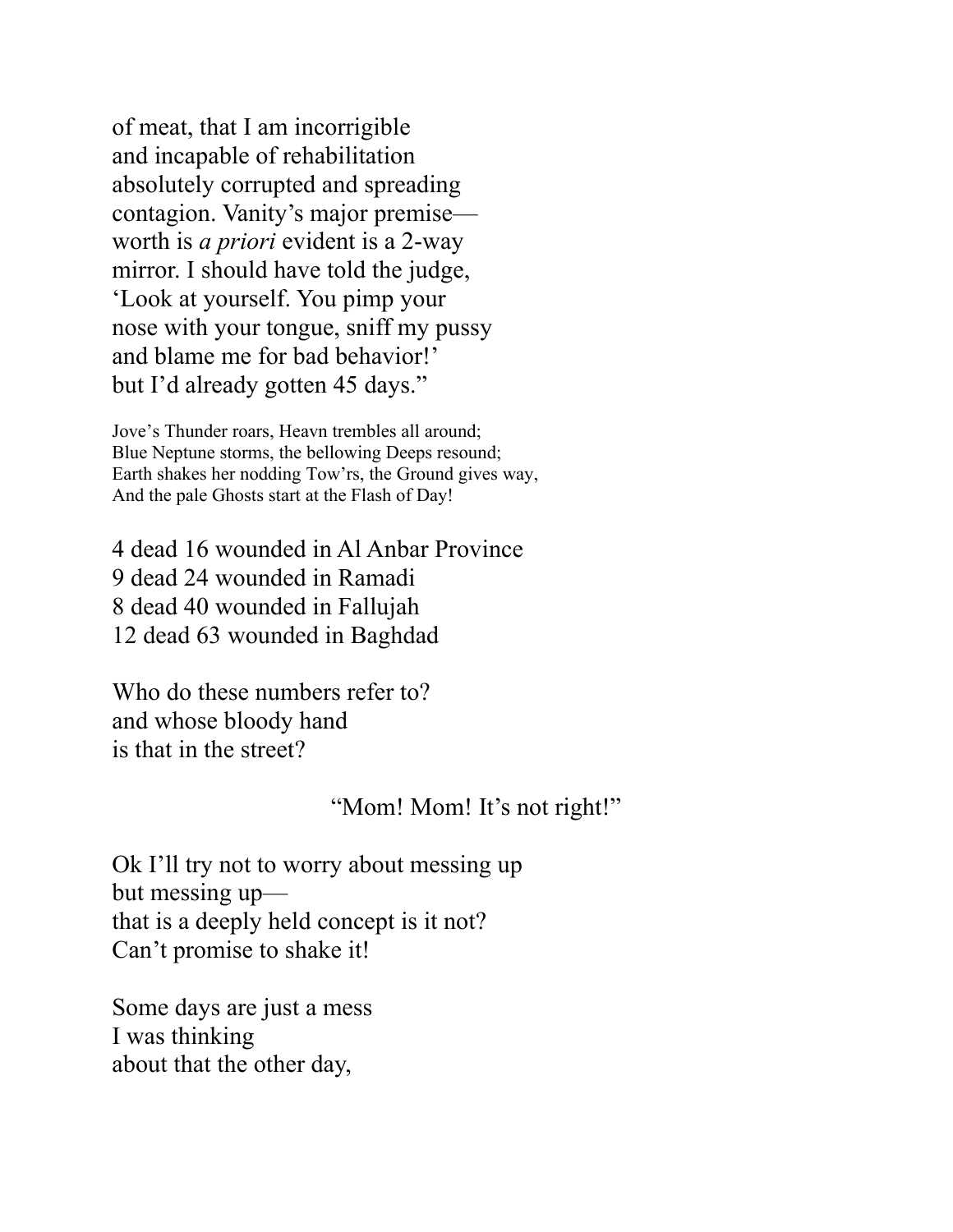how my hair was a mess, & how the work I was doing in the kitchen, cutting up melon & then trying to wrap proscuitto around it so messy, and that was when nothing on my computer was working as it was supposed to, the concept of mess covers a lot I should try not to think about it & focus on only the positive what does mess spell backwards?

S S E M or messing G N I S S E M or messy Y S S E M none of these is leading to any insight or illuminous reversals a black neon light turning bright an eclipse turning to sunlight a bottle exploding its carbonates mess in spanish is enredo, lio, suciedad enredo is more gossip, mischief; lio gets more general, a tangle, muddle, mess; and suciedad is dirt and obscenity to get into a mess is meterse en un lio

mess in french is la salete, le gachis etre danse de beaux draps is to be in a mess or pickle to be in a pickle french, saumure, marinade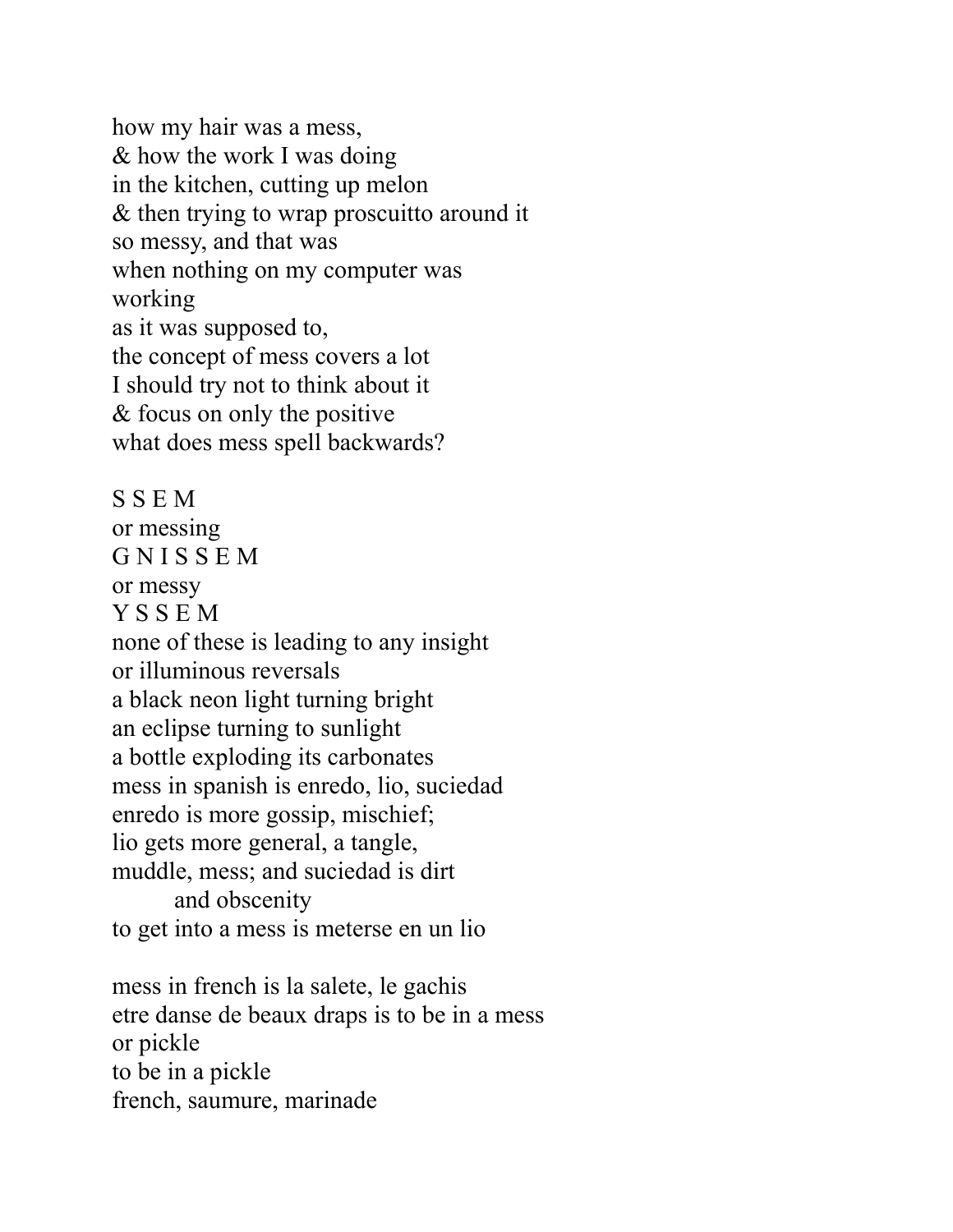spanish, salmuera, escabeche though they do not seem to get into pickles  $S S E M =$ so sunny every moment G N I S S E  $M$  = goodness knowledge integrity sharing sympathy ecstasy more goodness  $Y S S E M =$  yellow sun so e mo this is hopeless does the word mess exist in German? unordnung and Schmutz

I will end this on Schmutz

Affidavit, West Hollywood Towers ex-boyfriend:

*She just wore me down she calls up all the time to do things there were things I wouldn't want to do*

*She's very well-meaning it's not...you won't put that in my statement will you? the repercussions* What goes on in the car shops the noodle shops lore the clunkers wear and tear get torn apart shove in a new gasket aluminum forget the expression on your grandmother's face in the casket how it lit the knave and altar a tear flows Our Lady of Sorrows her cat shows up as soon as she's buried naturally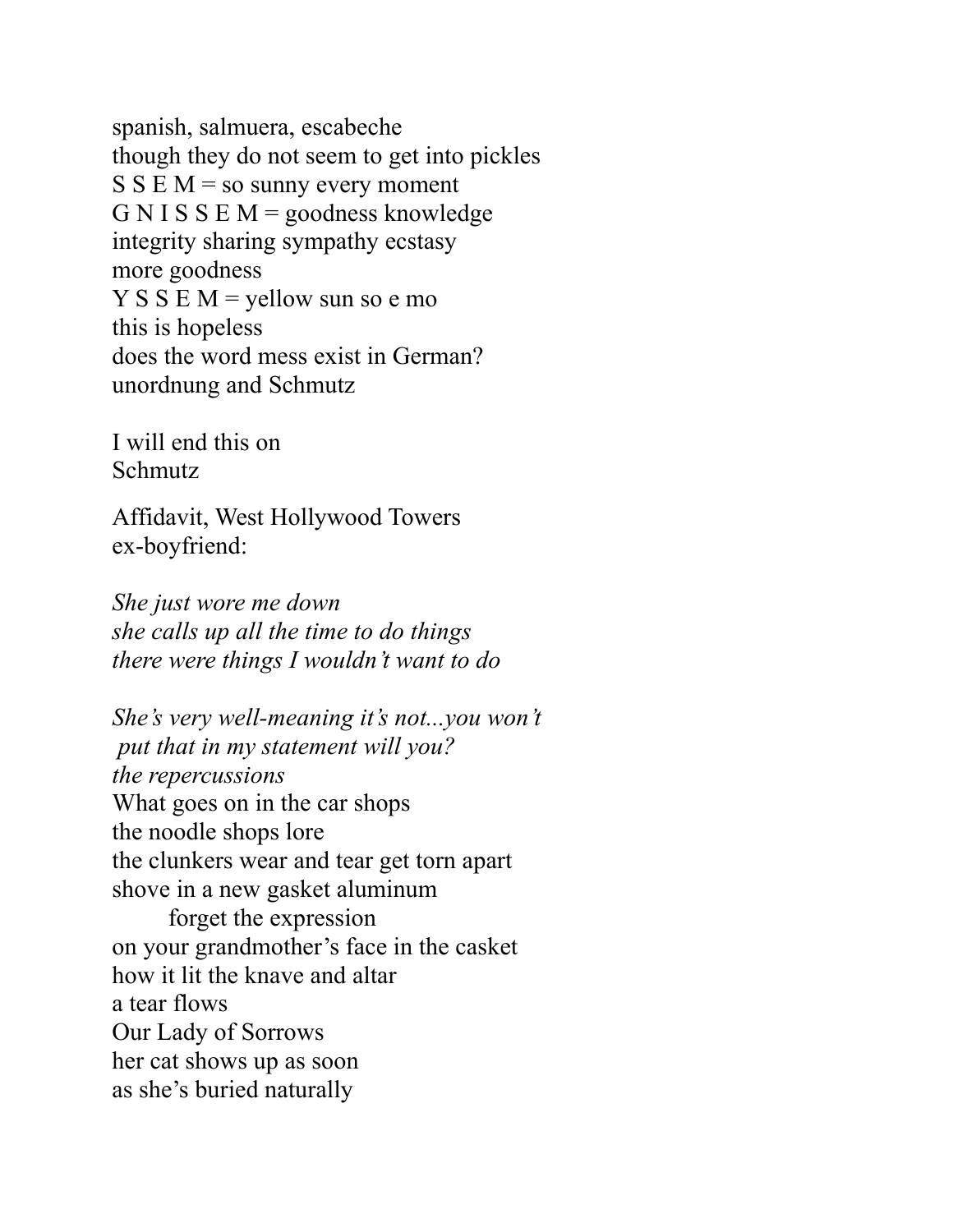the clunkers wear gold to prance in rubber hose eight stallions carry the hearse to heaven we would have took it she liked to say we would have took it to the other she tried so hard we would have took it to the other shop they would have put she tried to say they would have put it shove it they would have put in aluminum the car is too new too cruel to do that so many body parts in the Mayan ruins of Mel Gibson There is no right only lefts & turns and spits of turns the hills over there way way over there turning to browns and greens & shades of gray on ochre dessert display so take the first left to Malibu it seems further away you never know it seems you are driving up

the same road but farther so go to Malibu (south) just go & ruminate

go and there is a gecko & the soul and the fury there is a foal by the road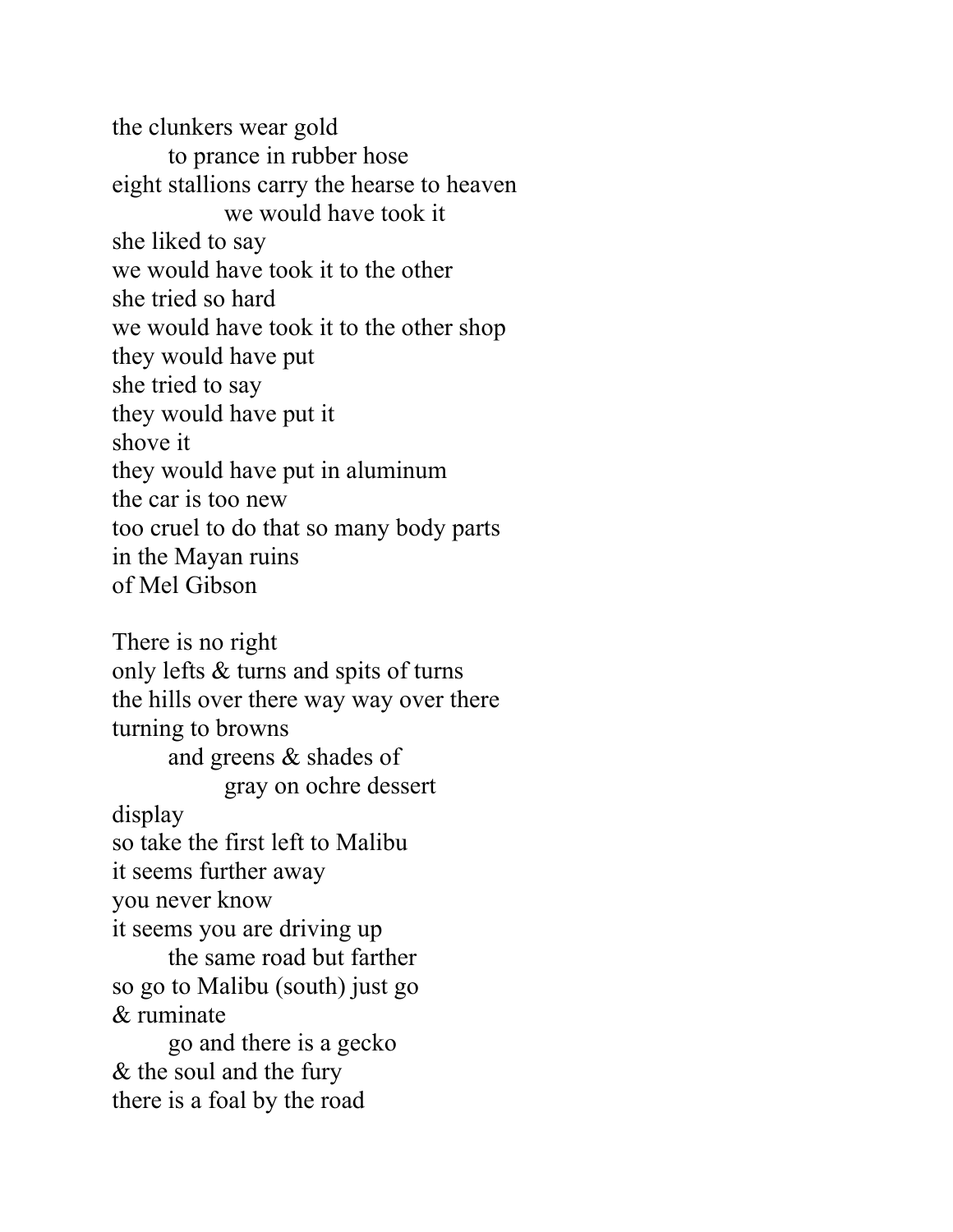there is purity a pair of shoes I found out rather quickly I saw it first blues into smooth & smoother left & a left that is a dead end that ends. it's a trend suspend & competes it will be complete.

One pencil or two. If he wins.

*Thunder Bunny* gets rave reviews by parents on Amazon for the younger ones

Will the real Paris stand up?

"Mom! Mom! It's unfair!" "Oh, daughter, don't despair. Keep upon your lips a smile You'll only be away awhile. Prison will be a change; just Don't come back deranged."

The concept of self is a salve for scrapes and the raw eggness of the day that needs coddling begs for cuddling like a warm fuzzy bunny nibbling sweet nothings into your fingers into straws of hay nibble & nuzzle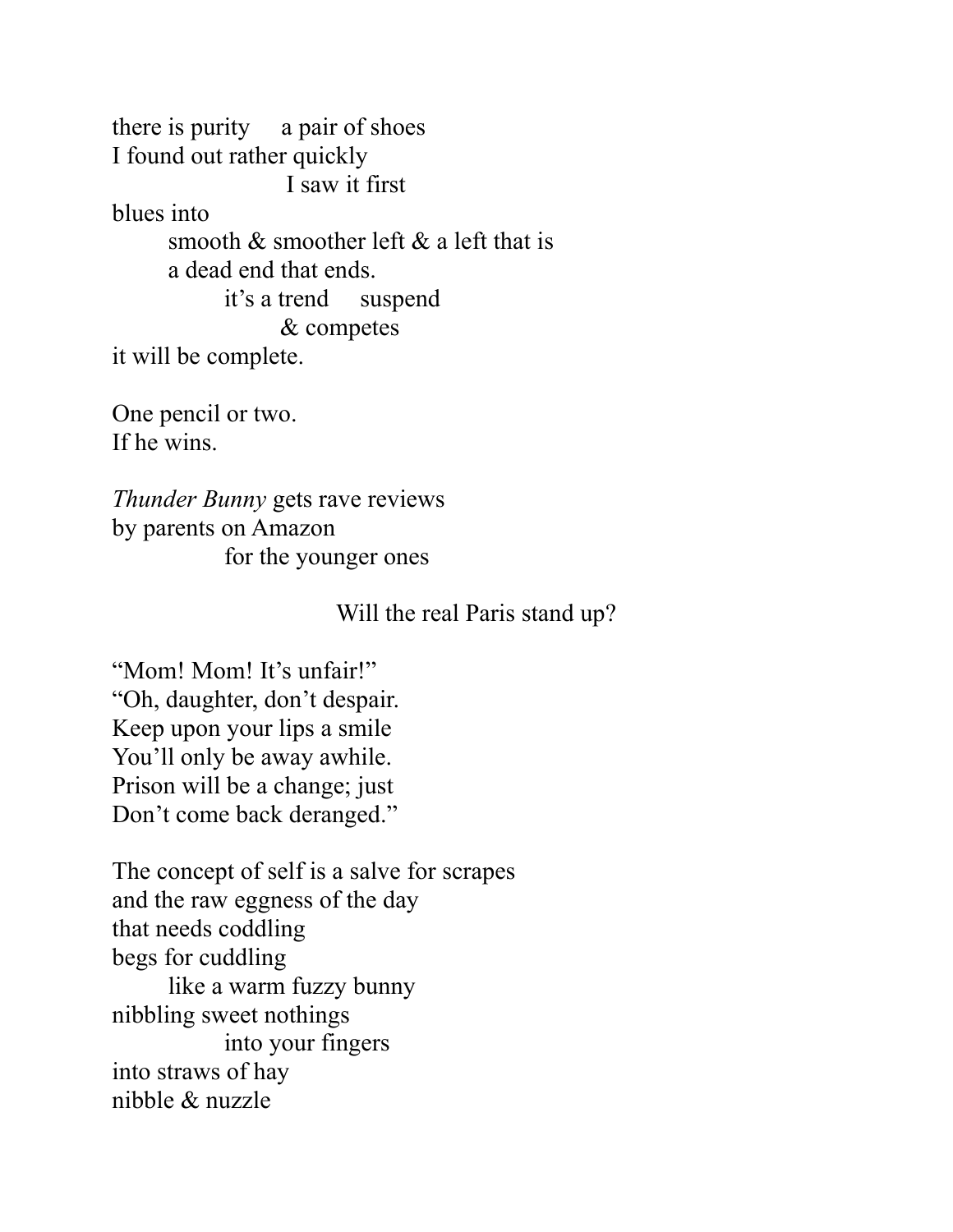stroke & strum the Æolian harp for pings of truth, shavings of pine

the tidbits will cling in your hair be in your warm breath

> **Silk Knots** *to be or not too - space*

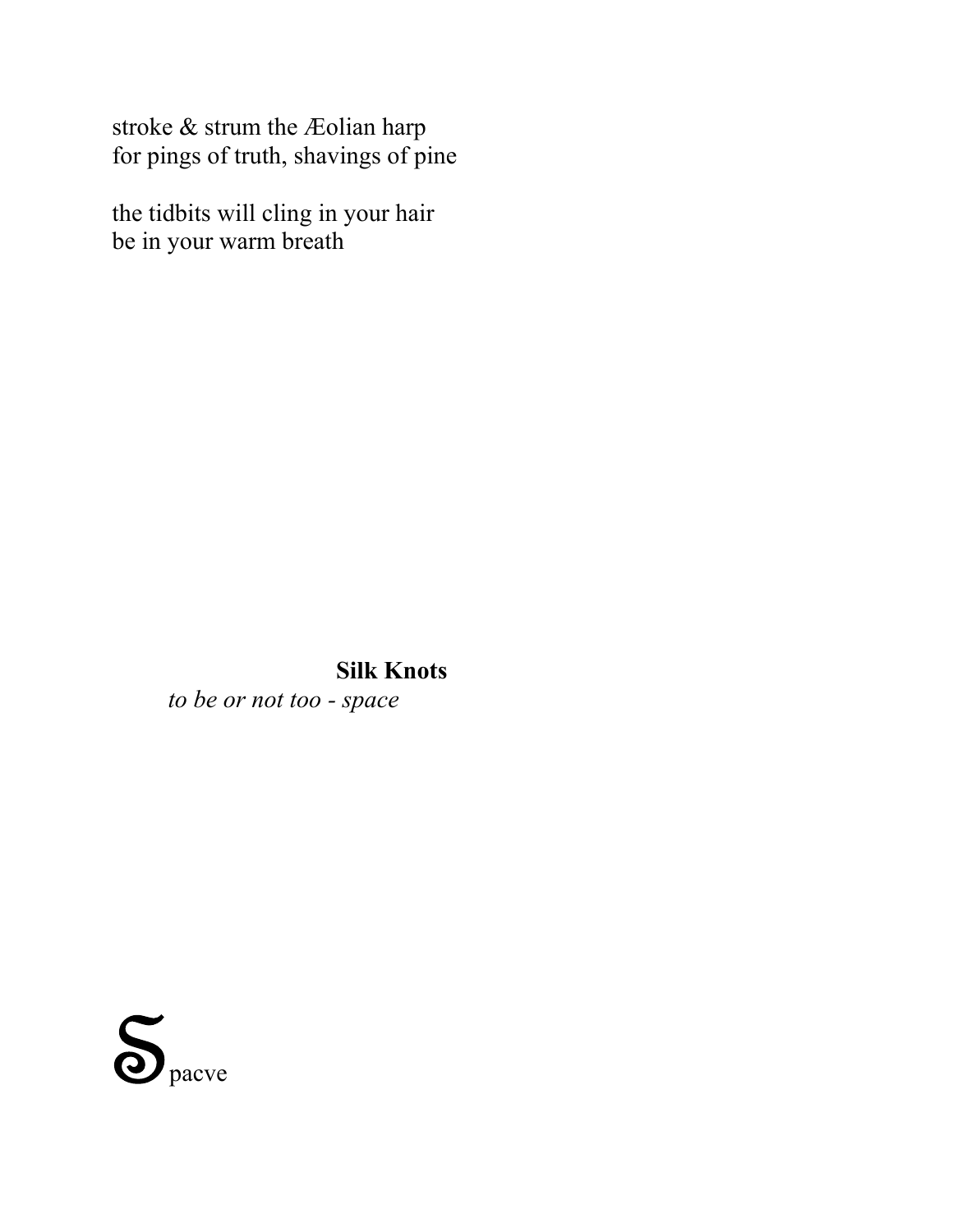don't know how that *v* got in there but i like it space is the 5th element silk space

shillelagh is a cudgel in case you have never seen an oak is that helpful? definitions rrunning wrappedly

seriously, I did feel the dakini's breath Isn't that good news? Somehow I had forgotten about that, maybe it was eclipsed by OTHER women of wisdom

silk knots silk to silk to silk to

d.a. levy is tightly tied into a brief time period, to the point where some commentators see him as

*the centerpiece of an as yet unmade documentary of the 1960s counterculture* KARL YOUNG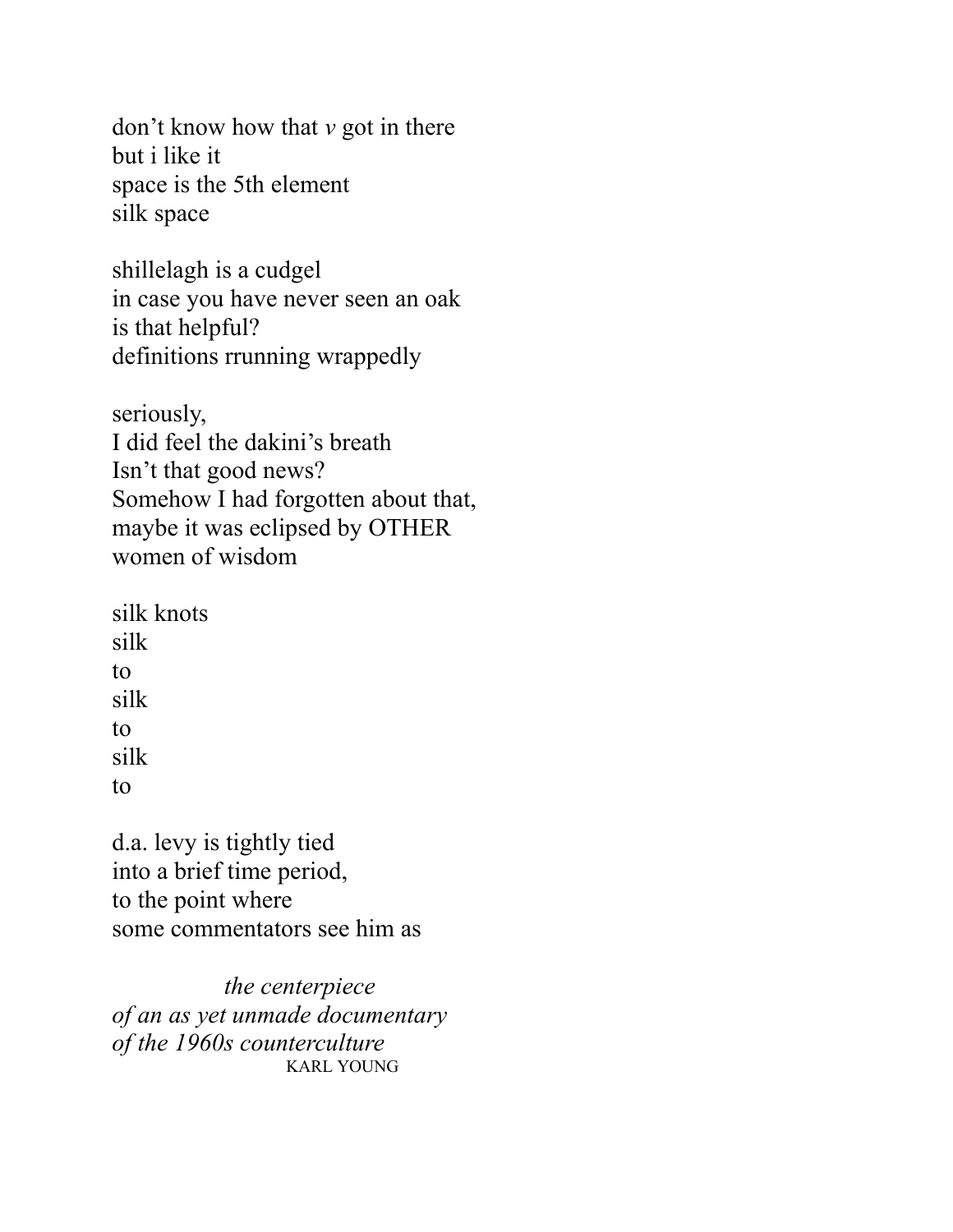nestling into books nestling deeper into stubbles of concepts soft scalp for perusing plot style thematic notions

if you feel the Dakini's Warm Breath check out *termas*

rich of you right of you to find

dakini breath

space cypher cyber space

Click, the Aztec, light and dust

CALLED UP BEFORE HUAC Ayn Rand is intriguing and beguiling

how did I read so much? I avoided joining any organization and underwent a serious program of self-education after I flunked and there wasn't much else to do in Alaska during the winters, which lasts most of the year

later, I ran FOURWINDS for twenty years and during the first five there was quite a bit of time free until the business flowered I still had time to read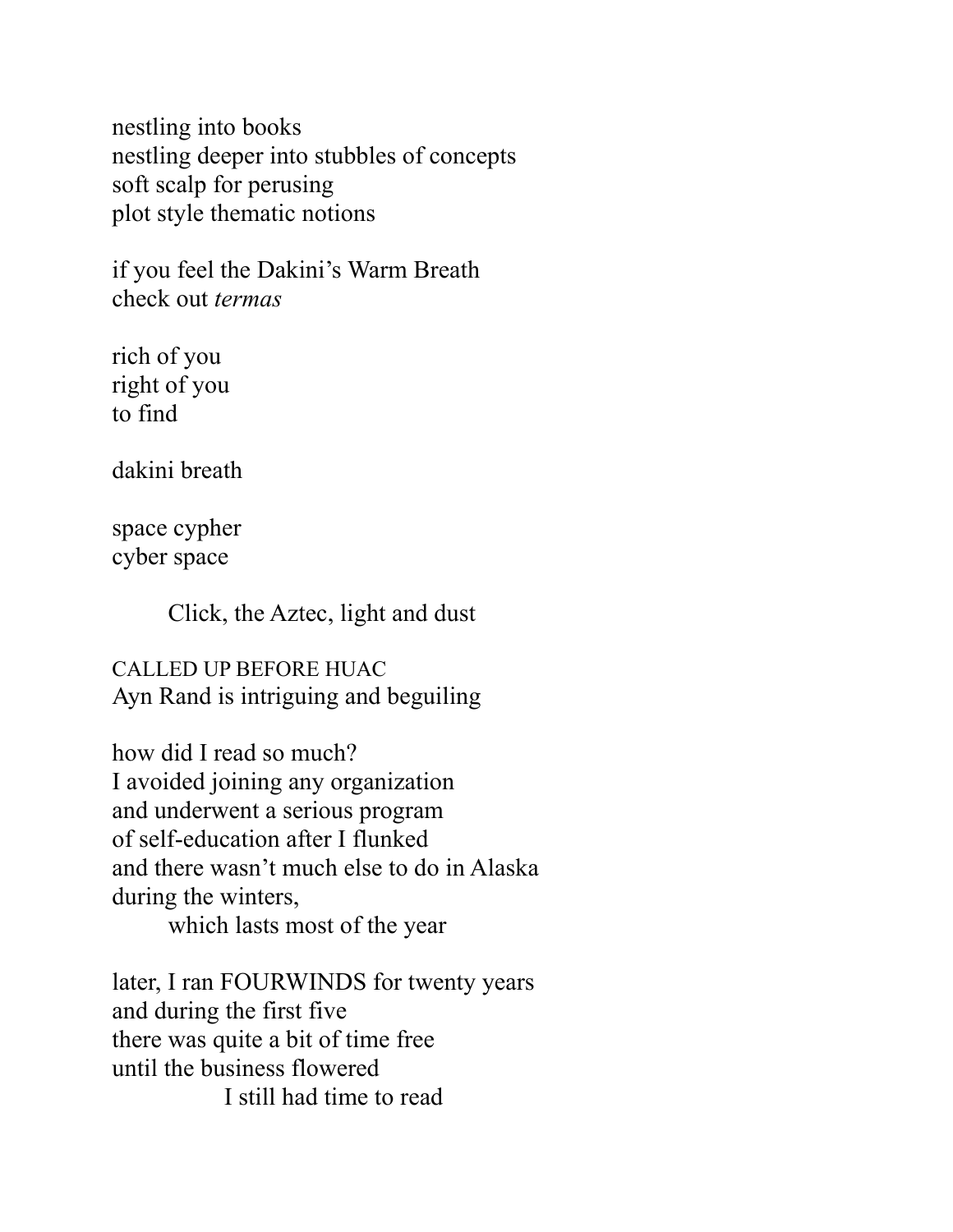as a part of my work to understand what people were reading so I could sell books to the right person at the right time for the right price learned from Moe

You don't have to read entire books to figure out what they have to say and after a certain point, they all say pretty much the same things with the exception of science and philosophy which have to be read to grok the meaning rather than getting hung up on style

What's for lunch?

It's a day for wilted salad, and Paris's mother is thinking back to the rhythm back to the heart beats I feel my connection to the earth to the ocean beauty that never ends you and I and Shakespeare mumbling the world is a stage and Karl Marx ranting history repeats itself first as a tragedy then as farce

And in the auto shop they get another Certificate of Completion

Just got a book by one of the readers— Rose—last night, on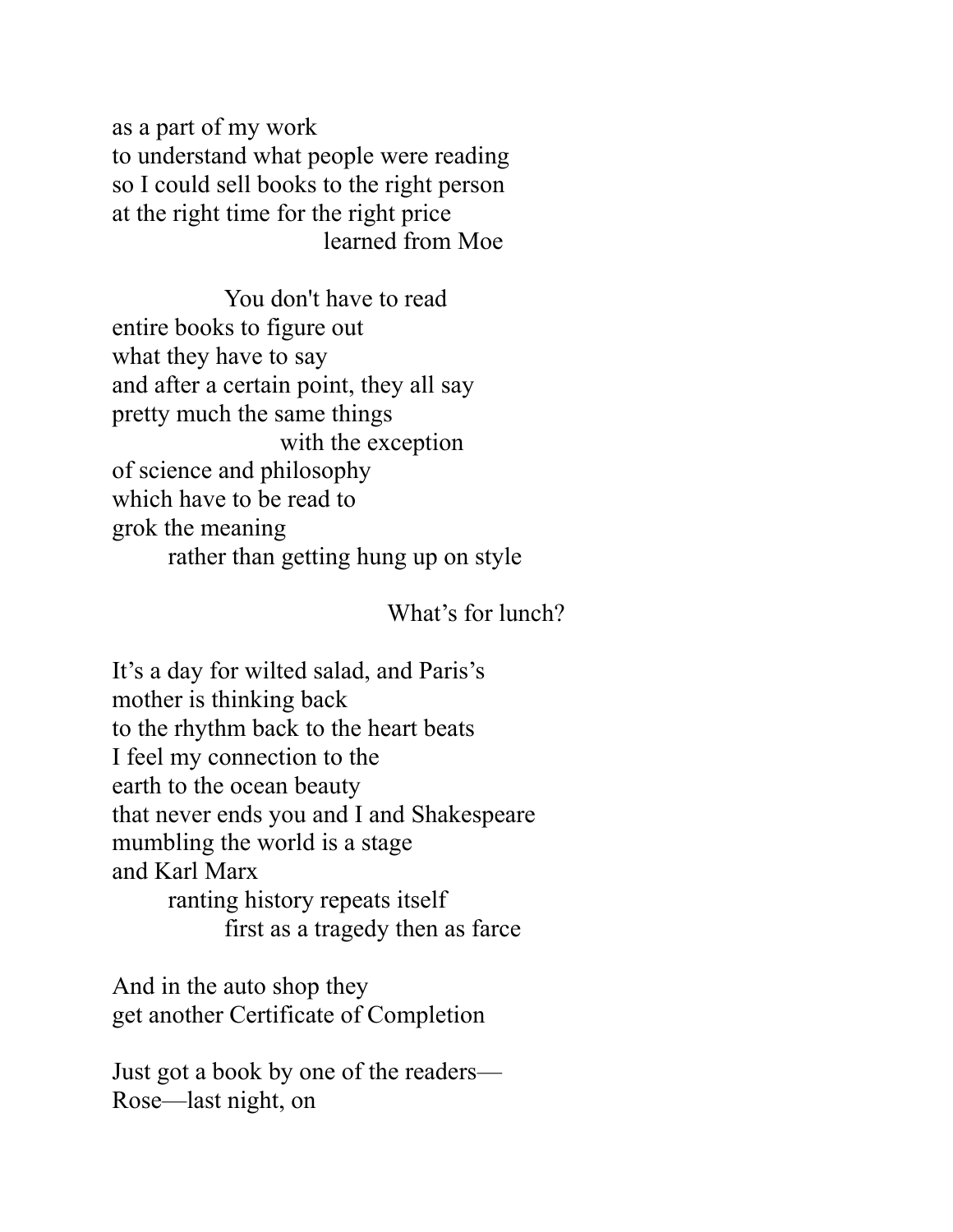the cover is a very innocent looking girl must be her at about age 5 dressed for winter and then upon looking closer I noticed a hatchet in her hand.

And once you notice that the sweet smile on her face doesn't seem quite so free of guile, the beginnings of a romantic

In implying poet=poetics—like saying that what we are is what we eat—I expect my reaction to a certain writer is due to who is defending her and whether or not I like that particular fan—I'm looking for an intelligence behind the writing

I never critiqued Ayn Rand as writer until I ran into her objectivist concepts in philosophy—and then realizing the emphasis she put on hero worship and reason as an absolute, spurred me to side with the romantics and mystics, and a dish of blue cheese ice cream would go good about now

however you serve them up my complaint is not directed at their poetry but with their psychology hard to separate the two, but it's like self and poet

I'm talking about their path, not their fortune in being poetic icons I love their poetry—I just don't want to view the world like them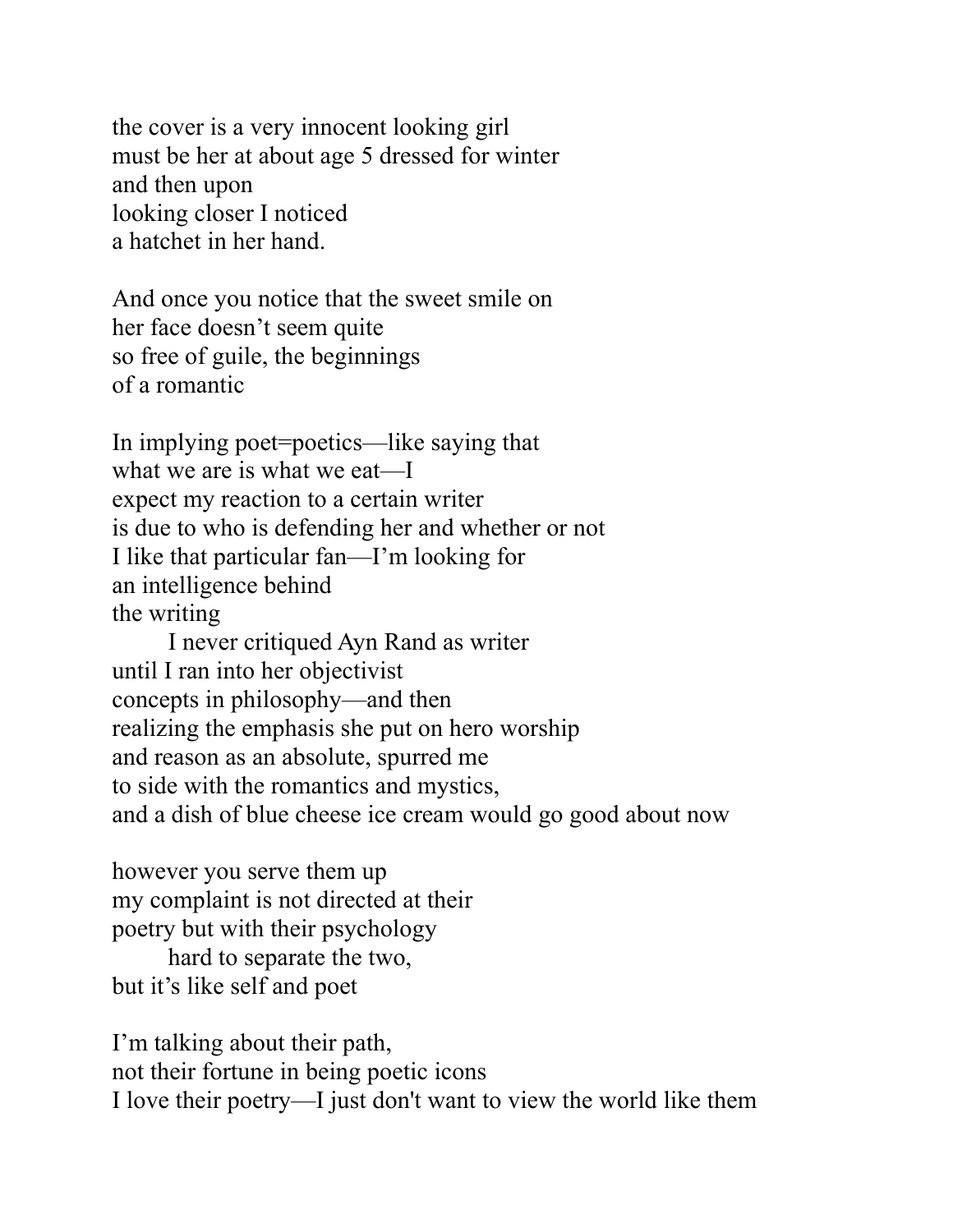their vocabularies strangled them and left beauty, not truth Don't think about it the elephant

and learn your clouds cirrus and nimbus forget the rights and wrongs of stratus haze

 $Arp = square$  $N$ ewman = lines  $Warhol = Campbell's soup$  $Jampa = rabbit$ Bush = oil slick, a lesson in darkness

very slick & judgmental but with a love of humanity

and try to forgive or forget though elephants never do forgive from the heights of Darien Peak, find closure in a catacomb of failed polemics

forsake pride

What's for lunch?!

Poetics cannot contain the muse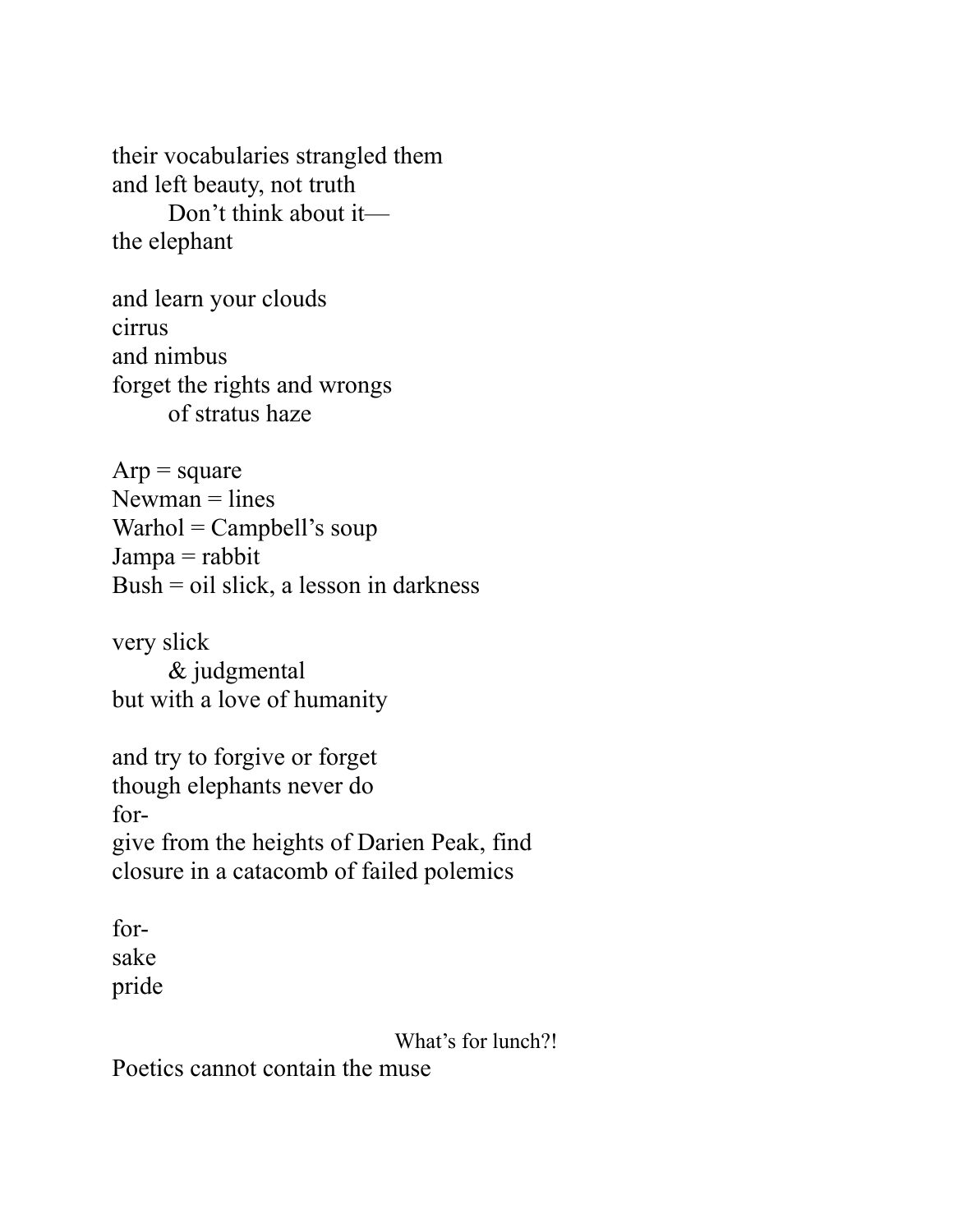"Try and buy the well, and it springs up somewhere else." —JUNG

I suppose my use of "muse" is like Wordsworth using "Proteus's horn" so I've got no beef with these old farts

Nature as divine home nature as atomic stuff nature as food chain

Or be objective! like the Objectivists!

Greenspan and Rand their muse in the definite, the given, the exemplary though be wary

"I guess I should warn you if I turn out to be particularly clear, you've probably misunderstood what I said." —ALAN GREENSPAN

Ah, Lunch?

absolute relative, & metaphorical

when something is in  $3's$ it has to do with the divine when it's in 6's, look below past your feet for hell's door and for earthly matters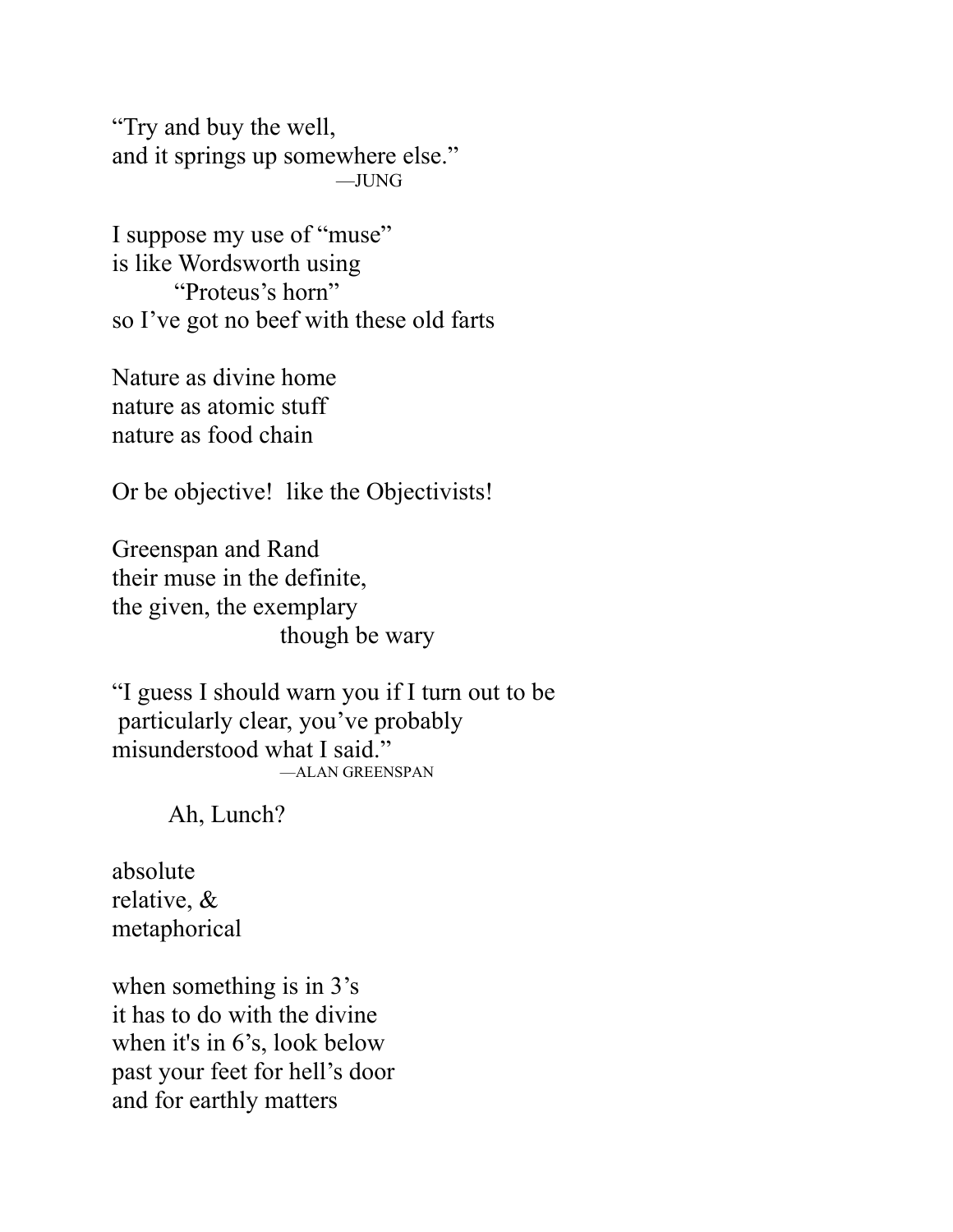it must be in 2 X 4's for a stolid house

## O, WHAT IS FOR LUNCH?

a mish mash of good things some starch, some greens & some pasture recycled salt

she was American enough just Russian-born and, yes, she did influence neo-con views she's their poster child

the real question is WHO IS HUAC?

check out rational egoism in ethics http://en.wikipedia.org/wiki/Rational\_egoism ayn on the destructiveness of altruism http://en.wikipedia.org/wiki/The\_Virtue\_of\_Selfishness on capitalism, with a link to alan greenspan http://en.wikipedia.org/wiki/Capitalism: the Unknown Ideal

we might even establish a line of Ayn Rand undergarments and perfume

### Romantic Manifesto

*ABC of Reading* by Ezra Pound another fascinating fascist

*Artists Are the Antennae of the Race Great Literature Is News That Stays News Great Literature Is Simply Language Charged with Meaning to the*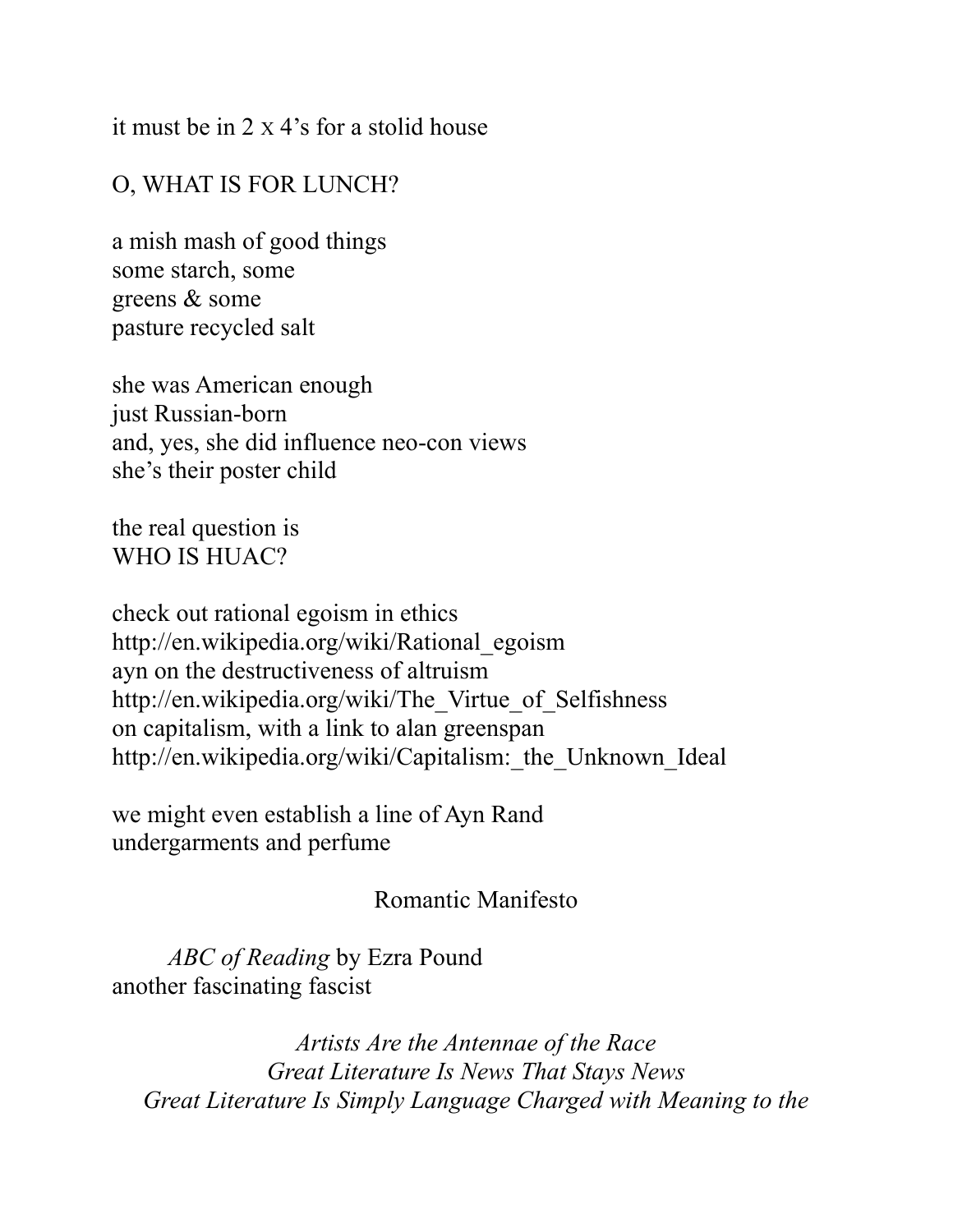*Utmost Possible Degree*

*Dichten = Condensare (Poetry = distillation)*

*Good Writers Are Those Who Keep the Language Efficient*

medieval speculation of words capturing a sense of place going beyond the place to its origins

*Great poetry is music, a song—this is its reason for being* —ROBERTSON DAVIES

Nepalese prayer wheels, Sveti Stefan, Nazare, Mykonos, felucca on the Nile, the Taj Mahal, Abu Simbel, the Matterhorn

*agglutinative*

is the quality of joining, adhering, referring to Reagan's speeches where his assumptions and moral precepts served as aggregation devices for anecdotes & bits of information

beach flotsam seen on Long Island Sound

off Port Jefferson includes a blue wiffle ball, green laundry basket, Corona Extra,

Caprisun, Acadia, mylar Happy Birthday

balloon, beige washed-out quilt, one sneaker, pink plastic bottle, 2 foam cushions without covers, looming rusted-out pier, dead horseshoe crabs

Janet Woo, former Mayor Kevin White and Dan Oshanessey—all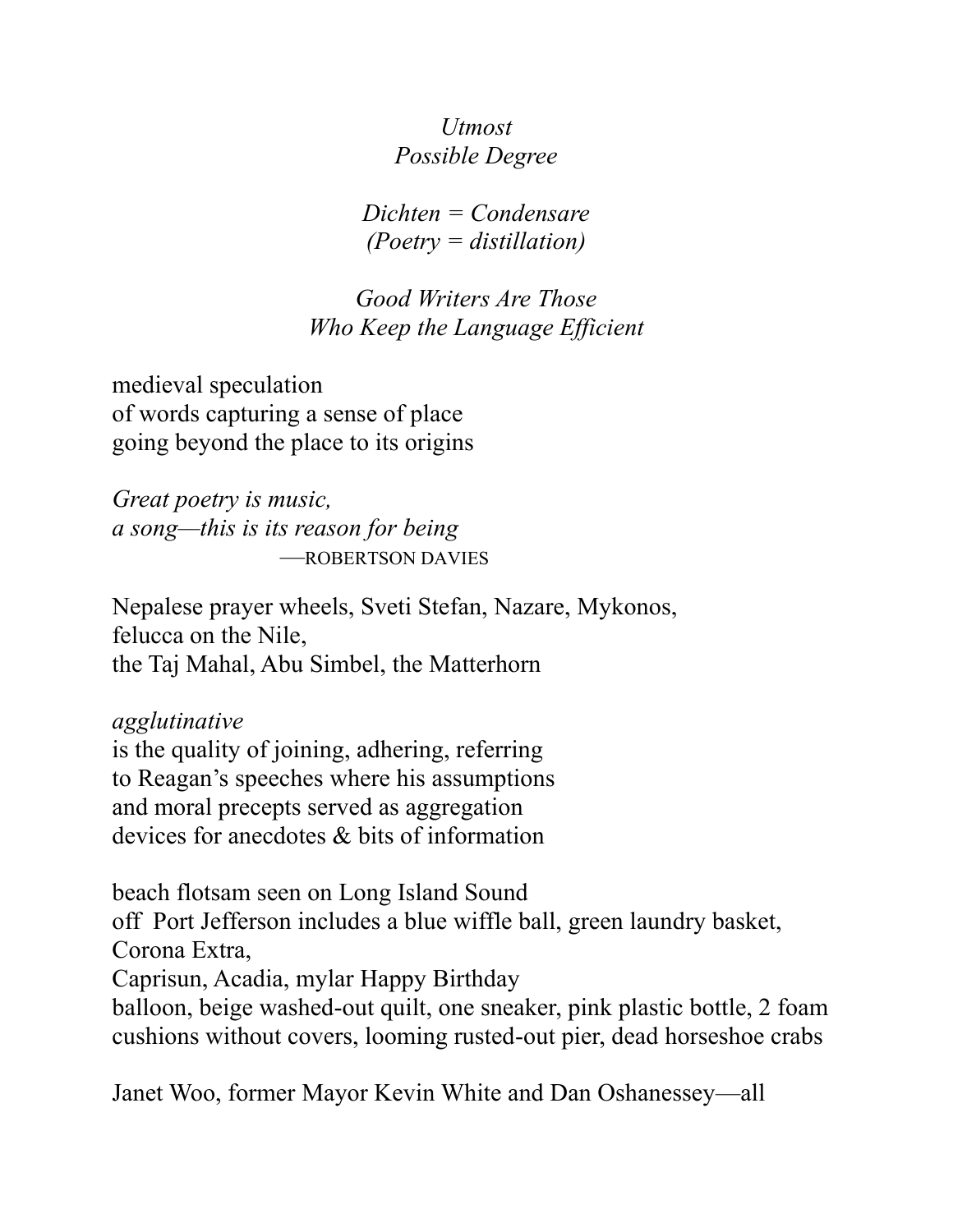spotted

within one block of Newbury St. late one sunny afternoon

On my flight to a Love Generation reunion in Port Jefferson, I noticed a travel mag in the seat pouch in front of me, so I plugged in my earphone to my iPod, set the microwave clock to 26 minutes, then sipped tea from the robotic food panel, as there are no cups allowed after that last clever bomb plot with plastic containers, and I was well into a swell story about Bedford County, Virginia, where my sister lives, a slip of paper fell out of the mag with these words written on it:

*So much has changed since they took my typewriter away. I unstitch the ballpoint I'd hidden in my shirt hem and begin writing small in the margins of my flight plan...I'll leave the message folded in the pages of the travel mag in the seat pouch when I get off the plane. There's a slim chance that someone will read it.*

And I thought, that's strange, I just gave my portable Remington to David Bromige, so he can type up his memories about the 1965 Berkeley Poetry Conference, since he keeps losing what he writes on his computer. He needs a typewriter, not a computer. With his personal computer he could send a rocket into space, and all he wants to do is write his memoir about the poetry scene in the 60s. Good idea to write his memoirs. No one else is going to do it for him.

#### Meanwhile, Gene Fowler sends a cd, very organized Joel Waldman sends a book, *Fifty New*

*Poems* with a picture of him in cap and gown being dragged off the stage at Madison Square when he tried to deliver a poem at the CCNY commencement ceremony. And, then I recall, another Fowler, James J. Fowler (b. 1810 in Montgomery County, N.Y.) and his wife Nancy Soule Fowler (b. 1814 in Montgomery County, N.Y.), parents of Lydia F. Watkins, mother of Frederick Watkins— the father of Elsie Watkins, my grandmother, their portraits in sepia above a built-in dresser of my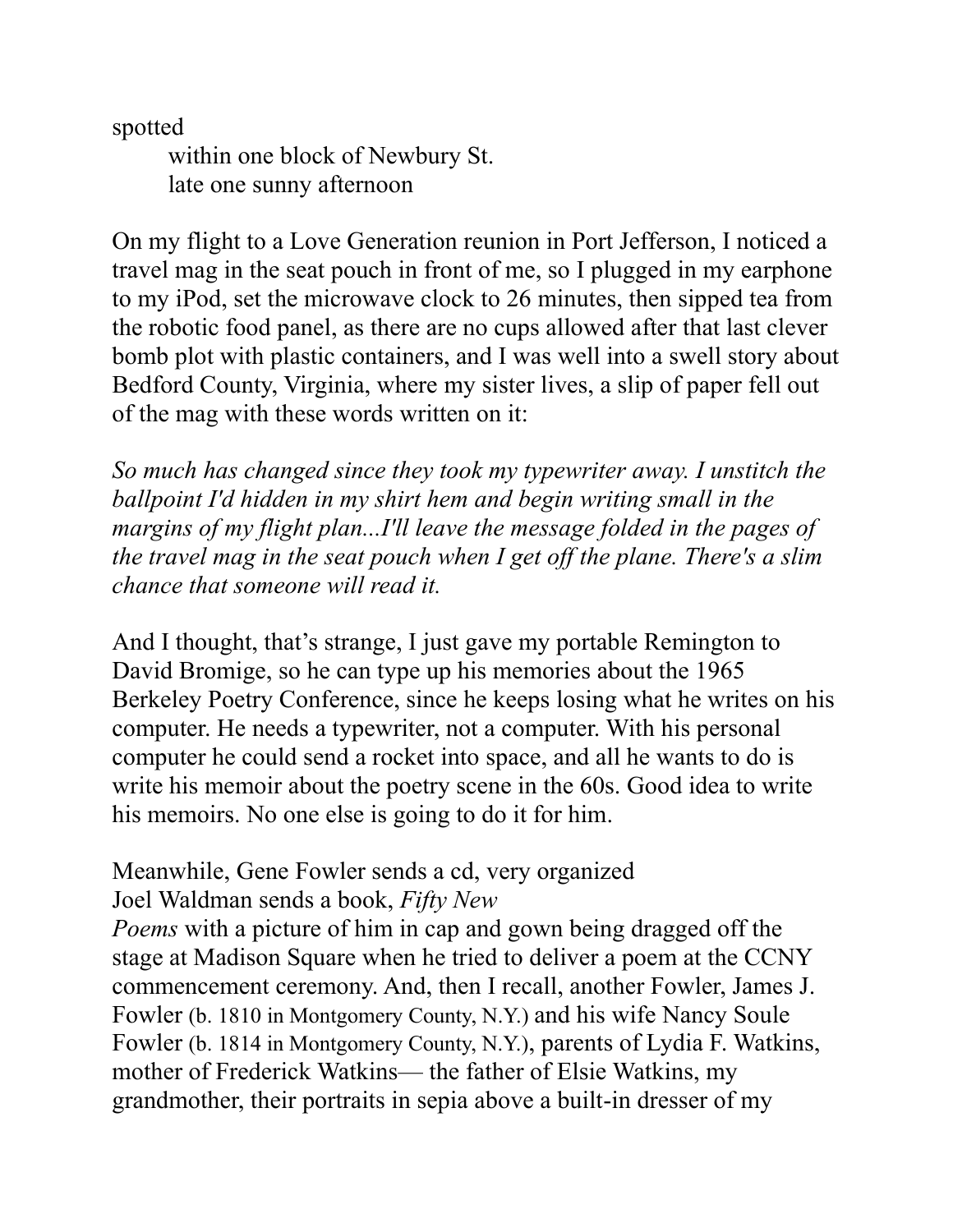mother's childhood home in her parents' bedroom.

We took them down, my mother and I, one by one the portraits on the wall first an aunt the aunt who charged 17 pairs of Bermuda shorts to her parents' account at Gesell's an uncle thin and with hair and my mother pretty and smiling in their high school days a father or grandfather (depending) as a child dressed in a sailor suit great-aunt Marge beneath an arbor of roses

Gubby on his wedding day Gubby astride his black horse the portrait of the brother of the grandfather who died still looking sullen even pictures of us her children there I am, an 8 year-old, dressed in my Pilgrim best white cap and teeth protruding we take them down and unfreeze time

for some a nickname survives

Charles Potts is republishing *Valga Krusa*, and I still don't have the story from John Bennett about his visit to the Fulton Street house, and while I was rummaging around in a closet in a back bedroom, I came across a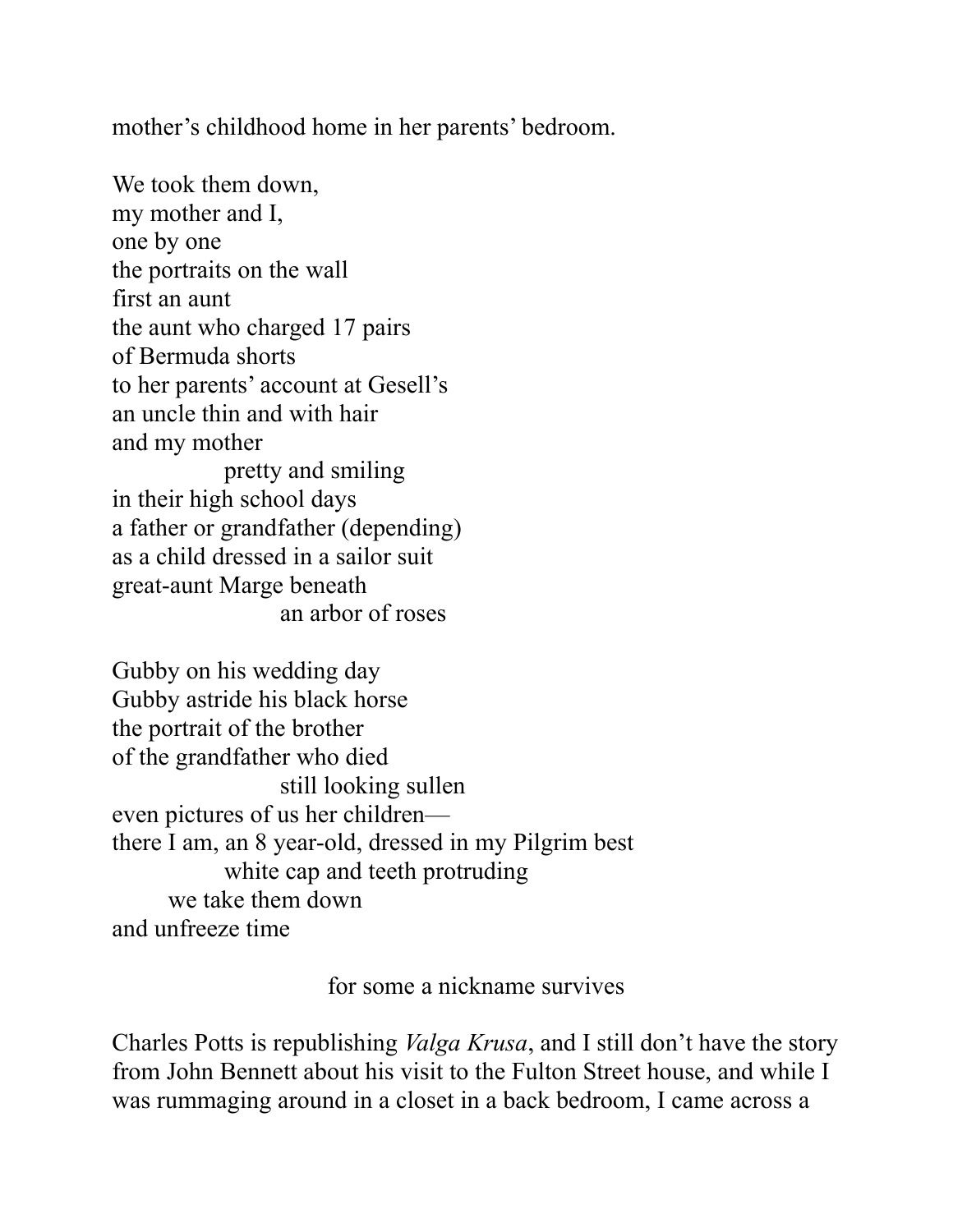time capsule I had left from 1965, when I took off for Alaska to get healthy outdoor lungs, that contained letters written to me at Box X, Talmage, where I had been committed to the Mendocino State Mental Facility, which has now been converted to a Buddhist Monastery of the Pure Land School, a school of thought that sees all things, sounds, minds as gods and tries to mingle its mindstream in the *tigle* of spontaneous accomplishment

among those letters were poems from David Cole and Marianne Baskin, and David had recently told me that he had no poetry from that period because he had burned everything when he joined Ramigiri Ashram, and I haven't seen Marianne since she was living near Aptos and was on her way to becoming a Flamenco dancer, enclosed was "FOR RYCHARD" and the letter with this poem said that Doug Palmer had accepted it for his soon-to-be published anthology *Poems Read in the Spirit of Peace & Gladness*, so I googled Amazon and found a copy for \$1.94 plus handling, a book that's been out of print since 1966, so a real booklover's dream to find a fine copy at that price, and fuck if the book didn't arrive in a week, and I opened it up, and a slip of paper fell out...

## **CHOP**

Jack Spicer says, "The Mouses are the Daughters of Memory (they became Rats later) and Mrs. Siddons was an  $18<sup>th</sup>$  century actress painted by Gainsborough or somebody. Tragedy has exact limits that Hell cannot enclose. This spoils the trip of The Poet and The Poem through Hell and is the point at which they both protest."

Today, I am going to continue sorting the boxes of my Mother's clutter in my Dad's den. I have nine categories:

(1) things for the family archive Examples: old passports, genealogies Questions: does business correspondence from the 1800's belong here? old deeds to homes or deeds to now-old homes?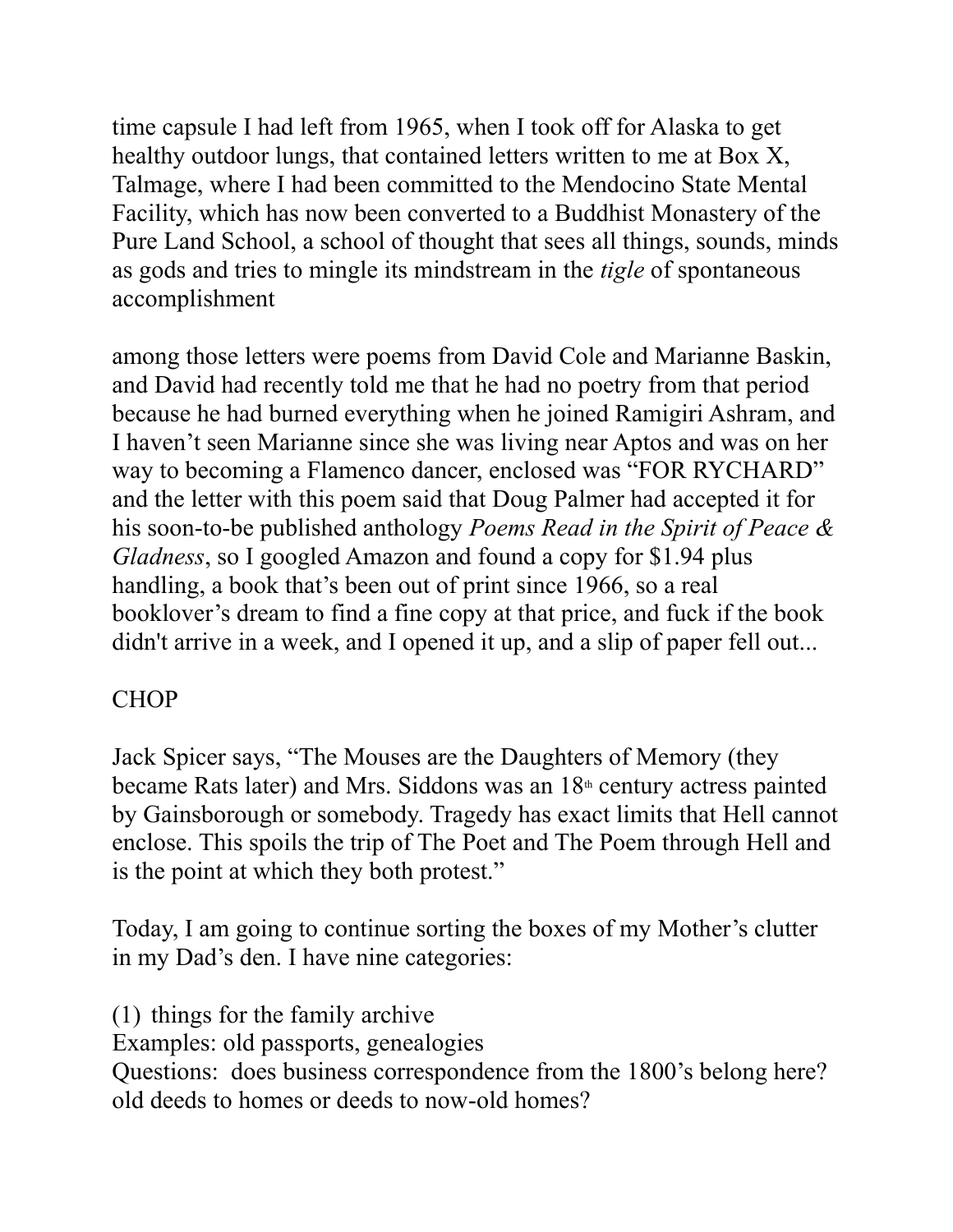(2) Mom's personal correspondence and trinkets Example: the missing diamond ring Questions: do you keep the scrapbooks that include the last letter from an ex-boyfriend? newspaper pictures of your mother and boyfriend from the society column travel diaries

diaries with locks do you open the locks?

(3) recyclable paper which is the bulk of it last year's notes, newpapers last month's news, Paris Hilton, Conrad Hilton, all the Hiltons

(4) objects of some worth that can go to Thrift Stores the old Victorian dresser with drawers that stick an oval mirror that distorts a metal scale as in a doctor's office bulky and the arm of the scale askew to some unknown favor

(5) junk, that can go into the garbage, once you have defined your junk this is easy nails for the carpenter are useful spools of thread for the seamstress strings for the packrats garden gloves for the gardeners old packets of seeds are unlikely to grow collections defy easy logic of what is junk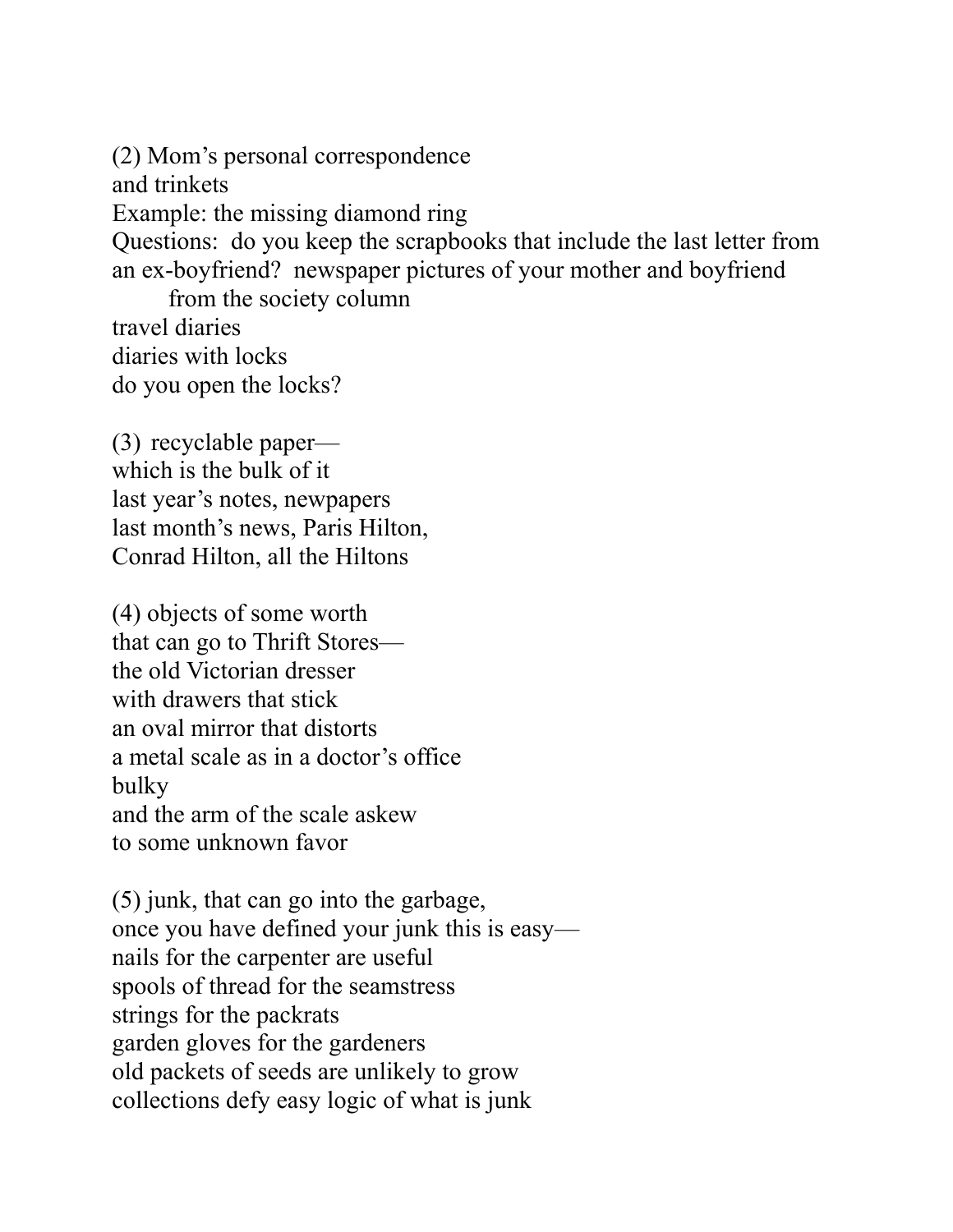(6) useful things for the house, like pens and notepads or maps like the gypsies taking what they need never looking back ever resourceful sometimes a cause of remorse

(7) junk that can be combined into assemblages I am restricting myself to modest amounts Joseph Cornell did this to maximum effect, imagine an old jack from a set of jacks, eggs in the basket, five stones, onesies a piece of string a crystal goblet an old clock-face a blue marble

(8) the eighth is *the shredder* for papers useful to an identity thief anything that might have a fingerprint

(9) the burn barrel, which can only be for sacred objects, liberated in the dead of night not to be seen breaking the burn code but secret initiations & emanations are not be released into the public domain

I think these are categories that can be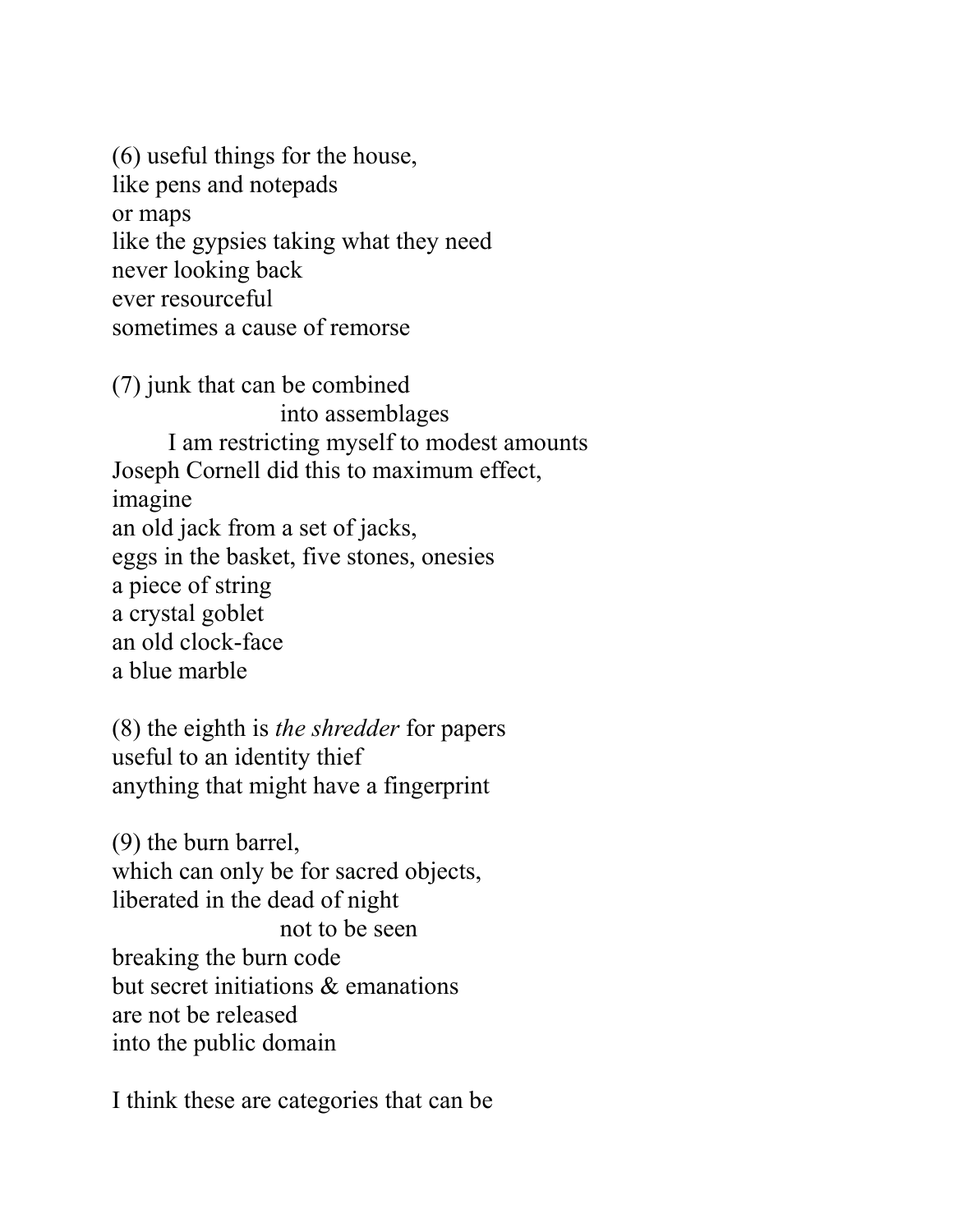applied to all closets and garages and attics in anyone's home—archeology the strata of nearly 100 years of household detritus—the circles of Purgatory

Luckily, we don't have rats

#### CHOP

We're now in Plymouth at the Plymouth Bay Inn near my stepmother's and her mother's home in Kingston—today we were hoping for a beach day but it is overcast and cooler after a very humid spell, but we will still venture out onto the beach, and at least go for a good walk we went to Orchard House, in Concord, and there in the study of Bronson Alcott's there was a portrait of May, the daughter, in a fancy blue hat, painted while she was in Paris—the guide told us, that when May's mother, Abigail Marmy of *Little Women* first saw it, she said: "There's too much Paris in the portrait, not enough Concord in her."

Louise always loved owls.

### BOOM

implodes another home on the block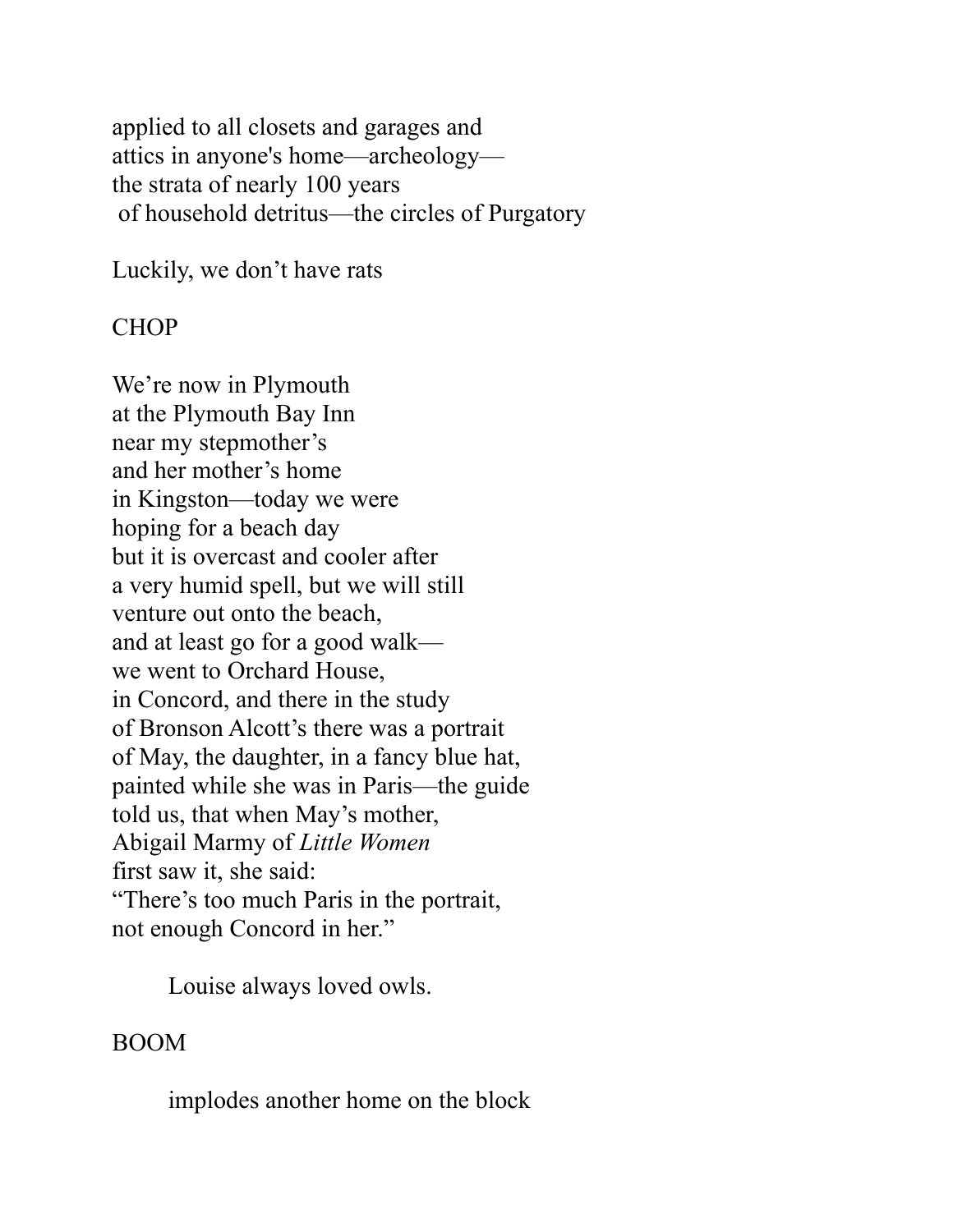trash bin swallows the old porta-potty next on site by a stack of fresh pine 2 x 4's under the shade of a grove of oaks in the holy land of highland park mid-west Mecca of porta-potty shanties beneath towering stucco walls of execs counterparts across the country ghost towns in the making

and then the cicadas invade creep to a slow death on the sidewalks every seventeen years they flock red spiney wings, heavy bodies barely dragging themselves along dropping from the bushes for their final walk to lie by a Pinocchio's nose and scattered leaves a smudge of gum cracks to trip upon and roll over into the ravine deepening in green and soft doe eyes cicadas become dadaists and flit between the playing sunlight from leaf to leaf into the sieve of perception owl hoots mark the deer paths every 19 years is a new generation every 365 years is a leap year even cicadas try to outrun the deer

Sally was married in a pink stole a who's who in Winnetka now who's who in Austin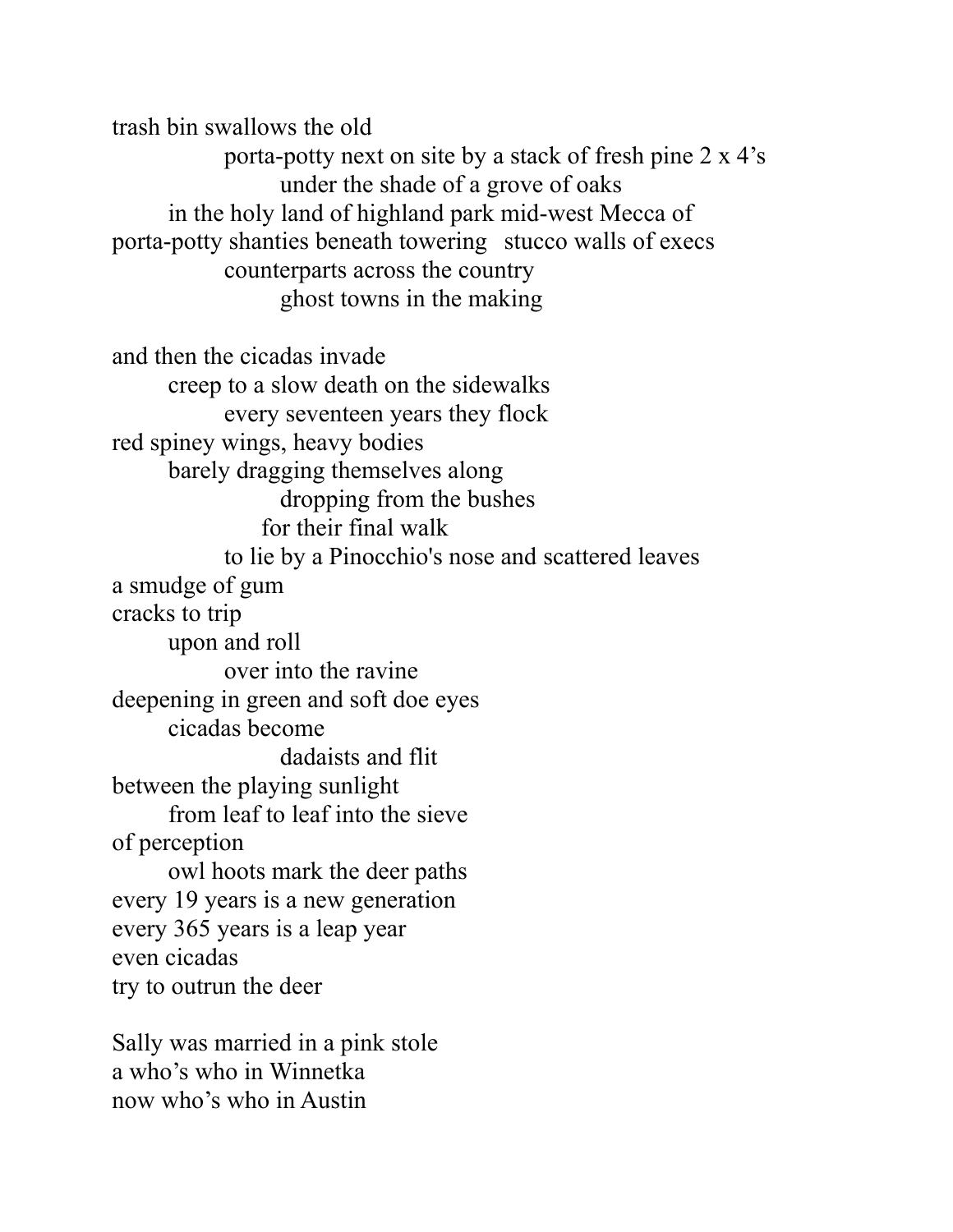who met a who in an elevator on a cruise walked down the aisle wobbling in stilettos

owls hoot about the Hutus & the Tutsis of Rwanda far from Africa of yesterday or Africa of leopard skin jackets and quilts of thick beds Who's who and millions not who's who pages blank to stare us in unlikely connections of the past running into crossed eyes of the present

#### CRACKLE

such a faint crackle of glass from my bedside lamp, a soft sound that emanates from glass when it shatters but stays intact as one piece.

The cord of my ionic hair blower now caught in the stems of the silk flower, pink petals of a cyclamen.

Was the gentle crackle a response to the birds chirping a loud dawn-song? while I listened half-awake, recalling